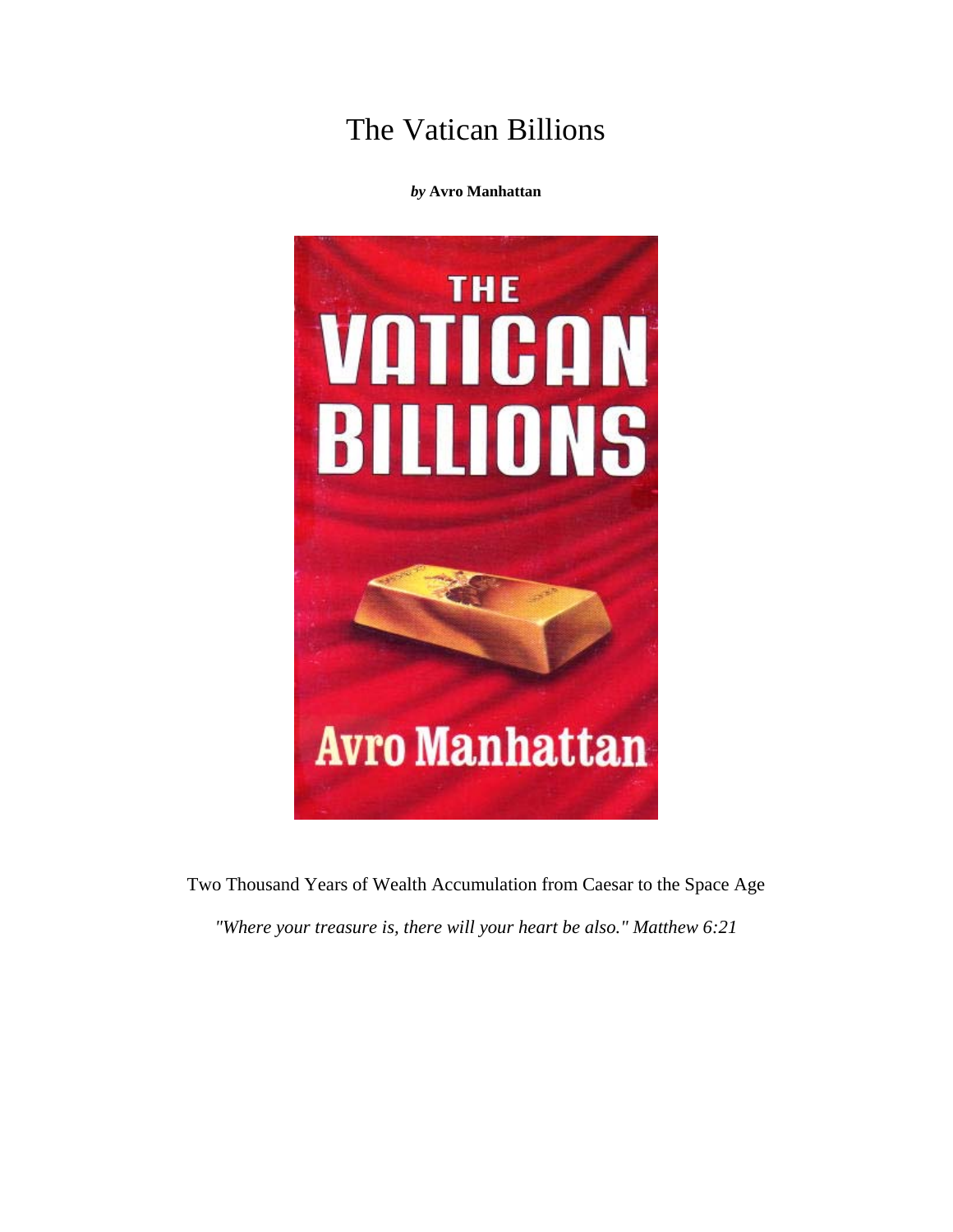# **Chapter 1 - The Historical Genesis of the Vatican's Accumulation of Wealth**

Historical genesis of the Vatican's accumulation of wealth - The splitting of Christianity accelerated by its policy of temporal riches - Christianity expropriates all rival religions - How the Apostolic tradition of poverty was abandoned.

\_\_\_\_\_\_\_\_\_\_\_\_\_\_\_\_\_\_\_\_\_\_\_

Jesus, the founder of Christianity, was the poorest of the poor. Roman Catholicism, which claims to be His church, is the richest of the rich, the wealthiest institution on earth.

How come, that such an institution, ruling in the name of this same itinerant preacher, whose want was such that he had not even a pillow upon which to rest his head, is now so top-heavy with riches that she can rival - indeed, that she can put to shame - the combined might of the most redoubtable financial trusts, of the most potent industrial super-giants, and of the most prosperous global corporation of the world?

It is a question that has echoed along the somber corridors of history during almost 2,000 years; a question that has puzzled, bewildered and angered in turn untold multitudes from the first centuries to our days.

The startling contradiction of the tremendous riches of the Roman Catholic Church with the direct teaching of Christ concerning their unambiguous rejection, is too glaring to be by-passed, tolerated or ignored by even the most indifferent of believers. In the past, indeed, some of the most virulent fulminations against such mammonic accumulation came from individuals whose zeal and religious fervor were second to none.Their denunciations of the wealth, pomp, luxury and worldly habits of abbots, bishops, cardinals and popes can still be heard thundering with unabated clamor at the opening of almost any page of the chequered annals of western history.

But, while it was to their credit that such men had the honesty to denounce the very church to which they had dedicated their lives, it is also to the latter's discredit that she took no heed of the voices of anguish and anger of those of her sons who had taken the teaching of the Gospel to the letter and therefore were eager that the Roman Catholic system, which claimed to be the true bride of Christ, be as poor as one she called master. When she did not silence them, she ignored them or, at the most, considered them utterances of religious innocents, to be tolerated as long as her revenue was not made to suffer.

Whenever that happened the Vatican did not hesitate to resort of the most prompt and drastic coercion to silence anyone capable of setting in motion forces, within or outside her, likely to divest her of her wealth.

The employment of suppressive measures went from the purely spiritual to physical ones; the ecclesiastical and lay machineries were used according to the degree and seriousness of the threat, and this to such an extent that in due course they became so integrated as to operate at all levels, wherever the two partners deemed themselves imperiled.

The result was that finally the religious exertion of Roman Church became so intermingled with her monetary interests as to identify the former with the latter, so that very often one could see a bishop or a pope fulminate excommunication and anathema against individuals, guilds, cities, princes and kings,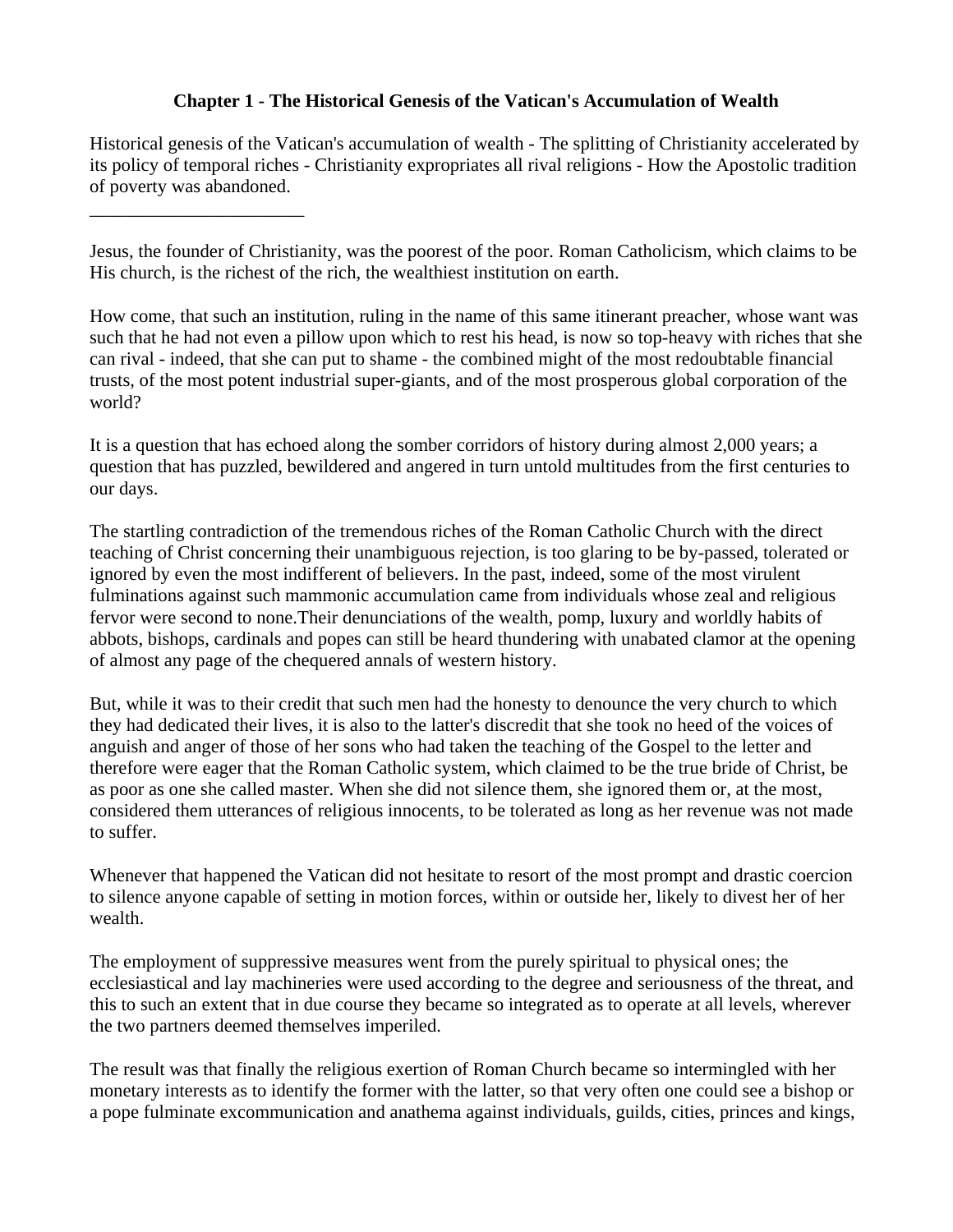seemingly to preserve and defend the spiritual prerogatives of the Church, when in reality they did so exclusively to preserve, defend or expand the territorial, financial or even commercial benefits of a Church determined to retain, and indeed to add to, the wealth it already enjoyed.

This policy was not confined only to come critical or peculiar period of Catholic history. It became a permanent characteristic throughout almost two millennia. This feature, besides causing immense sorrow to the most fervent of her adherents, became the spring of countless disputes, not only with the principalities of this world, whom she challenged with her incessant quest for yet more temporal tributes, but equally with vast sections of Christendom itself.

The splitting of this giant religious system into three distracted portions, Roman Catholicism in the West, the Orthodox church in the Near East, Protestantism in Northern Europe, to a very great extent became a reality very largely because of the economic interest which lay hidden behind the highsounding dissensions between the simmering rival theological disputations.

Thus, had the Church of Rome remained apostolically poor, it is doubtful whether the lay potentates would have aligned themselves to the support of the ecclesiastical rebels, since the greed of the former for the possible acquisition of the immense wealth controlled by the Church in Germany, England, and elsewhere would not have become the decisive trigger which made them side with the revolutionary new spiritual forces whose objectives were not solely confined to the curtailment of the spiritual and political might of Rome, but equally to depriving this religious system of the wealth which she had accumulated through centuries of uncontrolled monopoly.

It was the allurement of the immediate potential redistribution of the Vatican's riches among the lay potentates which a successful religious secession would have rendered possible, that became the principal factor ultimately to persuade them to rally to the side of Luther and his imitators.

The dynastic issue of King Henry VIII of England was not as basic as the economic motivation which really led to the final breakaway from Roman authority. The landed gentry who supported his policy did so with their eyes well fixed upon the economic benefits to come. The variegated alignment of the German princes with Lutheranism was prompted chiefly by the same basic economic considerations. It was such concrete, although seemingly secondary, factors which in the long run made the Reformation possible.

Seen in this light, therefore, the Roman Catholic Church's persistent ignoring of the fundamental command of Christ concerning the riches of this world caused irremediable harm to the spiritual interests of Christendom at large; and, even more than that, ignited revolts, provoked revolutions and promoted destructive wars which were to scar the western world for hundreds of years, up to our own days.

That was not always so. The true early Church acted upon, and indeed practiced, the tenets of Jesus Christ, thus putting the accumulation of the treasures of heaven before the accumulation of those of the earth.

But as the Roman Catholic system began to develop, the first tiny seeds of the temporal amassment of wealth were planted. These were eventually to grow into the monstrous giant mustard tree which was to obscure the light of Europe for over a thousand years.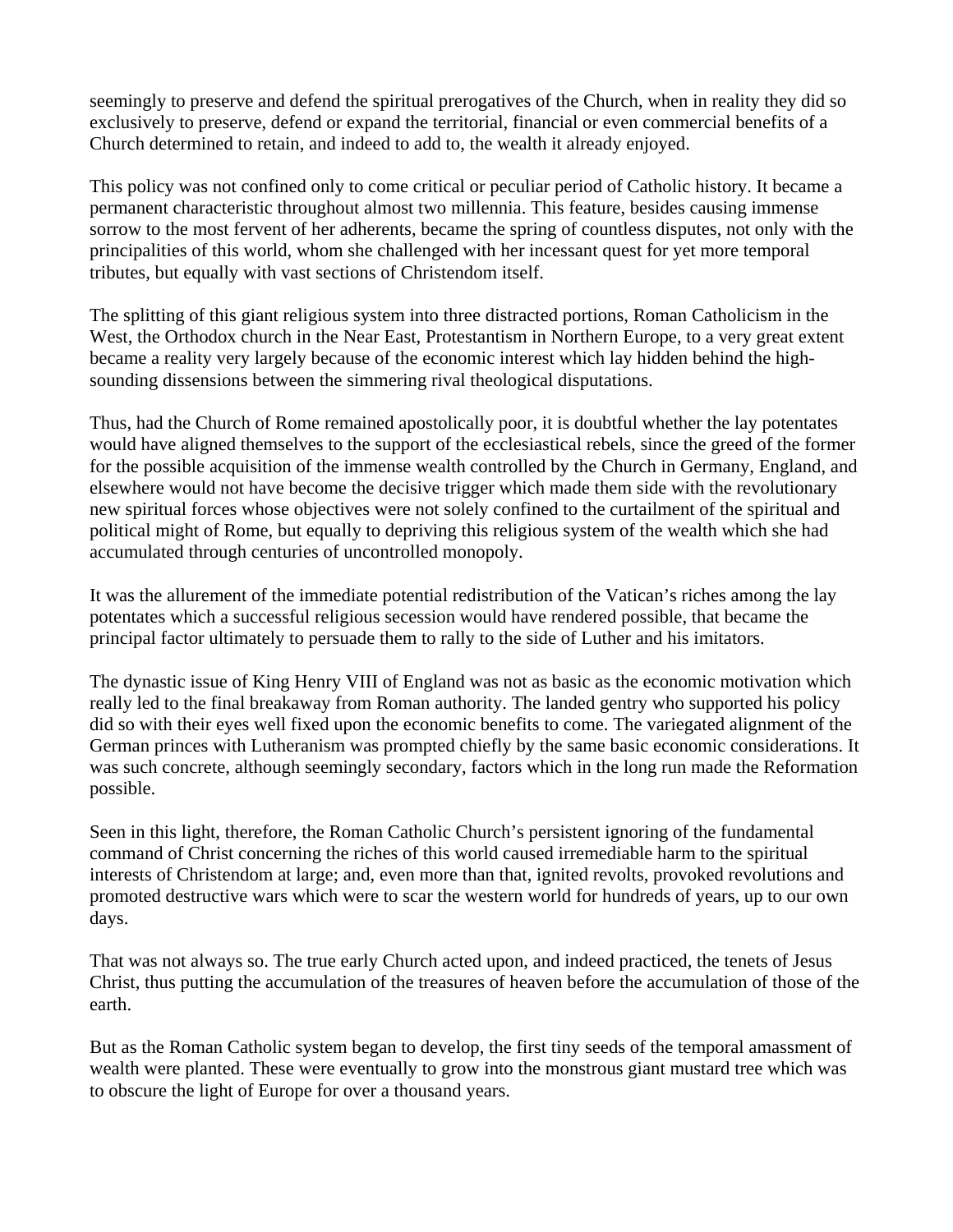The early Christians, following upon the example of the Apostles and the first and second generations of Christ's disciples, upon conversion obeyed Christ's commandment to the letter and disposed of their possessions. These they either sold or gave to the Christian community, the latter using them for communal benefit, so that all members would partake of them in equal portion. There was no personal attachment as yet to riches thus used, either on the part of the single Christian individual or for any autonomous Christian nucleus. The ownership, possession and enjoyment of any wealth was anonymous, impersonal and collective. There was also the help of the poor, of the slaves, of the sick and of the prisoners.

During the first and second centuries the early Christians, by acting in this manner, retained the innocence of the apostolic tradition; and even during the third, although the Church's wealth had already become substantial, she managed to act in harmony with Christ's injunction about poverty.

Christians, however, by now no longer sold their goods upon being baptized. They had come to harmonize the possession of worldly good with the teaching of Christ by conveniently quoting or ignoring sundry passages of the Gospels. Also, by following the example of the Church, which as a corporate body had begun to accumulate wealth. Its retention was justified by her help of the destitute, and also by the fact that the habit had started by which many, upon their death beds, left estates or money to her.

It was thus that the apostolic tradition of poverty was eventually abandoned. There was nothing contradictory, so the argument ran, in Christians retaining earthly riches so long as these were used in the "service of religion." The argument seemed a sound one to the individuals, particularly since Christianity had "turned respectable." The Roman Catholic Church thus gradually became the custodian of wealth passed on to her by her sons, acting as its distributor and administrator.

Until now there had been no indication of the shape of things to come. This was soon visible, however, with the historical event of the utmost importance. The emporer Constantine, following concrete political consideration, had decided to align the growing forces of Christianity on his side. A pious legend has it that he put upon the Roman standards a cross, with the words "In this sign conquer!" He won against the rear guard forces of the pagan world. Constantine recognized Christianity in A.D. 313.

Thence forward a new phase was initiated. The Church Triumphant began to vest herself with the raiment of the world. The state became the protector. With this came not only power, but also wealth. Accumulation of the latter was no longer regarded solely for the purpose of helping the poor. It became a visible testimony to her newly found status; a necessity which went with her prestige and mounting strength and power.

This was reflected in the multiplying erection of prestigious cathedrals, the opulence of the vestments of her prelates, the magnificence of her liturgy. Parallel with these grew unchecked worldly pride, also mounting greed for earthly riches. The two begot lack of charity, which turned soon into blatant intolerance.

Pagan temples were either closed, transformed into Christian shrines or demolished. Their properties were summarily added to the Church's patrimony. The wealth of sundry religions was mercilessly expropriated, their clergy dismissed or persecuted, when not civilly or even physically obliterated. This transfer of political might made an easy transition into acquisitional power, the Roman Catholic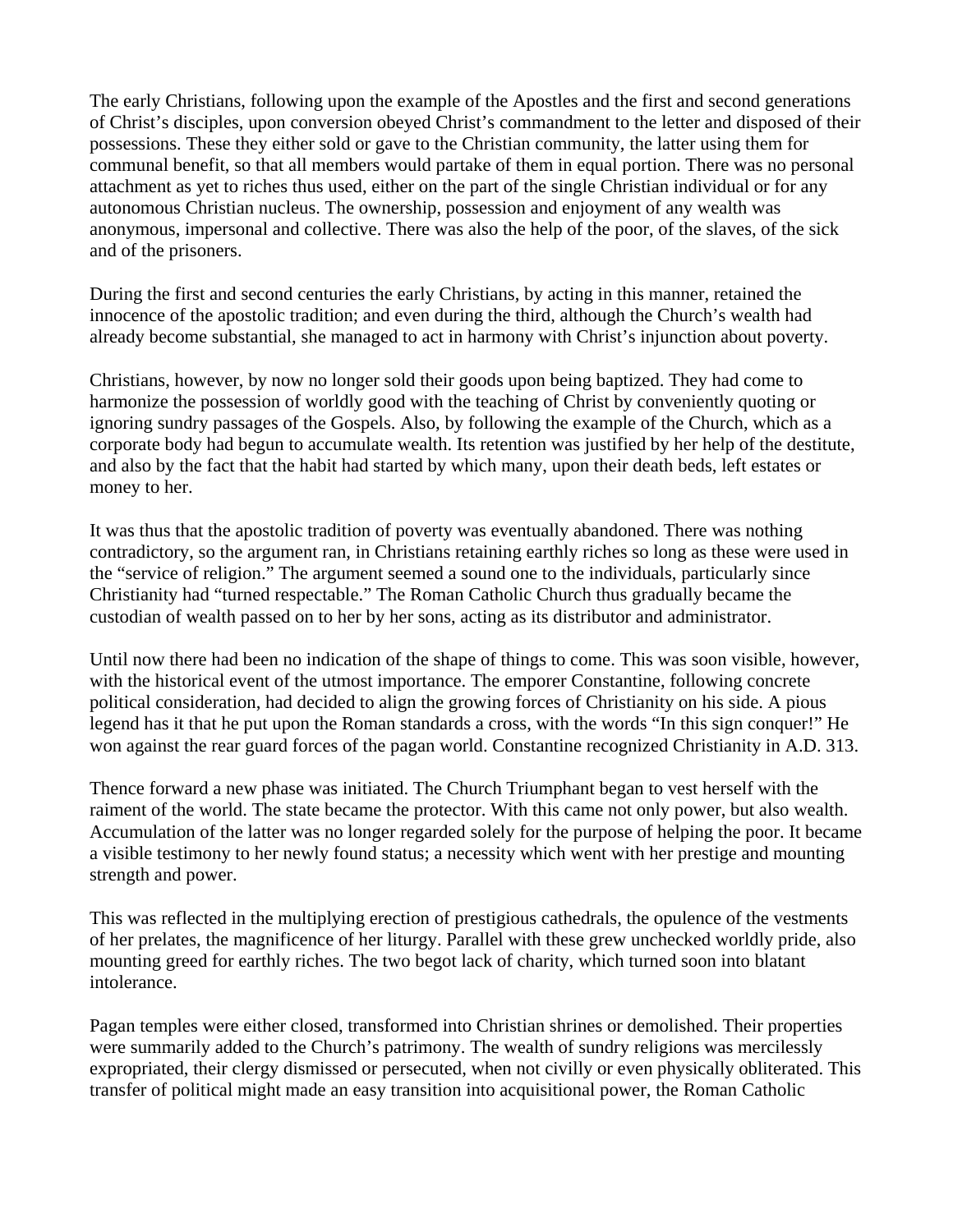Church set out in earnest to promote a policy of swift appropriation of real estate, of highly remunerative governmental posts, and even of speculative monetary and commercial enterprises.

Simultaneously with the accelerated growth of prestige, might and wealth, a new factor appeared on the scene amidst the ruins of the classic and the new emerging cultures: the monastic communities. These, the nuclei of which had come to the fore in original obscurity even when the Church was being persecuted, now transformed themselves into vast associations of pious individuals determined to ensure the spiritual riches of heaven by the abandonment of the riches of the earth.

But now, unlike their predecessors the anonymous hermits who sustained themselves solely upon locusts and spring water, their imitators found it increasingly difficult to follow such a strict mode of life. The legacies of the pious, the presents of parcels of expensive lands, estates and goods from newly converted highly placed pagan individuals, and the thanksgiving of repentant sinners, all contributed within a few centuries to make the monastic families in Europe the custodians of earthly riches and thus the administrators of earthly goods. This Church soon found herself not only on a par with the political and military potentates of this world, but equally a competitor with these amassers of wealth, from her high prelates, consorting with the high officials of the imperial court, to the monastic communities, springing up with ever more frequency in the semi-abandoned hamlets of former Roman colonies.

The early apostolic tradition of poverty became an abstraction; at most, a text for sermons or pious homilies. And, while single heroic individuals preached and observed it, the Church Triumphant, congregating with the principalities of the earth, not only ignored it; she shamelessly stultified its injunctions, until, having become embarrassed by it, she brazenly disregarded it, abandoning both its theory and, even more, its practice.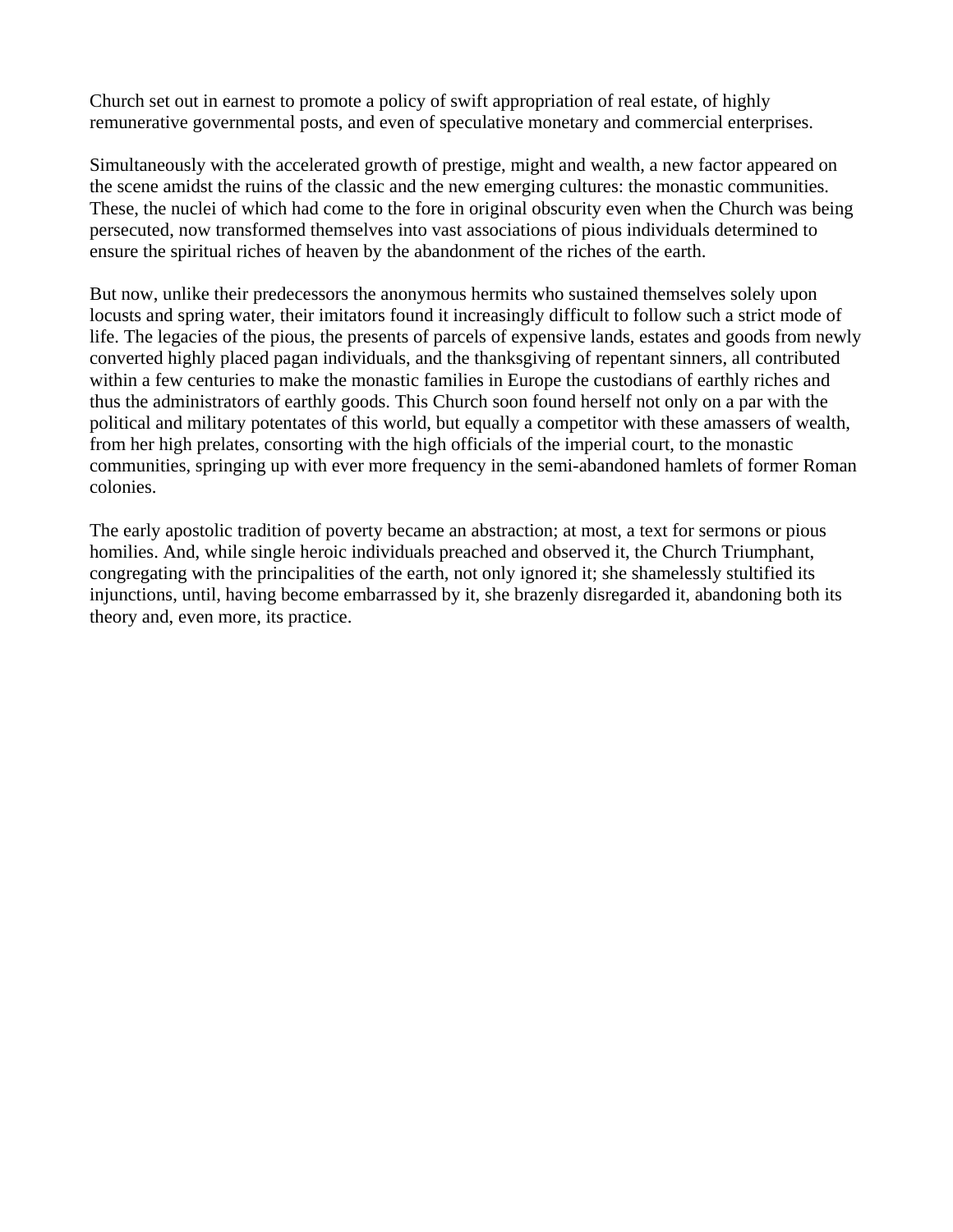# **Chapter 2 - The Origin of the Church's Temporal Riches**

It was at this stage that another no less spectacular factor, predestined to have profound repercussions upon the development of Roman Catholicism during its first millennium, appeared on the scene.

The tradition was established of pilgrimages to places where the saints had lived, had been martyred and had been buried. Monasteries, nunneries, churches, all had their own. With the possession of the relics of the blessed, with promotion of their legends and accounts of their miracles went not only the spiritual devotions, but also the monetary offerings of the pilgrims. That spelled wealth for those localities where the pious voyagers gathered. The more popular a shrine or a saint, the more abundant the collection of silver and gold coins.

The most fabulous was undoubtedly that promoted by the cult of the Blessed Peter, the Turnkey of Heaven. The cult demanded a journey to Rome, where Peter's tomb lay.

Peter had been crucified there, it was asserted with no more plausible data than a pious tradition, for the Bishops of Rome had no more evidence then than have the pontiffs of the twentieth century. The latter have attempted to substantiate it with doubtful archaeological finds. The process, begun by Pope Pius XII (1939-58), was completed by Pope Paul VI. In 1968 Paul declared officially that "a few fragments of human bones found under the Basilica of St. Peter are the authentic mortal remains of the Apostle". (1)

How the "identification" had been carried out, on a site where hundreds of thousands of bodies had been buried during many centuries, was not plausibly explained, in view also of the fact that there has never been any definite historical evidence to prove that Peter was ever in Rome. The Roman Bishops, however, cultivated the myth with undiminished eagerness. This they did, not as mere upholders of a devout legend, but as the skillful promoters of a growing cult which had concrete and far-reaching objectives, since its magnification brought them immense authority, and with it money. For the belief that the tomb of Peter was in the Eternal City induced thousands of pilgrims, beginning with English and Scottish ones, to go to pray over the Apostle's tomb; a source of tremendous revenue. Today we would call it by the more accurate and prosaic name of tourism.

The successors of Peter promoted pilgrimages to his "tomb" in Rome very early, although from the start they showed a special predilection for the richest and most powerful personages of the times - that is, for individuals who could give them costly presents, land and power.

To quote only one typical case, Pope Leo tells us how the Emperor Valentinian III and his family regularly performed their devotions at the tomb of St. Peter, "such practice yielding a useful respect for the Apostle's successors" to whom they offered costly presents and the tenure of lands.

Pope Gregory, on the other hand (590-604), promised Queen Brunhilda remission of her sins. "The most blessed Peter, Prince of the Apostles.. will cause thee to appear pure of all stain before the judge everlasting" (2) as long as she granted him, Gregory, what he asked of her, that, money, real estates, and investitures which yielded abundant revenues to the Church: a practice which became a tradition during the oncoming centuries.

Gregory went even further and sent the nobleman Dynamius a cross containing "fillings" from St. Peter's chains, telling him to wear the cross at his throat "which is like as if he were wearing the chains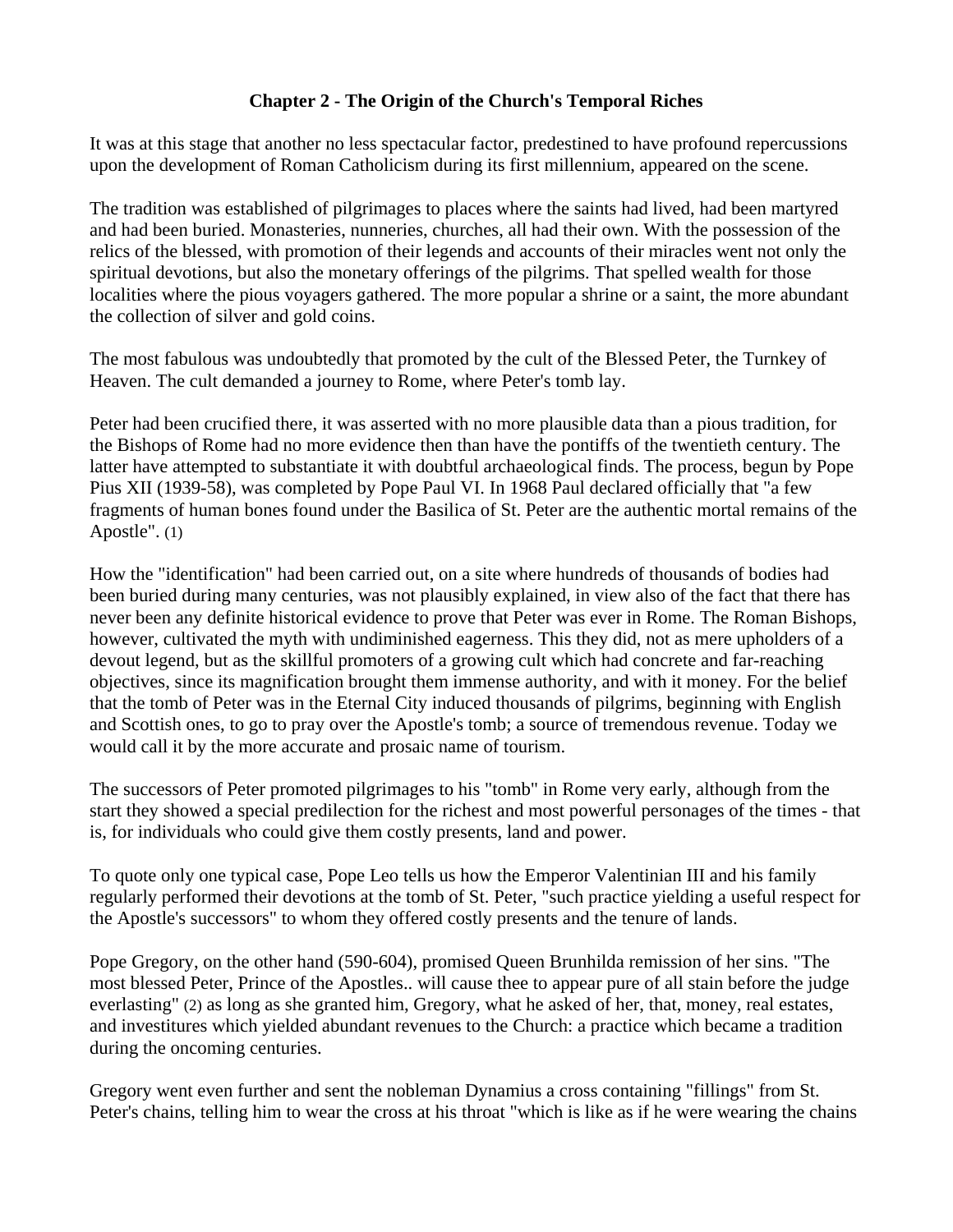of St. Peter himself.," and adding "these chains, which have lain across and around the neck of the most Blessed Apostle Peter, shall unloose thee for ever from thy sins". The gift, of course, was not a free one. It cost money and gold. (3)

Not content with this, Gregory began to send out "the keys of St. Peter, wherein are found the precious filings and which by the same token also remit sins" - provided the recipients paid in cash or with costly presents. (4)

Once it became known that the relics of St. Peter, when combined with the spiritual power of his successors, could remit sins, it was natural that most of the Christians throughout Christiandom longed to go to the tomb and thus partake of Peter's and the pope's spiritual treasures. The latter invariably involved earthly treasures of money, silver and gold, or deeds of real estate. And that is how the pilgrimage to Rome, called the Pardon of St. Peter, was initiated - curiously enough, mostly by Anglo-Saxons.

In addition to encouraging the belief that Peter's tomb was in Rome and that his successors had "filings" from St. Peter's chains, the popes encouraged the belief that by coming to the Eternal City the pilgrims could address the Blessed Peter in person. The Church, far from discouraging such dishonest humbuggery, gave her approval to it: witness for example the notable St. Gregory of Tours, who, in his De Gloria Martyrum, gave a detailed description of the ceremony that had to be performed in order to speak with the Prince of Apostles. (5)

The pilgrims had to kneel upon the tomb of St. Peter, the opening to which was covered by a trap door. Then, raising the door, he had to insert his head into the hole, after which, still remaining in that posture, he had to reveal in a loud voice the object of his visit to the saint. Offerings of money were thrown in. Then veneration and obeisance were to be offered to St. Peter's successor, the pope.

The religious and even political results of this practice upon deeply ignorant nations like the Anglo-Saxons, and upon the Franks who imitated them, can be easily imagined. Secular rulers of the highest rank flocked to Rome. At the beginning of the seventh century, for instance, two Anglo-Saxon princes renounced their thrones and passed the remainder of their lives at the tomb of St. Peter. (6) King Canute himself could not resist Peter's appeal. Once in Rome, having paid homage to the pope, he wrote a letter to the nobles of his kingdom, in which he said: "I inform you that I come to Rome to pray for the redemption of my sins.. I have done this because wise men have taught me that the Apostle St. Peter received of the Lord great power to bind and to loose, that he is the turnkey of the kingdom of heaven.. That is why I thought it most useful to obtain this special patronage before God." (7)

The well-calculated policy of this cult, once widely established, yielded increasingly valuable results for the popes, who were quick to turn the prestige thus gained into a powerful instrument by which to obtain the submission of men of low or high rank, both in the spiritual and in the secular fields.

The accumulation of riches, which had not only begun to the a permanent feature of Roman Catholicism but had started to grow since the times of Constantine, when that Emperor had issued a law concerning the acquisition of land by the Church (A.D.321), by now had reached such a stage that it had become a kind of partrimonium, owned, controlled and administered by the Bishops of Rome.

The possession of property brought with it inevitable deterioration and indeed corruption of the clergy and therefore of the Church herself, since the former, seeing the latter's eagerness for the things of this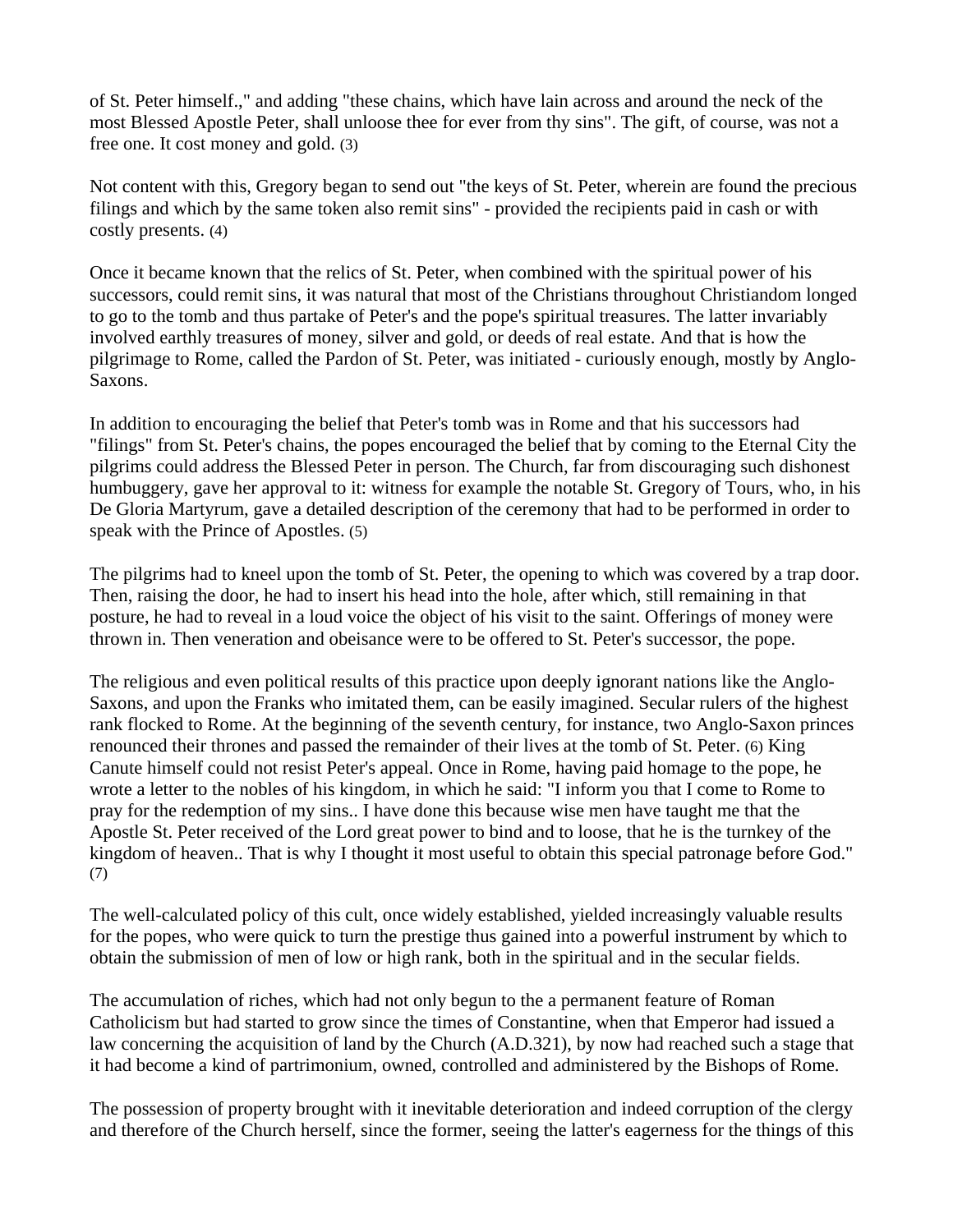world, followed her example. The clergy, for instance, began to ask for money in exchange in exchange for their work or made money out of church goods.

Thus, under the pontificate of Gregory, clerics accepted valuables in exchange for burial places. Gregory forbade the practice, "never permitting that anyone should have to pay for money for a grave." He issued sundry decrees which prohibited the charging of fees for the induction of clerics into office, for the investment of a bishop, for the drawing up of documents, and so on.

Upon learning of repeated cases in which the clergy were accused of selling church vessels, Gregory began a thorough investigation into the whole question of the Church's wealth. After having been told of how a priest had sold two silver chalices and two candelabra to a Jew, he issued a series of ordinances which decreed that each Christian community should make a correct inventory of all its sacred vessels, land and property. For the first time the census have precise information of the wealth of the Church. It showed to a surprised Gregory how his Church owned landed property in Sicily, Gaul, Spain, the Balkan lands, the Near East and even many parts of Africa.

These properties included not only lands and farms, but also whole towns. St. Peter's Patrimony, as it began to be called, owned Syracuse and Palermo, besides numerous rich estates all over Sicily, southern Italy, Apulia, Calabria and even Gallipoli, although in ruins. The estates in Campania and those of Naples and the Isle of Capri were all producing large revenues.

All in all, the Roman Church in Gregory's time owned twenty-three estates, whose total area comprised 380 square miles, with an aggregate revenue of over one million dollars a year, a colossal sum at that period.

Gregory himself lived a life of austerity. He was a strong believer in the "ancient rule of the Fathers"' that is, in evangelical poverty. When confronted by all this wealth, he called himself "the poor man's treasurer," and tried to live up to the role. He was the first pope to call himself Servus Servorum Dei, Servant of the Servants of God.

Yet, while in agreement with the fathers of the early church, such as Origen, Tertullian and Cyprian, that material possessions were not a good thing, the fact remained that Gregory was ruling a religious system which owned vast properties, real estates and riches of all kinds. Gregory justified their retention on the ground that they should be used, as the early Christians had used them, to help the destitute. That he genuinely believed this was proved by the fact that once, having heard how a beggar had died of starvation in Rome, he became so distressed that he shut himself in a cell for three days and nights without food or drink, refusing even to say Mass. He tried to administer the riches with wisdom, by giving to the poor as much as he received.

But the tide of corruption and of the progressive amassment of worldly wealth continued unabated. Indeed, it gathered momentum, notwithstanding Gregory's uncompromising efforts to stem it by every means at his disposal, such as his demands for precise details of how the money had been spent, the scrutiny of bookkeeping and his stern prohibition of "hidden balances of the Greek sort."

It came to pass then that, only 300 years after Constantine, Roman Catholicism had already turned herself into one of the largest land owners of the West. The Patrimony of St. Peter had become, not a modest sum of liquid money to be "distributed to the destitute," but the accumulated wealth of a rich religious system determined to become even richer in the years ahead.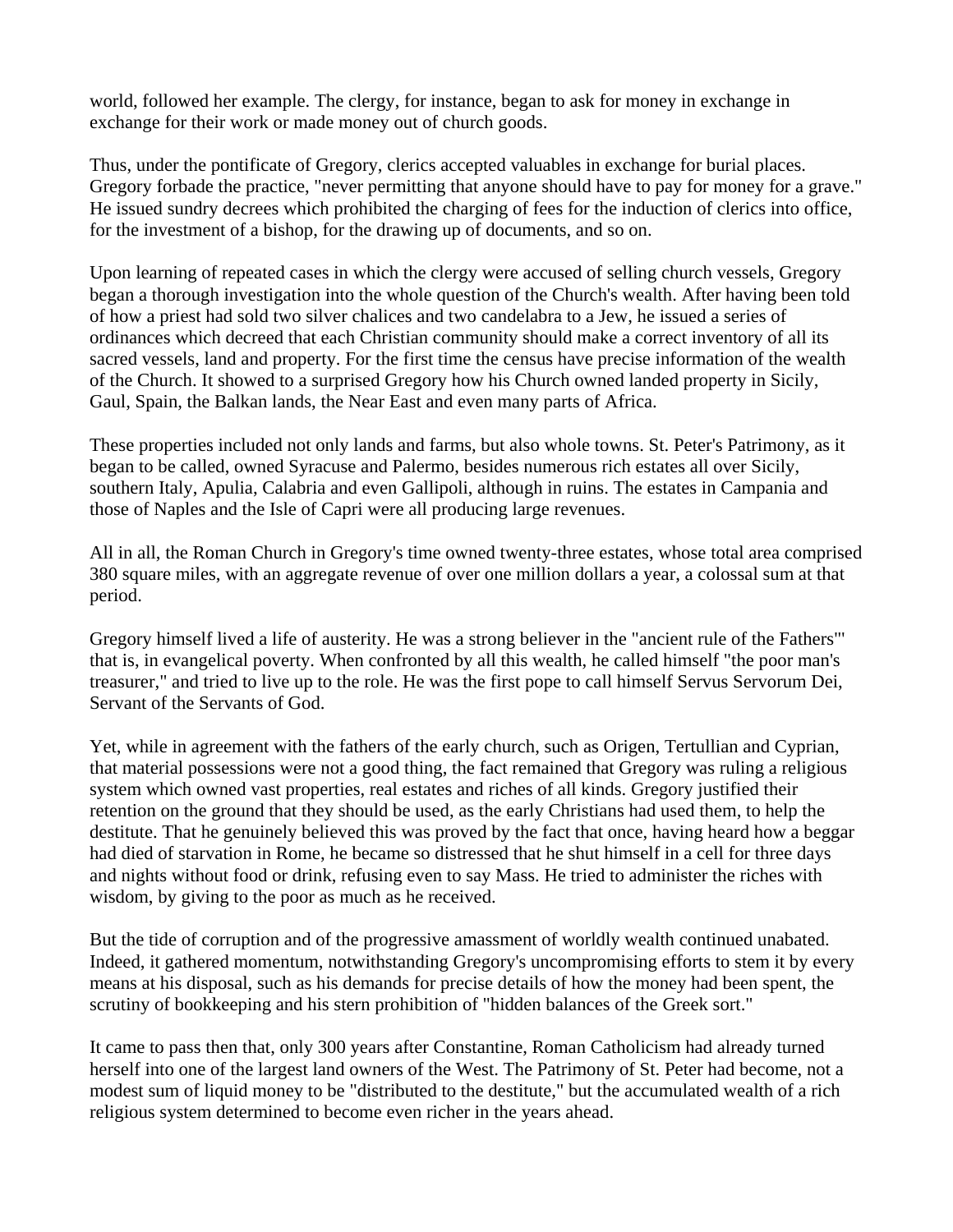While there were still individuals within the Church who believed in poverty, wealth continued to accumulate, and this to such an extent that at one stage she (or rather some of her leaders) had the audacity to make the Blessed Peter himself "write a letter from heaven."

Before relating how the Blessed Peter wrote such a celestial missive, it might be useful to cast a glance at the events which preceded, and in fact prompted, the deed.

After Pope Gregory's death, the process of adding more riches to the already vast accumulation went on unabated for another hundred years or so. Then, to the horror of the popes, the tide suddenly turned.

In the eighth century, when the papacy had so much that it did not even know how much, the semiconverted Slavs started to despoil St. Peter's Patrimony. This had been bad enough. But then, even worse, robbers appeared on the horizon. They sprang from distant Arabia. And the Arabs, to make things worse, also started to despoil St. Peter's Patrimony, claiming that they were doing it in the name of God. They called Him Allah. In addition, they had the bad habit of pinpricking the pope's subjects with their scimitars, telling them, while taking away all their possessions (or rather the possessions of their papal master) that in addition to having changed landlords they had better change also their religion - which the vast majority promptly did.

In this manner, whole papal dominions were lost. These included Dalmatia, Istria, Spain, the South of France, and the whole of North Africa. To all this, Providence, or rather human greed, added insult to injury when the successors of Constantine, the most Christian emperor of Constantinople, followed suit and deprived Peter's Patrimony of its vast estates in Sicily, Sardinia, Calabria and Corsica. Within a few decades, St. Peter had been robbed of such immense estates that his former boundless dominion was eventually reduced to central Italy, not far away, relatively speaking, from Rome.

Notwithstanding such a shrinking of their possessions, the worst devils of all, the Lombards of North Italy, set out to rob the Blessed Peter of this last estate as well. This they were about to do when the pope invoked the help of none other than the Prince of the Apostles, the Blessed Peter himself. He asked him to mobilize the most powerful potentate of the times, Pepin, King of the Franks. Pepin, said the pope, must preserve intact the Church's earthly possessions. Indeed, it might even be of spiritual benefit to him to add some of his own to them.

The Blessed Peter complied! How? Simply by writing a letter. Direct from Heaven. To Pepin. The celestial letter, of course, was first sent to the pope, Stephen, who had plenty of Peter's chains' "fillings". Stephen sent it to the king by special papal envoy.

The letter, on the finest vellum, was all written in pure gold. It read as follows:

Peter, elected Apostle by Jesus Christ, Son of the Living God. I, Peter, summoned to the apostolate by Christ, Son of the Living God, has received from the Divine Might the mission of enlightening the whole world...

Pepin knelt reverently before the Papal Legate, who went on reading the Blessed Peter's missive:

Wherefore, all those who, having heard my preaching, put it into practice, must believe absolutely that by God's order their sins are cleansed in this world and they shall enter stainless into everlasting life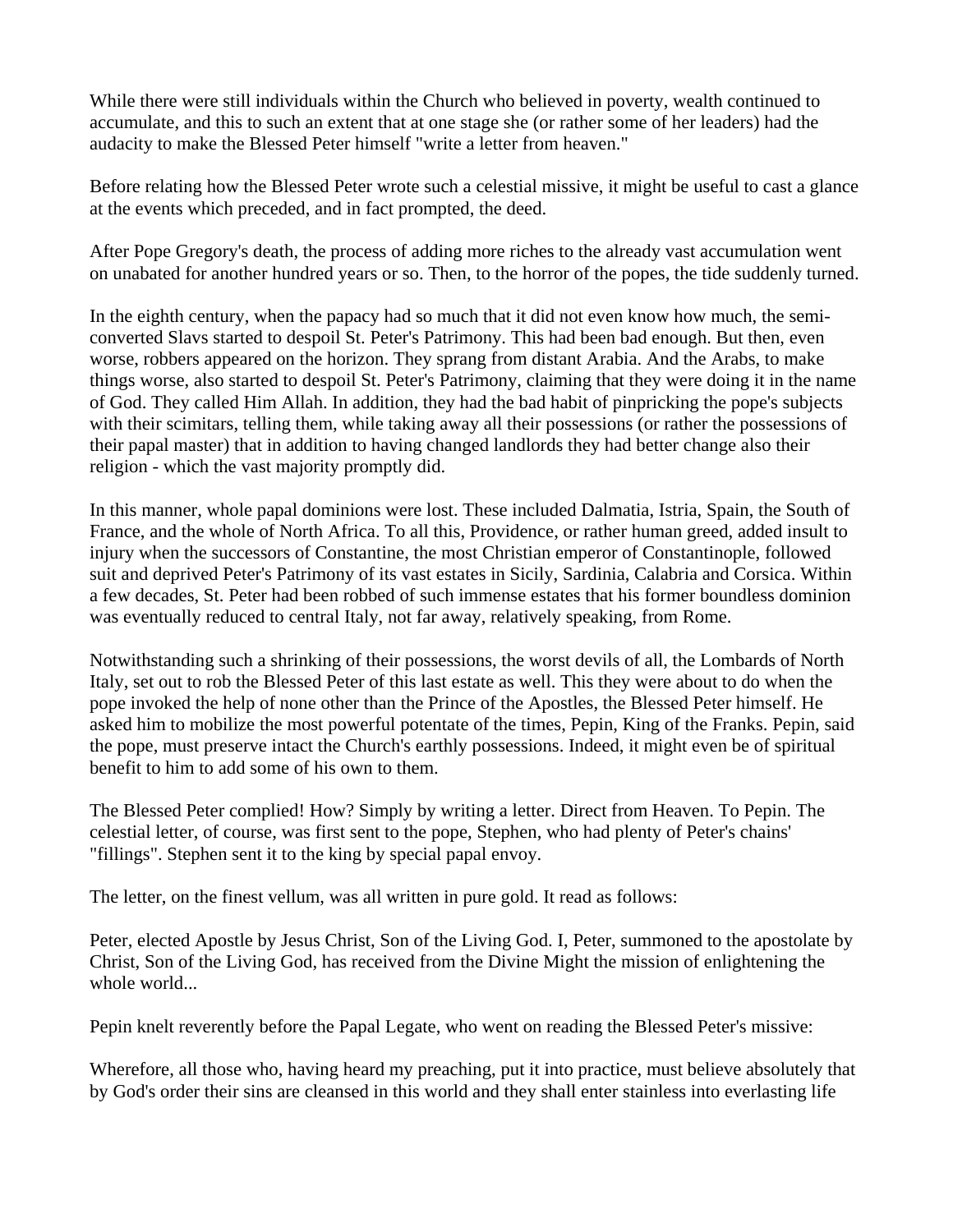Come ye to the aid of the Roman people, which has been entrusted to me by God. And I, on the day of Judgment, shall prepare for you a splendid dwelling place in the Kingdom of God.

Signed, Peter, Prince of the Apostles. (8)

The Papal Envoy showed the letter to the whole court and solemnly vouched for the authenticity of Peter's signature. Not only that. St. Peter had gone to the length of writing the letter with his very own hand. Something he had never done before.. Or since!

How had the letter ever reached the earth? asked Pepin. The Blessed Peter in person had come down from Heaven and given the letter to his successor, the pope of Rome, explained the Papal Envoy. Thereupon he showed the king how St. Peter had addressed the celestial letter:

Peter, elected Apostle by Jesus Christ, to our favorite Son, the King Pepin, to his whole army, to all the bishops, abbesses, monks, and to the whole people. (9)

Pepin, King of the Franks, had no alternative. How could he ever refuse the urgent request of the Prince of the Apostles? The turnkey of Heaven?

The devout Fleury, in his famous Historia Ecclesiastica, book 43, 17, cannot contain his indignation at the Blessed Peter's celestial letter, which he bluntly declared to have been nothing else than "an unexampled artifice." Artifice or not, whether written by Stephen himself or by some of his advisors, the fact remained that the letter of the Blessed Peter had the desired effect. In the year of our Lord 754, Pepin the Short, King of the Franks, defeated the rapacious Lombards. Since they had originally wished to rob the lands of Peter, Pepin, besides donating to Stephen what he had just preserved and recovered added to it the Duchy of Rome, the Exarchate and the Pentapolis. All of these added up to a considerable amount of territory encompassing thousands of villages, forts, cities, farms, and estates henceforward to be owned by the representative of St. Peter on earth, the pope.

The success of the heavenly missive spurred its authors to new efforts. Soon afterwards, in fact, the Roman chancery produced the throne of the Blessed St. Peter as well - the very chair in which St. Peter sat when in Rome, it was asserted; a further inducement to Pepin and his successors to grant the popes their protection, and additional property, if need be. The inducement was a powerful one, since a king of the Franks, if crowned sitting on the Chair of the Turnkey of Heaven, would be invested with an authority surpassing that of any other temporal ruler, with the exception of the pope.

Pepin, it seems, never heard of Peter's chair, or had not the time, or - what is most probable - died before the scheme was put into full working operation. The chair was never used for its original purpose in his lifetime. His son, the Emperor Charlemagne, when crowned Emperor in the year 800, did not sit in it either. The throne, however, eventually came into its own. And this so much so that by the following century - during the rule of Charles the Bald (A.D. 875) - it had become one of the most precious relics of Roman Catholicism. Since then it has been venerated as the true chair upon which Peter used to sit, the sacred relic of the Petrine cult for centuries. In 1656 it was put inside an ornate bronze case, on papal command, by the sculptor Bernini.

Some years ago, however, its authenticity was questioned by certain Catholic authorities. Having been put under intense study by a commission of scholars and scientists, following strict carbon 14 and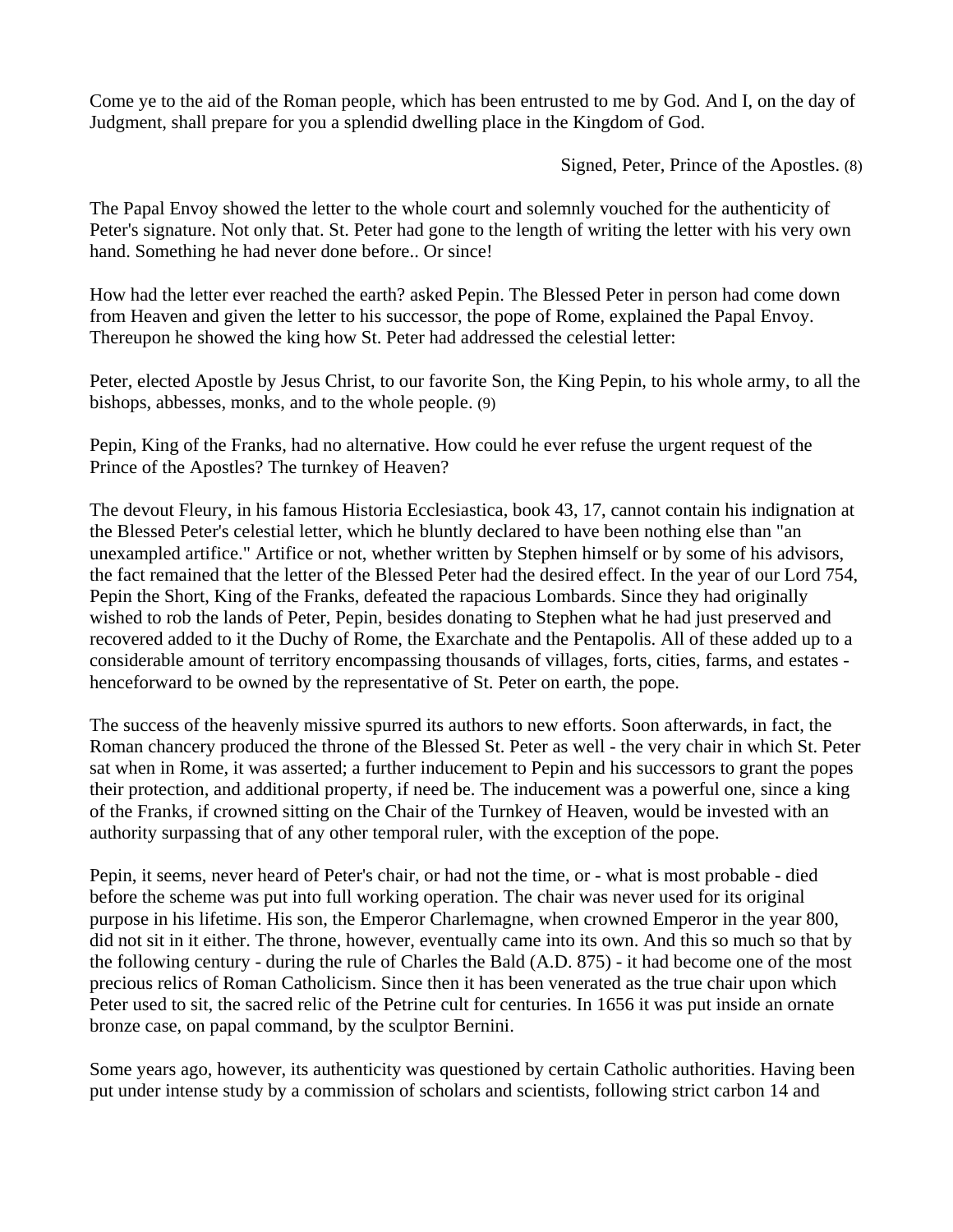other radiological tests, it was discovered that the chair belonged approximately to the time of Charles the Bald - i.e. around A.D. 875 - and not to the first century A.D.

Pope Paul VI was thus, in the winter of 1969-70, put into another serious quandary. What could he do with Peter's throne after a thousand years of veneration? Put it back where it had been during a long millennium, in St Peter's Basilica, or put it in the Vatican Museum? (10) But that was the personal problem of a pope of the twentieth century. Those of the eighth had been concerned only with magnifying the cult of the Blessed Peter, so as to enhance their power, no less than the earthly patrimony of the Church.

And so it came to pass that, thanks mostly to the cult of the Blessed Peter, Roman Catholicism, which had collected such vast amounts of temporal wealth prior to Pepin, now crowned her earthly possessions with additional territorial dominions. These, which had originally formed the first nucleus of the papal possessions, theoretically were given legal status by Pepin in A.D. 754. They became a concrete and accepted reality in 756. In 774 the Donation was confirmed by Pepin's immediate successor, Charlemagne. The Papal States had truly come into existence. Here the popes reigned as absolute temporal rulers for more than a thousand years, until 1870, when the Italians, having seized Rome with all the adjacent papal territories, declared the Eternal City the capital of the newly formed united Kingdom of Italy.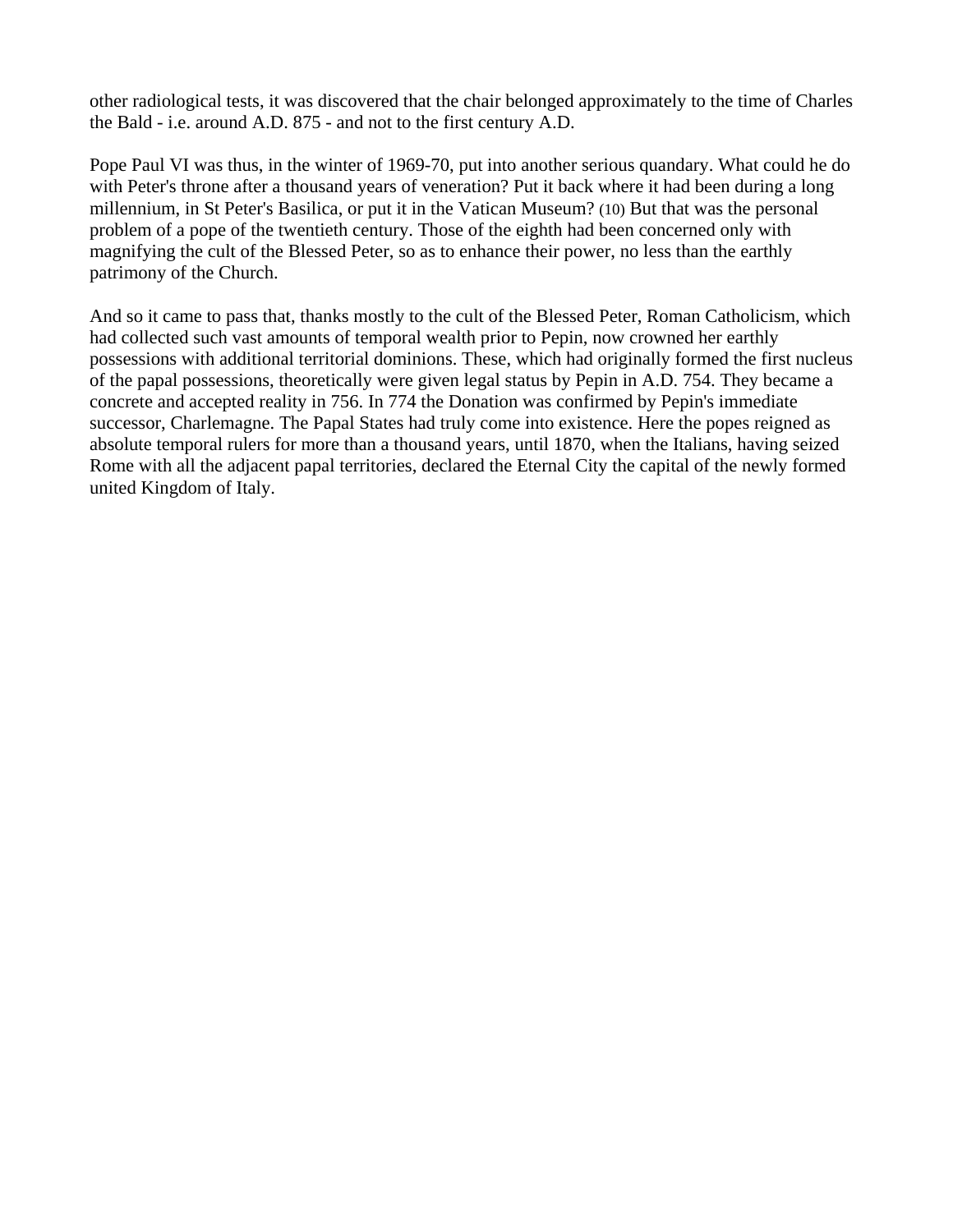# **Chapter 3 - The Church as the Inheritor of the Former Roman Empire**

The establishment of the Papal States provided the Roman Catholic Church with a territorial and juridical base of paramount importance. From then on it enables her to launch upon the promotion of an ever bolder policy directed at the accelerated acquisition of additional lands, additional gold, and the additional status, prestige and power that went with them.

The Emperor Charlemagne had not, in fact, turned his back on Rome after recognizing Pepin's Donation, but Pope Hadrian I in A.D. 774 presented him with a copy of the Donation of Constantine. This was reputed to be the grant by Constantine of immense possessions and vast territories to the Church. It was another papal forgery. Whereas the letter from Peter had been a forgery by Pope Stephen, the Donation of Constantine was one by Pope Hadrian I.(1)

The Donation of Constantine had tremendous influence upon the territorial acquisition and claims of the papacy, and a cursory glance at its origins, contents, and meaning will help to elucidate its importance.

The Donation was preceded and followed by various papally forged documents on the level of the Blessed Peter's missive. Like the latter, their specific objective was to give power, territory and wealth to the popes. Thus, soon after Pepin's death, for instance, a document appeared on the scene which was a detailed narrative put into the mouth of the dead Pepin himself. In it Pepin related, in somewhat extravagant Latin, what had passed between himself and the pope, "the successor of the Turnkey of Heaven, the Blessed Peter". His disclosure was meant as proof that he had donated to the pope, not only Rome and the Papal States already mentioned, but also Istria, Venetia and indeed the whole of Italy.  $(2)$ 

Not content with the Papal States and the new regions acquired, the popes now wanted even more, thus proving the accuracy of the old saying that the appetite increases with the eating. They set themselves to expand even further their ownership of additional territories. They concluded that the newly born Papal States, although of such considerable size, were too small for the pope, the representatives of the Blessed Peter. These territories had to be extended to match Peter's spiritual imperium. Something incontrovertible by which the popes would be unequivocally granted the ownership of whole kingdoms and empires had, therefore, become a necessity.

At this point this most spectacular of all forgeries makes its official appearance: the Donation of Constantine. Purporting to have been written by the Emperor Constantine himself, it emerged from nowhere. The document with one master stroke put the popes above kings, emperors and nations, made them the legal heirs to the territory of the Roman Empire, which it granted to them, lock stock, and barrel, and gave to St. Peter - or rather to St. Silvester and his successors - all lands to the West and beyond, indeed, all lands of the planet.

The document was a sum of the previous forgeries, but unlike past fabrications it was definite, precise and spoke in no uncertain terms of the spiritual and political supremacy which the popes had been granted as their inalienable right. The significance and consequences of its appearance were portentous for the whole western world. The social structure and political framework of the Middle Ages were molded and shaped by its contents. With it the papacy, having made its boldest attempt at world dominion, succeeded in placing itself above the civil authorities of Europe, claiming to be the real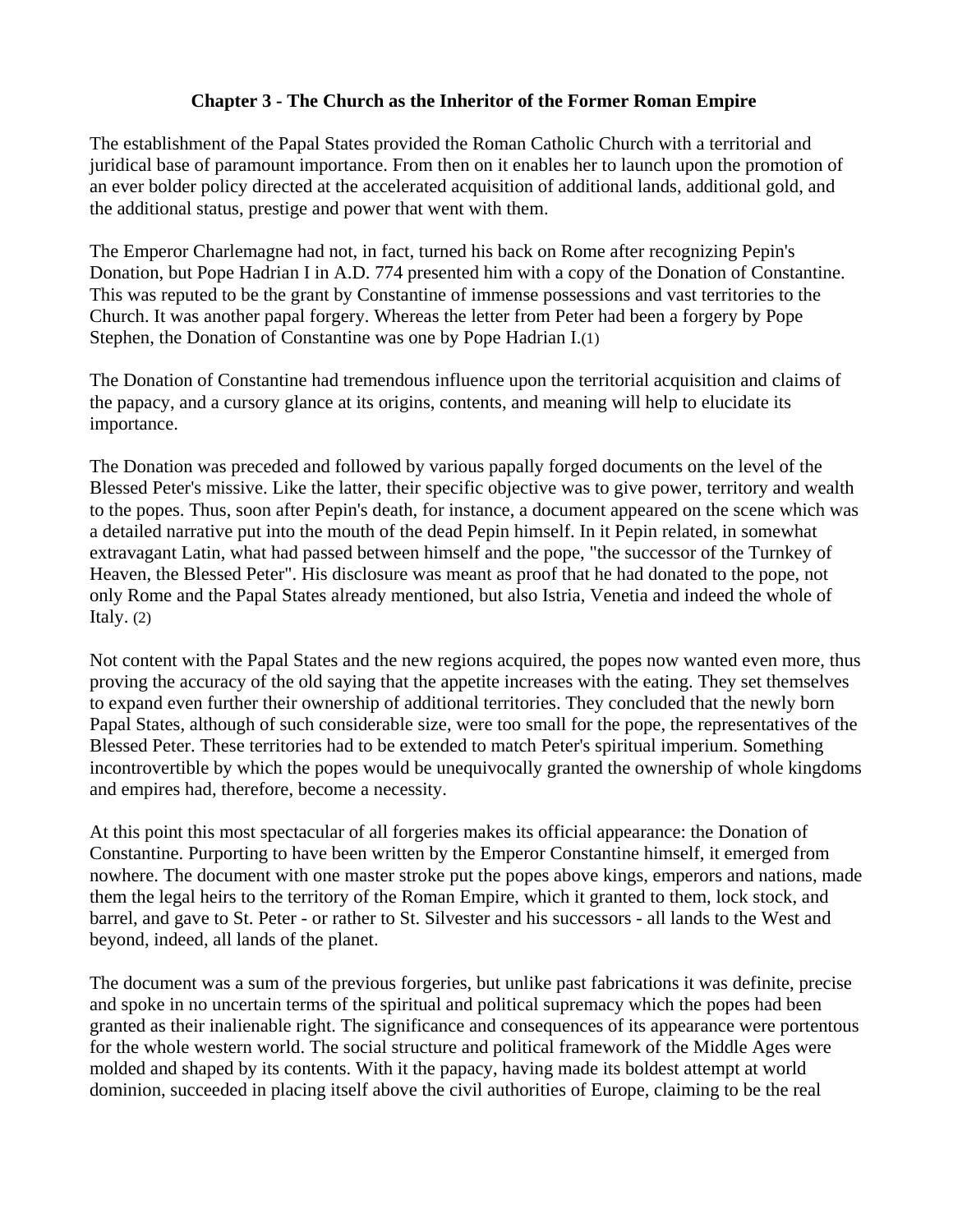possessor of lands ruled by Western potentates, and the supreme arbiter of the political life of all Christendom.

In view of the profound repercussions of this famous forgery, the most spectacular in the annals of Christianity, it might be useful to glance at its main clauses:

1. Constantine desires to promote the Chair of Peter over the Empire and its seat on earth by bestowing on it imperial power and honor.

2. The Chair of Peter shall have supreme authority over all churches in the world.

3. It shall be judge in all that concerns the service of God and the Christian faith.

4. Instead of the diadem which the Emperor wished to place on the pope's head, but which the pope refused, Constantine had given to him and to this successors the phrygium - that is, the tirara and the lorum which adorned the emperor's neck, as well as the other gorgeous robes and insignia of the imperial dignity.

5. The Roman clergy shall enjoy the high privileges of the Imperial Senate, being eligible to the dignity of patrician and having the right to wear decorations worn by the nobles under the Empire.

6. The offices of cubicularii, ostiarii, and excubitae shall belong to the Roman Church

7. The Roman clergy shall ride on horses decked with white coverlets, and, like the Senate, wear white sandals.

8. If a member of the Senate shall wish to take orders, and the pope consents, no one shall hinder him.

9. Constantine gives up the remaining sovereignty over Rome, the provinces, cities and towns of the whole of Italy or of the Western Regions, to Pope Silvester and his successors.

With the first clause the pope became legally the successor of Constantine: that is, the heir to the Roman Empire. With the second he was made the absolute head of al Christendom, East and West, and indeed of all the churches of the world. With the third he was made the only judge with regard to Christian beliefs. Thus anyone or any church disagreeing with him became heretic, with all the dire spiritual and temporal results of this. With the fourth the pope surrounded himself with the splendor and the insignia of the imperial office, as the external representation of his imperial status. With the fifth the whole Roman clergy was placed on the same level as the senators, patricians and nobles of the Empire. By virture of this clause, the Roman clergy became entitled to the highest title of honor which the emperors granted to certain preeminent members of the civil and military aristocracy, the ranks of patrician and consul being at that time the highest at which human ambition could aim.

The sixth and seventh clauses, seemingly irrelevant, were very important. For the popes, by claiming to be attended by gentlemen of the bedchamber, doorkeepers and bodyguards (cubiculari, ostiarli, etc.) emphasized their parity with the Emperors, as preciously only the latter had this right. The same applies to the claim that Roman clergy should have the privilege of decking their horses with white coverings, which in the eighth century was a privilege of extraordinary importance.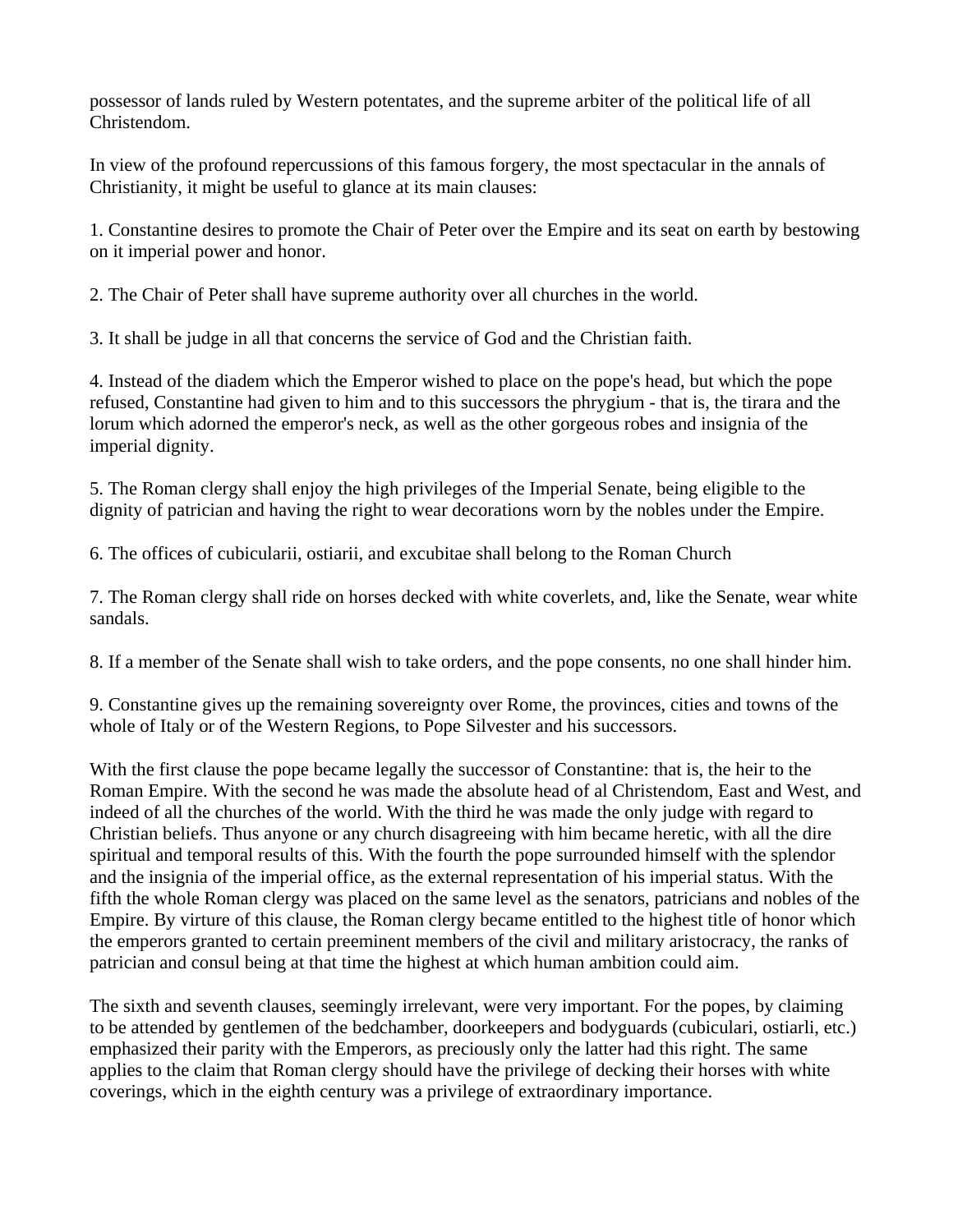The eighth clause simply put the Senate at the mercy of the pope. Finally the ninth, the most important and the one with the greatest consequences in Western history, made the pope the territorial sovereign of Rome, Italy and the Western Regions; that is to say, of Constantine's Empire, which comprised France, Spain, Britain and indeed the whole territory of Europe and beyond.

By virtue of the Donation of Constantine, therefore, the Roman Empire became a fief of the papacy, while the Emperors turned into vassals and the popes into suzerains. Their age old dream, the Roman dominion, became a reality, but a reality in which it was no longer the Vicars of Christ what were subject to the Emperors, but the Emperors who were subject to the Vicars of Christ.

The early concrete result of the Donation thus was to give a legal basis to the territorial acquisitions of the popes, granted them by Pepin and Charlemagne. Whereas Pepin and Charlemagne had established them sovereigns de facto, the Donation of Constantine made them sovereigns de jure - a very important distinction and of paramount importance in the claim for future possessions.

It is very significant that it was after the appearance of the Donation under Pope Hadrian (c774) that the papal chancery ceased to date documents and letters by the regnal years of the Emperors of Constantinople, substituting those of Hadrian's pontificate.

Although there are no proofs that the document was fabricated by the pope himself, yet it is beyond dispute that the style of the Donation is that of the papal chancery in the middle of the eight century. The fact, moreover, that the document first appeared at the Abbey of St. Denis, where Pope Stephen spent the winter of 754, is additional proof that the pope was personally implicated in its fabrication. Indeed, although here again there is no direct evidence, it is supposed that the Donation was forged as early as 753 and was brought by Pope Stephen II to the Court of Pepin in 754, in order to persuade that monarch to endow the popes with their first territorial possessions. Once the Papal States came into being, the document was concealed until it was thought that it could be used with his son., Charlemange, who had succeeded his father. (3)

The first spectacular materialization of the Donation was seen not many years after its first appearance, when Charlemagne, the most potent monarch of the Middle Ages, granted additional territories to the Papal States and went to Rome to be solemnly crowned in St. Peter's by Pope Leo, as the first Emperor of the Holy Roman Empire, in the year 800. The great papal dreams of (a) the recognition of the spiritual supremacy of the popes over emperors and (b) the resurrection of the Roman Empire, at long last had come true.

The subjugation of the Imperial Crown was not, however enough. If it was true that this put the source of all civil authority - that is to say, the emperor - under the pope, it was also true that the distant provinces could not or would not follow the imperial example. The best way to make them obey was by controlling the civil administration in the provinces, as had been done at its center with the emperor. As the pope had made a vassals of the civil authorities in the dioceses. By so doing the pope, with a blindly obedient, hierarchical machinery, would control at will the civil administration of the whole empire.

It was to put such a scheme into effect that yet another forgery, complementary to the Donation, appeared little more than half a century later, again from nowhere. In 850 the pseudo-Isidorean Decretals, better known as the as the "False Decretals," made their first official appearance. They are a heterogeneous collection of the early decrees of the councils and popes. Their seeming purpose was to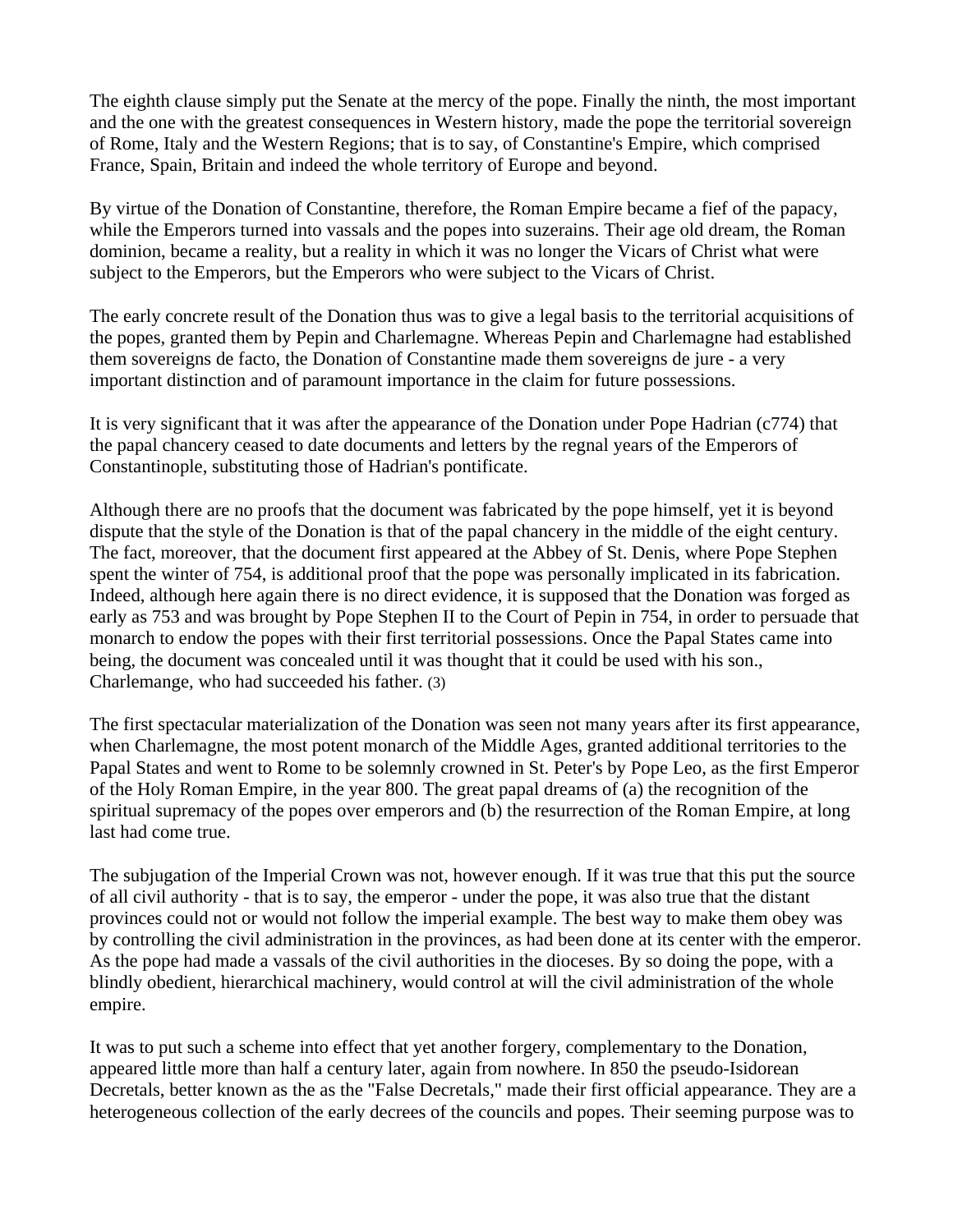give a legal basis to the complaints of the clergy in the empire, appealing to Rome against the misdeeds of high prelates or of the civil authorities. Although some of the contents of the Decretals are genuine, a colossal proportion was garbled, forged, distorted or entirely fabricated. This was in order to achieve their real aim: to obtain additional power for the popes by giving to the abbots, bishops, and clergy in general authority over civil jurisdiction in all the provinces, thus establishing a legal basis for evading the orders of the provincial secular rulers.

The result was that the Roman Church obtained important privileges, among them immunity from the operation of the secular law, which put her out of reach of the jurisdiction of all secular tribunals. In this fashion the clergy acquired not only a peculiar sanctity which put them above the ordinary people, but a personal inviolability which gave them an enormous advantage in all their dealings or disputes with the civil power.

Thus, thanks to a series of fabrications, forgeries, and distortions, carried out through several centuries and of which the Donation of Constantine was the most spectacular, the popes not only obtained a vantage ground of incalculable value from which to extend their spiritual and temporal power, but rendered themselves practically independent of all secular authority. Even more, they saw to it that the statutes of emperors and kings, no less than the civil law of nations, be undermined, greatly weakened and indeed obliterated by their newly acquired omnipotence.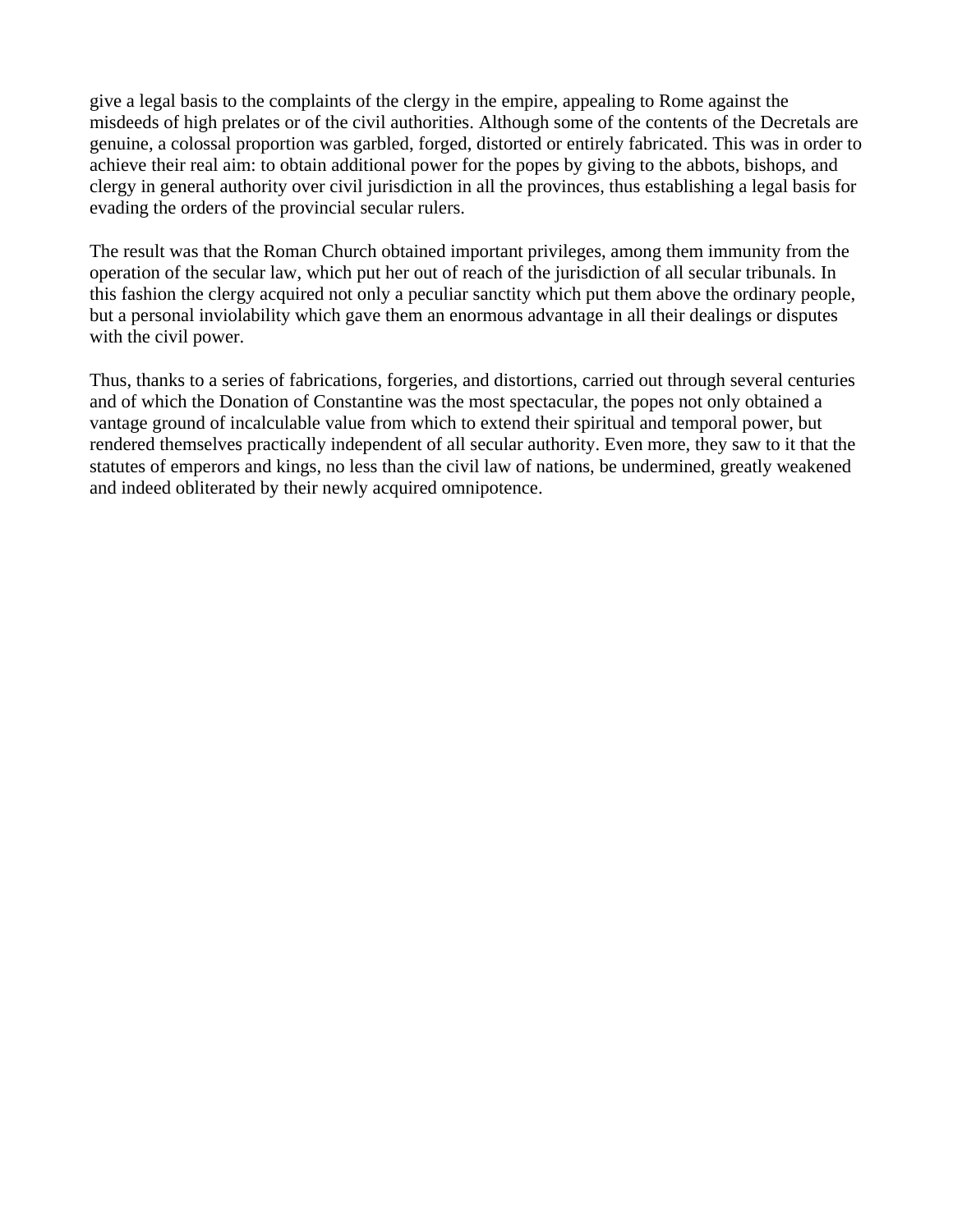# **Chapter 4 - The Church Claims Ownership of the Western World**

Once rooted in tradition and strengthened by the credulity of the times, the dubious seedling of the Donation grew into a mighty oak tree under the shadow of which papal authoritarianism thrived. From the birth of the Carolingian Empire in the year 800 onwards, the gifts of Pepin, the Donation of Constantine, and the False Decretals were assiduously used by the pontiffs to consolidate their power. This they did, until , with additional forgeries and the arbitrary exercise of spiritual and temporal might, these documents became the formidable foundation stone upon which they were eventually to erect their political and territorial claims, the rock upon which stood the whole papal structures of the Middle Ages.

The Donation was given increasingly varied meanings by the succeeding generations of theologians. Notwithstanding the disparity in their views, however, they all agreed upon one fundamental interpretation: the Donation gave the widest possible power and authority to the papacy. Thus, for instance, whereas Pope Hadrian I stated that Constantine had "given the dominion in these regions of the West" to the Church of Rome, Aeneas, Bishop of Paris, asserted about the year 868 that as Constantine had declared that two emperors, the one of the realm, the other of the Church, could not rule in one city, he had removed his residence to Constantinople, placing the Roman territory "and a vast number of various provinces" under the rule of the Apostolic See, after conferring regal power on the successors of St. Peter.

The Popes acted upon this, using the argument as a basis to increase their territorial sway, with the inevitable new accumulation of wealth which went with it. Gregory VII (1073) directed all his energies to that effect. He concentrated spiritual and political jurisdiction in himself, the better to administer the Western Empire as a fief of the papacy. That implied the extension of his temporal dominion over the kings and kingdoms of the earth and therefore over their temporal riches.

Indeed, Gregory had no qualms in openly asserting temporal supremacy over the whole of the Byzantine Empire, including Africa and Asia. He went even further by declaring that his ultimate goal was simply the establishment of the universal temporal domain of St. Peter. Hence his continual exertions to take possession of, in addition to Rome and Italy, all the crowns of Europe, many of which he succeeded in placing under his direct vassalage.

Although his vast scheme only partially materialized during his reign, his successors continued his work. Pope Urban II, following in his footsteps, decided to bring under subjection the churches of Jerusalem, of Antioch, of Alexandria and of Constantinople, with all the lands wherein they flourished. Under the pretext of liberating the tomb of Christ, he simply mobilized the entire western world into an irresistible army which, leaving the shores of Europe, plunged into Asia Minor like a tornado, creating the greatest military, political and economic commotion in both continents.

The capture of Jerusalem and the success of the First Crusade gave incalculable prestige to the pontiffs. While the nations of Europe attributed this vicotry to manifest supernatural power, the Roman Pontiffs were quick to transform the great martial movements of the Crusades into powerful instruments to be used to expand their spiritual and temporal dominion. This was done by employing them as military and political levers which never ceased to yield territorial and financial advantages throughout the Middle Ages.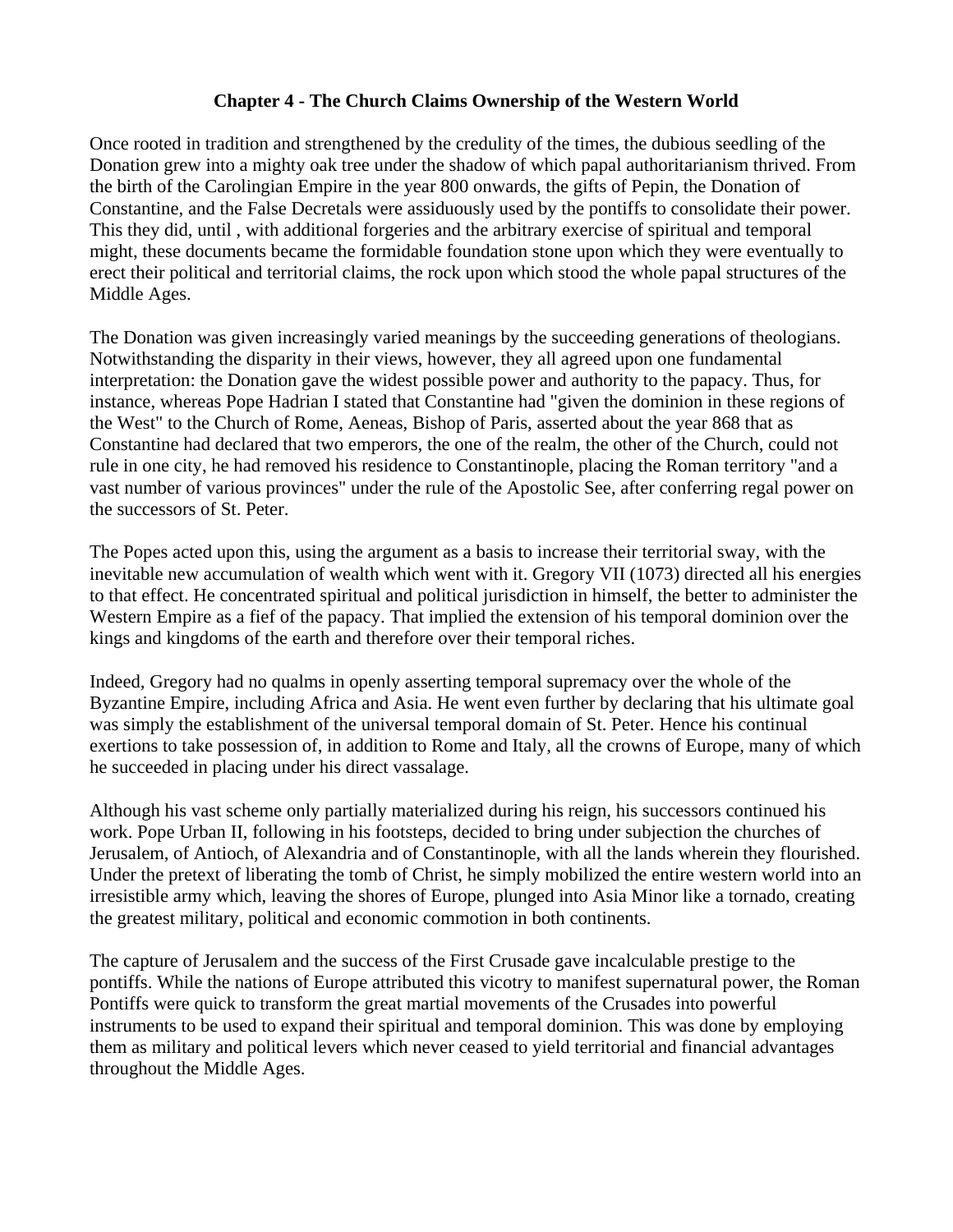Such policies went a step further when, basing papal claims on an even more daring interpretation of the Donation, it was stated that the secular rulers should be made to pay tribute to the papacy. A vehement advocate of this was Otto of Freisingen, who in his Chronicles composed in 1143-6, did not hesitate to declare that as Constantine, after conferring the imperial insignia on the pontiff, went to Byzantium to leave the empire to St. Peter, so other kings and emperors should pay tribute to the popes.

For this reason the Roman Church maintains that the Western kingdom have been given over to her possession by Constantine, and demands tribute from them to this day, with the exception of the two kingdoms of the Franks (i.e. the French and German).

Such advocacy was made possible because only a century earlier, in 1054, Pope Leo IX had declared to the Patriarch Michael Cerularius that the Donation of Constantine really meant the donation "of earthly and heavenly imperium to the royal priesthood of the Roman chair."

From all this it followed that soon Lombardy, Italy, and Germany began to be reckoned, in the eyes of Rome, as "papal fiefs," the popes declaring ever more boldly that the German kings had possessed the Roman Empire, as well as the Italian Kingdom, solely as a present from the pontiffs. Such claims, of course, did not go unchallenged, and they often caused the profoundest political commotion - for instance, the one that broke out in Germany in 1157, when a letter from Pope Hadrian to Frederick Barbarossa spoke of "beneficia" which he had granted to the Emperor, or could still grant, and expressly called the imperial crown itself such a beneficium - i.e. a feod, as it was understood at the imperial court. Hadrian said, on the strength of the fact that it was he who had placed the crown on the Emperor's head, that the pope was the real owner of Germany.

It was not only the princes who rebelled against the papal pretensions. Men otherwise devoted to this religious system spoke in no uncertain words against papal infringement upon civil power. Provost Gerhoh of Reigersburg, for instance, commenting upon the custom (which, of course, rested for support on the Donation of Constantine) of the emperor were represented as vassals of the popes, concluded that this besides causing the embittered feelings of temporal rulers, went also against the divine order by allowing the popes to claim to be emperors and lords of emperors.

A few years later Gottfried, a German educated in Bamburg, chaplain and secretary to the three Hohenstaufen sovereigns, Conrad, Frederick, and Henry IV, building on what Aeneas, Bishop of Paris, had already said, went a step further than Pope Adrian and included France in the Donation. In his Pantheon, which he dedicated to Pope Urban III in 1186, he stated that in order to secure greater peace for the Church, Constantine, having withdrawn with all his pomp to Byzantium, besides granting to the popes regal privileges, had given dominion over Rome, Italy and Gaul, with all the riches therein.

With passing of the centuries, the popes, instead of abating their claims, continued to increase them by declaring that, by virtue of the Donation, emperors were emperors simply because they permitted them to be so the sole ruler in spiritual and temporal matters being, in reality, the pontiff himself.

Such pretensions were not left to wither in the theoretical field. They were directed to concrete territorial, political, and financial goals which the pontiffs pursued with indefatigable pertinacity. Pope Innocent II (1198-1216), the most energetic champion of papal supremacy, thundered incessantly to all Europe that he claimed temporal supremacy over all the crowns of Christendom: for, as the successor of St. Peter, he was simultaneously the supreme head of the true religion and the temporal sovereign of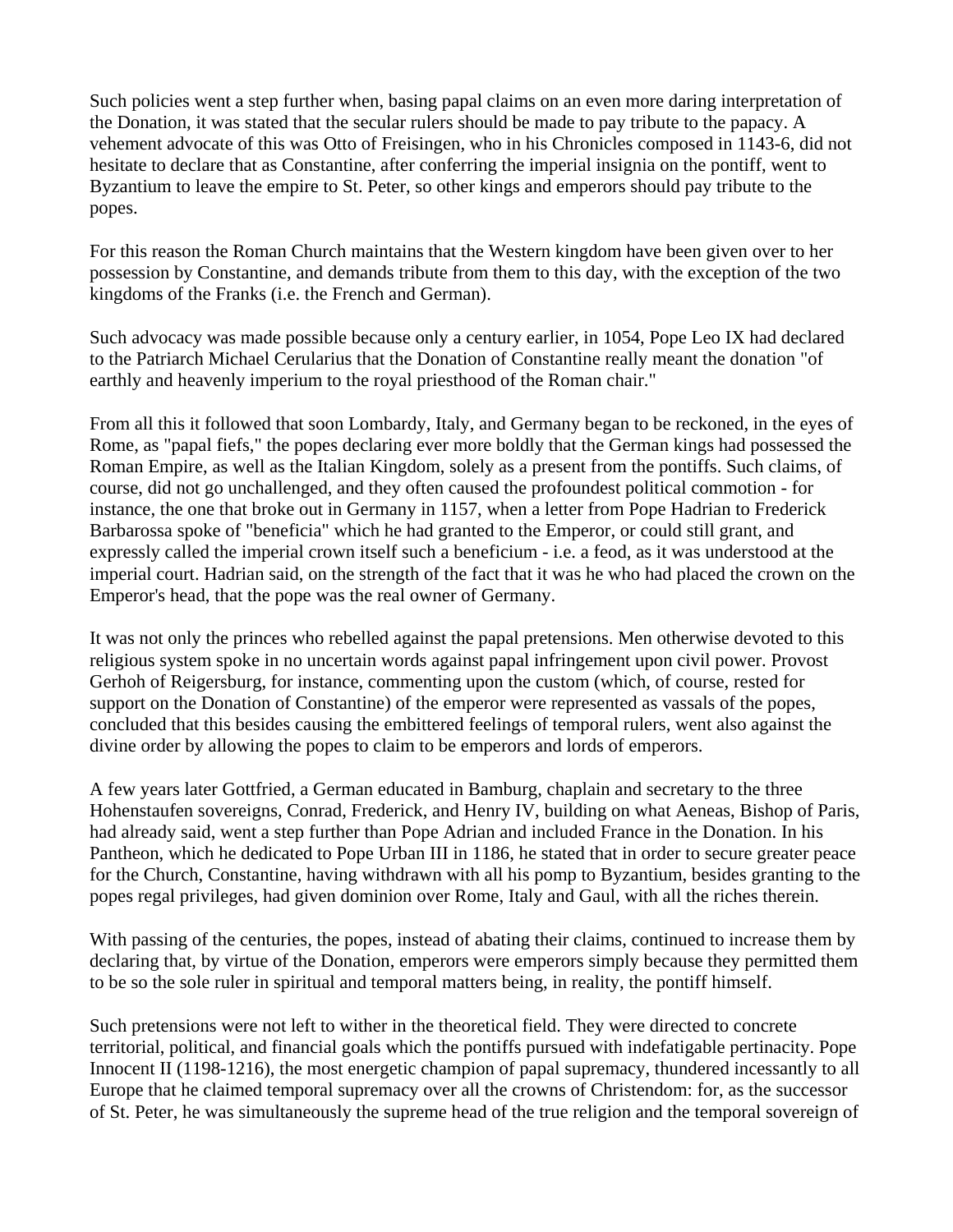the universe. His tireless exertions saw to it that papal rulership was extended over sundry lands and kingdoms. By the end of his reign, in fact, the Vatican had become the temporal ruler of Naples, of the islands of Sicily and Sardinia, of almost all the States of the Iberian peninsula such as Castile, Leon, Navarre, Aragon and Portugal, of all the Scandinavian lands, of the Kingdom of Hungary, of the Slav State of Bohemia, of Servia, Bosnia, Bulgeria, and Poland. A proud list!

He became also the true de facto and de jure sovereign of England, after having compelled John to make complete submission. During the last years of that king's reign and the first few of Henry III, Innocent governed the island effectively through his legates. That was not enough, however, for Innocent proclaimed himself the temporal ruler of the Christian states founded in Syria by the Crusaders. Indeed, he went even further. Taking advantage of the Franco-Venetian Crusade of 1202, he planned the annexation of the Byzantine Empire. A Latin Empire came into being in the East, and while the Byzantine became the temporal vassals of the pope, the Greek Orthodox Church was compelled to acknowledge Roman supremacy. Later on, such immense dominion was extended by his successors through the conversion to Roman Catholicism of the pagans of the Baltic.

At this time, as in the past, one country more than any other opposed the irresistible ecclesiastical absorption: the powerful German Empire. But the pope, in spite of many setbacks, never recognized Germany as being outside this formidable papal imperium, on the familiar ground that she was an integeral part of the patrimony of St. Peter.

Not content with the Donation of Constantine, Innocent IV asserted that when Constantine gave to the Church had not belonged to him at all, for Europe has always belonged to the Church. In an encyclical published shortly after the close of the Council of Lyons in 1245, Innocent expressly stated:

"It is wrong to show ignorance of the origin of things and to imagine that the Apostolic See's rule over secular matters dates only from Constantine. Before him this power was already in the Holy See. Constantine merely resigned into the hands of the Church a power which he used without right when he was outside her pale. Once admitted into the Church, he obtained, by the concession of the vicar of Christ, authority which only then became legitimate. "

After which, in the same encyclical, Innocent fondly dwelt upon the idea that the pope's acceptance of the Constantine Donation was but a visible sign of his sovereign dominion over the whole word, and hence of all the wealth to be found on earth.

Belief in the Donation and in the wide extent of territory which Constantine included in it grew ever stronger. Gratian himself did not include it, but it was soon inserted a palea, and thus found an entry into all schools of canonical jurisprudence, so that from this time on the lawyers were the most influential publishers and defenders of the fiction. The language of the popes also was henceforward more confident.

# *"Omne regnum Occidentis ei (Silvestro) tradidit we dimisit,"* said Innocent II (1198-1216)

Gregory IX (1227-41) followed this out to its consequences, in a way surpassing anything that had been done before when he represented to the Emperor Frederick II that Constantine the duchy and the imperium to the care of the popes forever. Whereupon the popes, without diminishing in any degree whatever the substance of their jurisdiction, established the tribunal of the empire, transferred it to the Germans, and were wont to concede the power of the sword to the emperors at their coronation. By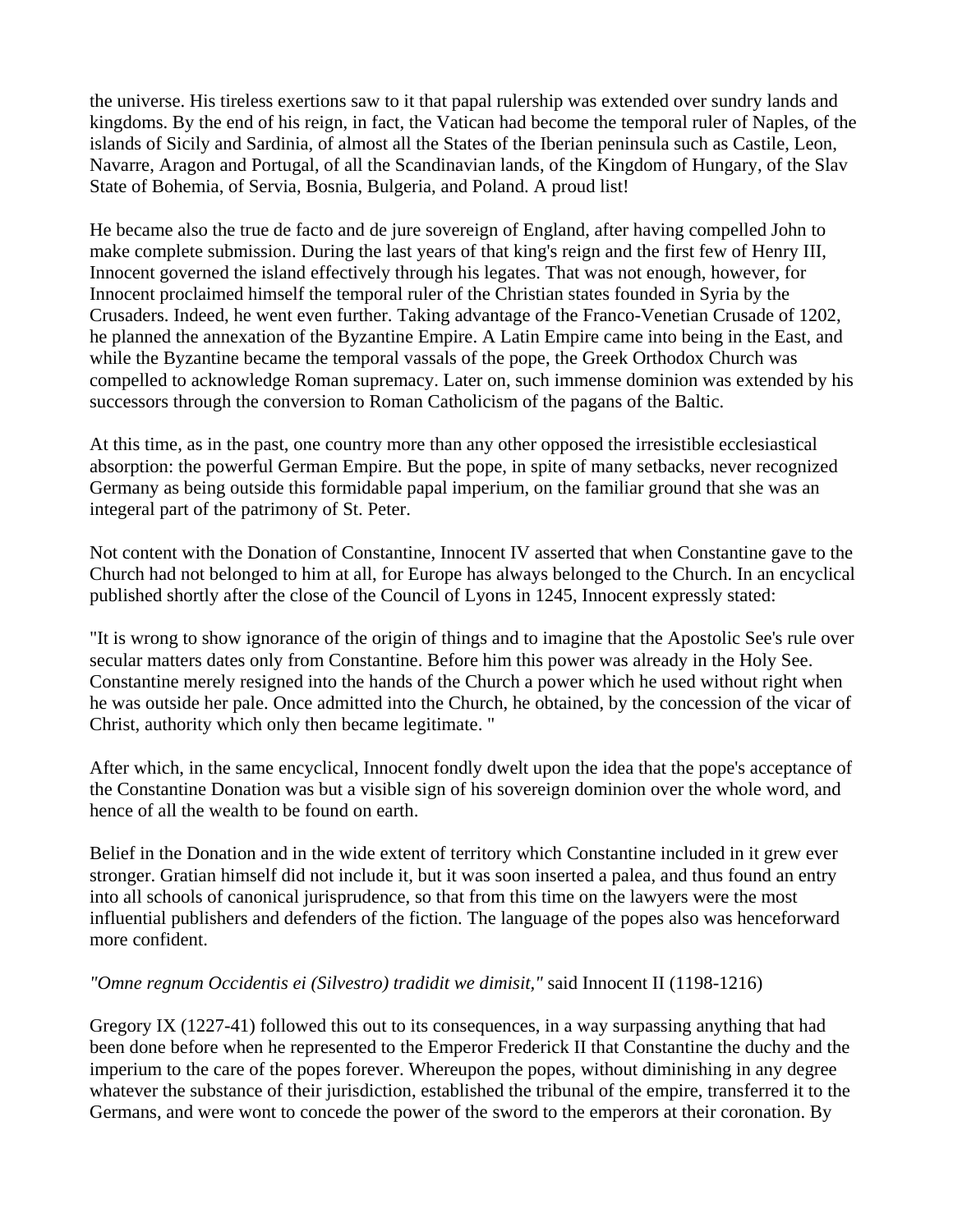now, this was as much as to say that this imperial authority had its sole origin in the popes, could be enlarged or narrowed at their good pleasure, and that the pope could call each emperor to account for the use of the power and the riches entrusted to him.

But the highest rung of the ladder was as yet not reached. It was first achieved by Gregory's successor, Innocent IV, when the synod of Lyons resulted in the deposition of Frederick, in which act this pope went beyond all his predecessors in the increase of his claim and the extent of the authority of Rome.

The Dominican, Tolomeo of Lucca, author of the two last books of the work De Regimine Principum, the first two books of which were by Thomas Aquinas, went even further and explained the Donation as a formal abdication of Constantine in favor of Sylvester. Connection with this other historical circumstances, which were either inventions or misconceptions, he thence drew the conclusion that the power and wealth of all temporal princes derived its strength and efficacy solely from the spiritual power of the popes. There was no halting half way, and immediately afterwards, in the contest of Boniface VIII with Philip of France, the Audutinian monk Aegidius Colonna of Rome, whom the pope had nominated to the archbishopric of Bourges, drew the natural conclusion without the slightest disguise in a work which he dedicated to his patron.

The other theologians of the papal court, Agostino Trionfo and Alvaro Pelayo, surpassed all previous claims and declared, that if an emperor like Constantine had given temporal possession to Sylvester, this was merely a restitution or what had been stolen in an unjust and tyrannical way. (1)

Emperors and kings were compelled very often, not only to acknowledge such claims as true, but to swear that they would defend them with their swords; to cite only one before his coronation. Pope Clement V made this monarch swear that he would protect and uphold all the rights which the emperors, beginning with Constantine, had granted to the Roman Church - without, however, stating what these rights were. (2)

The power given by the Donation to the Roman Church was further enhanced by that inherent in the papacy itself. As the direct successors of Peter, the popes were the only true inheritors of the might of the Church, and hence of whatever and whoever were under her authority. The theory ran as follows:

'Christ is the Lord of the whole world. At his departure he left his dominion to his representatives, Peter and his successors. Therefore the fullness of all spiritual and temporal power and dominion, the union of all rights and privileges, lies in the hands of the pope. Every monarch, even the most powerful, possesses only so much power and territory as the pope has transferred to him or finds good to allow him.'

This theory was supported by most medieval theologians. (3) It became the firm belief of the popes themselves. In 1245, for instance, Pope Innocent IV expounded this doctrine to none other than the Emperor Frederick, saying that, as it was Christ who had entrusted to Peter and his successors both kingdoms, the heavenly and the earthly, belonged to him, the pope: by which he meant that the spiritual dominion of the papacy had to have its counterpart also in papal dominion over all the lands, territories and riches of the entire world.

Not even the most ambitious emperors of the Ancient Roman Empire had ever dared to claim as much.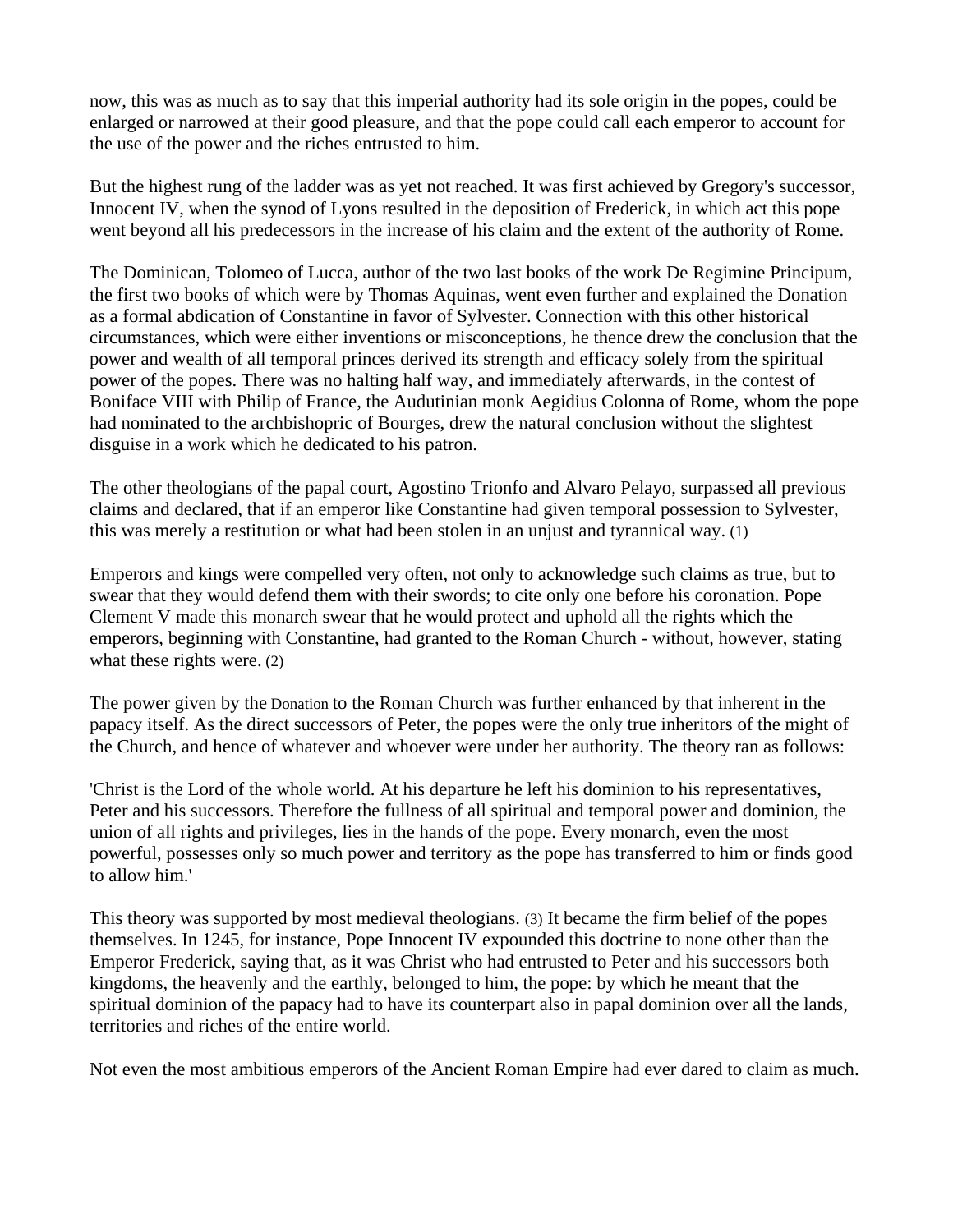# **Chapter 5 - The Church Claims Ownership of all Isles and Lands as yet Undiscovered**

Following claims with deeds, the popes set about implementing their new, astounding theory by word, diplomacy, cunning, threats, and ruthless action. While appealing for support, armed with all the mystic and spiritual authority of the Church, they went on stating, asserting, and declaring that their rights were based upon the utmost legality, by virtue of the Donation of Constantine.

It was, in fact, a clause in the fabulous Donation (or rather a couple of sentences as interpreted by them) which,. although seeming at first sight insignificant, had the most tragic and far-reaching consequences. The words, in the last clause of the Donation: "Constantine gives up the remaining sovereignty over Rome.. " and ending: ".. or of the western regions to Pope Sylvester and is successors" became the foundation stones upon which the papacy demanded sovereignty, not only over practically the whole of Europe, but over all the islands of the oceans.

As in the case of their claims for Europe, those for the islands grew with the passing of the years and the increase of fashion and with a comparatively small matter. When the popes proclaimed their sovereignty over Naples they included the various small islands nearby, on the ground that they were possessions of the Church. Later on, as documented in the chronicles of the Church of St. Maria del Principio, the popes, after having declared that Constantine gave to St. Peter also all the lands in the sea, said that the papal sovereignty covered the island of Sicily as well.

The use of the forged Donation initiated a new and more definite phase, however, when Pope Urban II claimed possession of Corsica in 1091, deducing Constantine's right to give away the island from the strange principle that all islands were legally juris publici, and therefore State domain. When the popes, after having abstained for one hundred and eighty nine years from ruling Corsica directly, became strong political potentates themselves, they had no hesitation in asking for "their island" back. In 1077 Pope Gregory VII simply declared that the Corsicans were "ready to return under the supremacy of the Papacy."

On this notion that it was the islands especially that Constantine had given to the popes they proceeded to build, although nothing had been said in the original document; and with a bold leap the Donation of Constantine was transferred from Corsica to the far west, that is, to Ireland, with the result that soon the papal chair claimed possession of an island which the Romans themselves had never possessed.

From then onwards, by virtue of the Donation of Constantine, the popes loudly claimed to be the feudal lords of all the islands of the ocean, and started to dispose of them according to their will. Laboring to obtain papal supremacy, they used these rights as a powerful political bargaining power by which to further their political dominion over Europe: (a) by compelling kings to acknowledge them as their masters, (b) by granting to such kings dominion over lands of which the papacy claimed ownership, and (c) by making the spiritual and political dominion of the Church supreme in the lands thus "let" to friendly nations.

The most famous example of such a bargain in transfer is undoubtedly Ireland. Ireland had been for some time the prey of internecine wars which were steadily but surely bringing it to total state of quandary. By 1170, in fact, she had already had sixty-one kings. It so happened that the popes, having decided to bring the Irish, among whom were "many pagan, ungodly and rebellious rulers," under the stern hand of Mother Church, planned a grand strategy thanks to which they would not only impose the discipline of their religious system, but also tie to the papacy more firmly than ever the English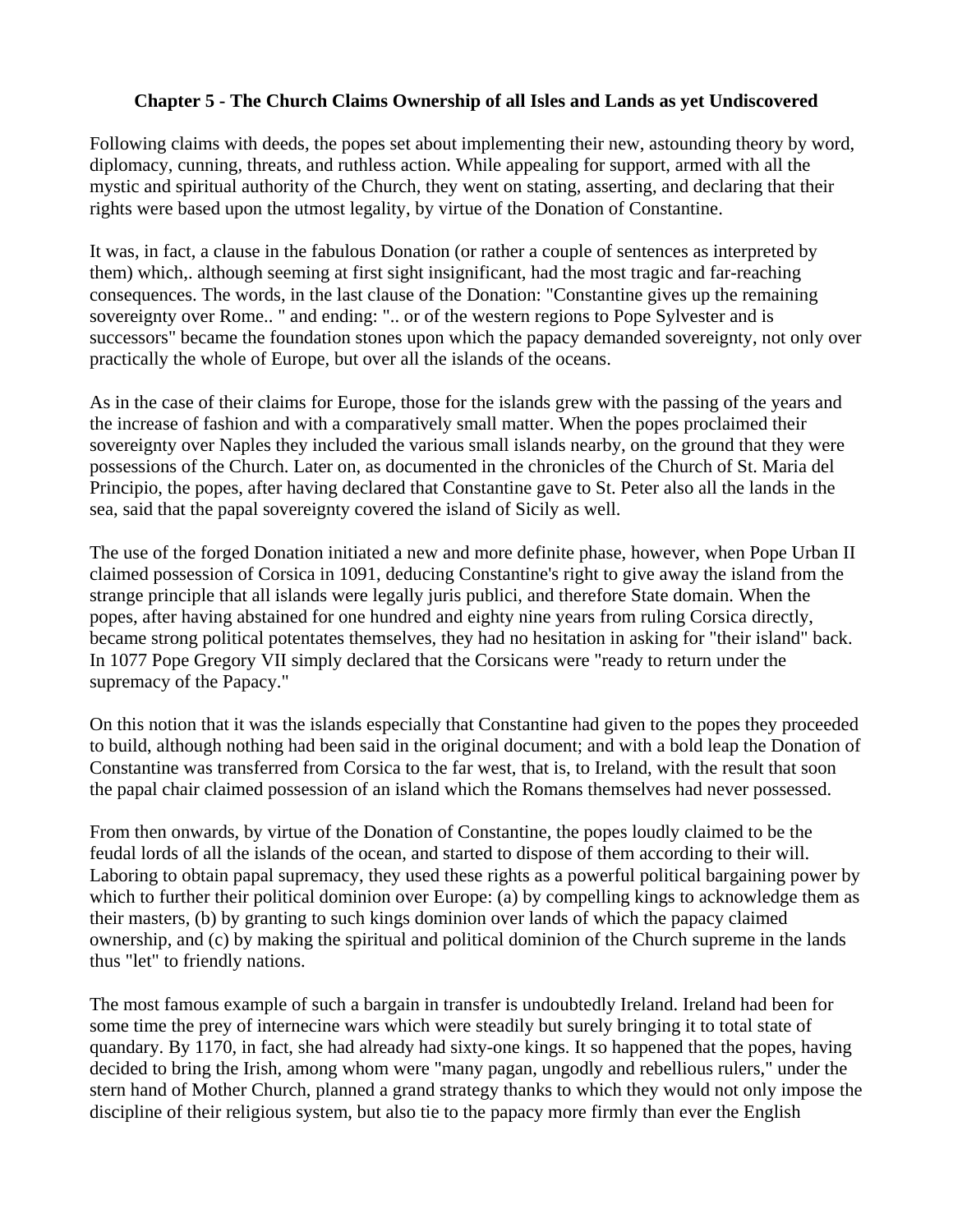kingdom by conferring upon the English monarch the sole right to conquer that island and subjugate its people. In this way the popes would achieve several goals simultaneously: they would reimpose their authority on Ireland, strengthen their power over the English kingdom, and thus also reinforce their hold upon France and indirectly upon the whole of Europe.

It so happened that the English kings had entertained similar designs, and also that at the time there was sitting in the papal chair a man by the name of Nicholas Breakspeare, known as Hadrian IV, an Englishman (1154-9), who made possible the English subjugation of Ireland by his "Anglicana affectione," as an Irish chieftain declared in 1316 in a letter to Pope John XXII.

King and pope began to negotiate. The pope was ready to confer the dominion of Ireland on the English king, upon the condition that the king accepted the doctrine of papal sovereignty, which implied that, as King of England, he was a vassal of the pope. The king, on the other hand, was ready to accept this upon the condition that the papacy would support him in his military and political conquest of he Irish by using the powerful machinery of the Church.

Fortune seemed to favor the project, for Diarmait, an Irish potentate years before Henry became King of England, had brought him a long-desired opportunity by proposing the conquest of Ireland. Once the pope and the king were in agreement, Hadrian IV granted to the England king the hereditary lordship of Ireland, sending a letter with a ring as a symbol of investiture, thus conferring on him dominion over the island of Ireland, which "like all Christian islands, undoubtedly belonged of right to St. Peter and the Roman Church".

The papal grant, made in 1155, was kept a secret until after Henry landed in Ireland in 1172. Thus the English received dominion over Ireland on the grounds that the pontiffs were feudal lords of all islands of the ocean, thanks to the Donation of Constantine.

The Irish conquest, ordered by Pope Hadrian IV, is authenticated by a document popularly called the "Bull Laudabiliter," found only in the Roman Bullarium (1739) and in the Annals of Baronius, but its authenticity has been accepted by Roman Catholic and Protestant historians alike.

The "Bull Laudabiliter" is inserted in the Expugnatio Hibernica of Giraldus Cambrensis, published in or about 188, (1) wherein he asserts it to be the document brought from Rome by John of Salisbury in 155. He also gives with it a confirmation by Alexander II, obtained, he states, by Henry II after his visit to Ireland. John of Salisbury, the intimate friend and confidant of Pope Hadrian, quotes also the Donation of Constantine, on the grounds of this right of St. Peter over all islands.

In addition to these two documents, there are three letters from Alexander III, which are similarly known to us only at second hand, being transcribed in what is known as the Black Book of the Exchequer. (2) In them, the pope expresses his warm approval of Henry's conquest of Ireland, calling his expedition as missionary enterprise, praising him as a champion of the Church and particularly of St. Peter and of his rights, which rights St. Peter passed on to the popes. Especially significant is the fact that the rights claimed by the popes under the Donation of Constantine, over all islands, are here asserted, not so much as justifying the grant of Ireland to Henry, but as entitling the papal see to claim those rights for itself.

Such rights were still claimed by the Vatican in an official document as recently as 1645. When in that year Pope Innocent X dispatched Rinuccini as Papal Nuncio to Ireland, he gave him formal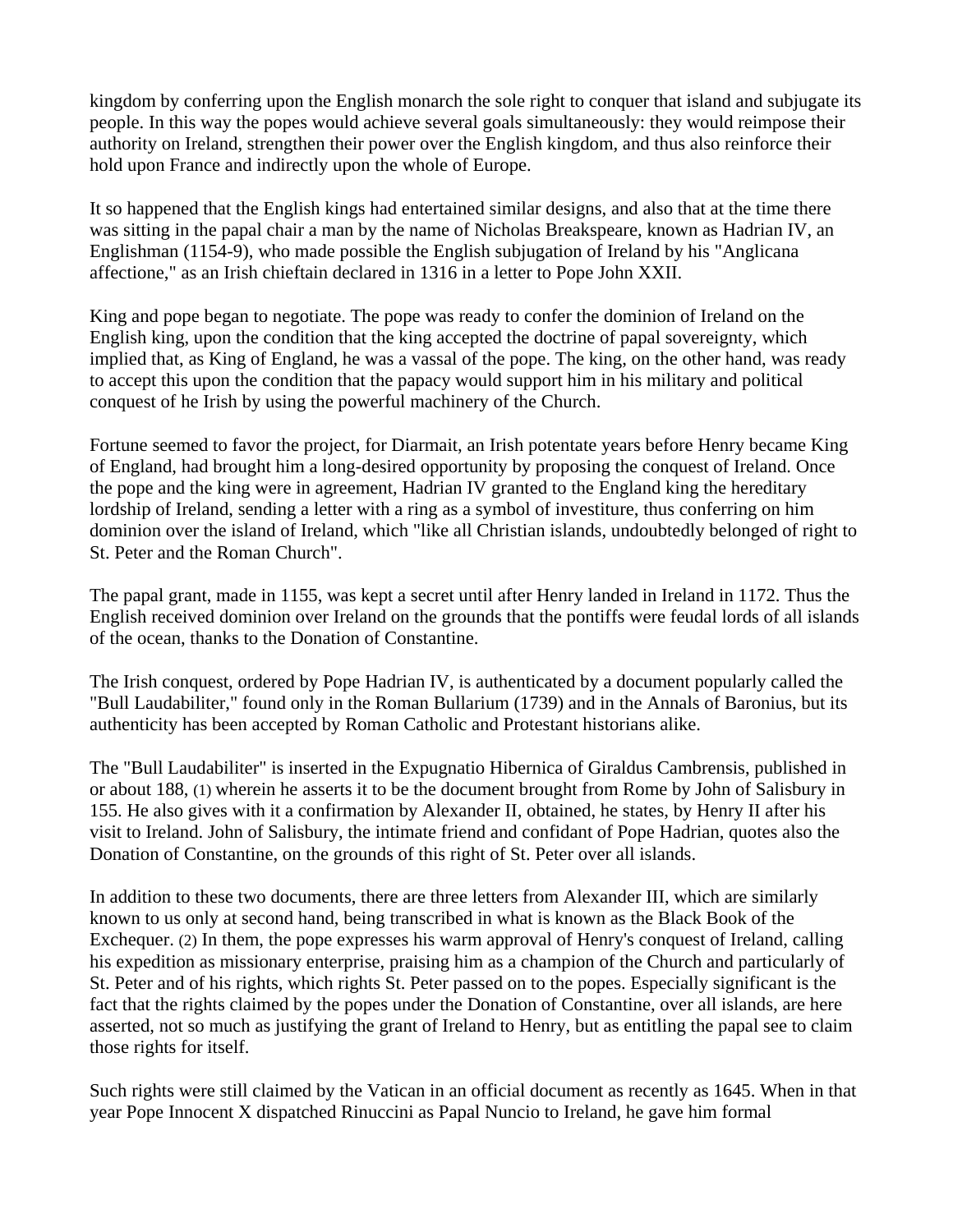instructions in which were included a brief outline of past events. In it we find this definite and most striking passage:

For a long period the true faith maintained itself, till the country, invaded by Danes, and idolatrous people, fell for the most part into impious superstition. This state of darkness lasted till the reigns of Adrian IV and of Henry II. King of England.

Henry, desiring to strengthen his empire and to secure the provinces which he possessed belong the era in France, wished to subdue the island of Ireland; and to compass this design had to recourse to Adrian, who. himself an Englishman, with a liberal hand granted all he coveted.

The Zeal manifested by Henry to convert all Ireland to the faith moved the soul of Pope Adrian to invest him with the sovereignty of that island. Three important conditions were annexed to the gift:

1. That the King should do all in his power to propagate the Catholic religion throughout Ireland.

2. That each of his subjects should pay an annual tribute of one penny to the Holy See, commonly called Peter's Pence.

3. That all the privileges and immunities of the Church be held inviolate. (3)

These "conditions" were obtained through papal authority and the king's sword. When the King Henry seemed to have firmly established himself on Irish soil, the pope strengthened him by mobilizing the Irish Church in his support. Christian O'Conarchy, Bishop of Lismore and Papal Legate, president at the Synod, attended by the Archbishops of Dublin, Cashel and Tuam, their suffragan abbots and other dignitaries. Henry's sovereignty was acknowledged and constitutions made which drew Ireland closer to Rome than ever. Thus it was one of the ironies of history that Catholic Ireland was sold by the popes themselves to a country destined to become the champion of Protestantism.

But the grant of Ireland had another great repercussion. It provided a precedent to the popes, not only to claim and give away islands and people, but also to give away a new world. For the language of the grant of Hadrian IV and some of his successors developed principles as yet unheard of in Christendom, since Hadrian had declared that Ireland and all the islands belonged to the special jurisdiction of St. Peter. (4)

This was not a rhetorical expression. It became a solid reality when daring sailors began to discover lands in the until-then-uncharted oceans. When in 1492 Christopher Columbus discovered Americas, his finding not only stimulated a keener competition between the two adventurous Iberian seafaring nations, but opened up to both Spain and Portugal tremendous vistas of territorial, economic and political expansion.

As soon as the race for the conquest of he western hemisphere began, the pope came to the forefront, as a master and arbiter of the continents to be conquered . For, if all islands belonged by right to St. Peter, than all the newly-discovered and yet-to-be-discovered lands with all riches, treasures and wealth in any form belonged to the popes, his successors. The New World thus had become the possession of the papacy. It was as simple as that.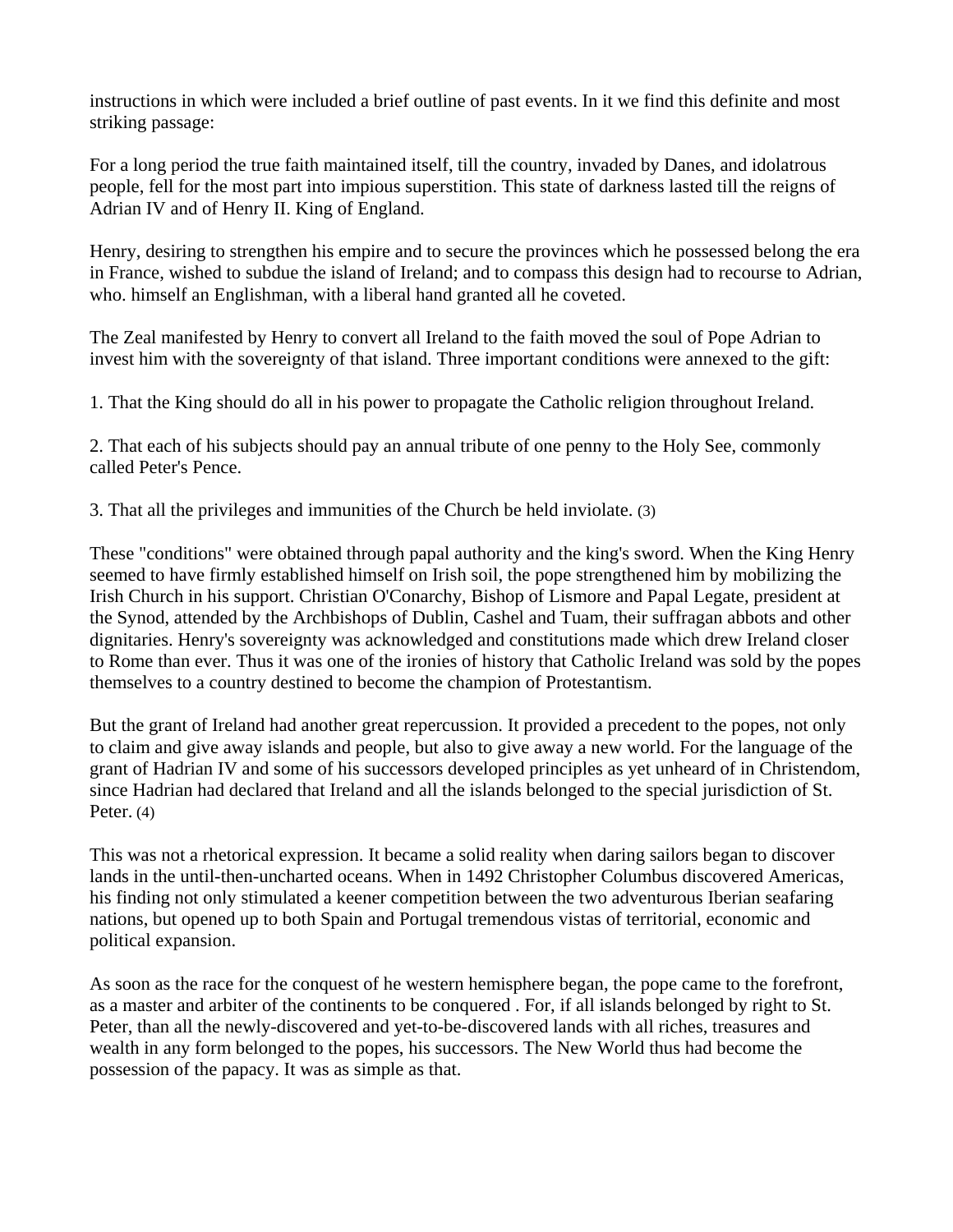This was left neither to the realm of theoretical claims nor to that of speculative rights. It was promptly acted upon, with full authority. Pope Alexander VI, then the reigning pontiff, in fact, one year only after the discovery of America - that is, in 1493 - issued a document which is one of the most astounding papal writs of all times. In it Pope Alexander VI, acting as the sole legal owner of all islands of the oceans, granted all the lands yet to e discovered to the King of Spain.

Here are the relevant words of this celebrated decree:

"We are credibly informed that whereas of late you were determined to seek and find certain islands and firm lands, far remote and unknown .. you have appointed our well-beloved son Christopher Columbus.. to seek (by sea, where hitherto no man hath sailed) such firm land and islands far remote and hitherto unknown..

".. We of our own motion, and by the fullness of Apostolical power, do give grant and assign to you, our heirs and successors, all power, do give grant and assign to you, your heirs and successors, all the firm lands and islands founds or to be found, discovered or to be discovered." (5)

But then, since the rivalry between Spain and Portugal threatened to imperil the situation, in 1494 the Treaty of Tordesillas moved the papal line of demarcation to the meridian 370 leagues west of the Azores. This brought Brazil into existence.

Pope Leo, long after feudalism had passed away, upheld as intransigently as ever the conception of earth-ownership. As world suzerain, he granted to the King of Portugal permission to possess all kingdoms and islands of the Far East, which he had wrested from the infidel, and all that he would in future thus acquire, even though up to that time unknown and undiscovered.(6) The pope's will was soon to be infringed by rebellious nations such Protestant England, Holland, and even Catholic countries like France. Yet it was strong enough to transform two-thirds of the New World into the spiritual domain of Rome.

The Donation of Constantine, therefore, was fraught with incalculable consequences, not only for Italy, France, Germany, England, Ireland and practically the whole of Europe, but also for the Americas and for Near and Middle East. Indeed, in its full extent found admittance even in Russia, for it exists in the Kormezaia Kniga, the Corpus juris Canonici of the Graeco-Slavonic Church, which was translated from the Greek by a Serbian or Bulgarian in the thirteenth or fourteenth century.

Many were those who rebelled against it. Wetzeld, in a letter to the Emperor Frederick, dated 1152, centuries before the English precursor of Protestantism, Wycliff, had no hesitation in declaring:

"That lie and heretical fable of Constantine's having conceded the imperial rights in the city to Pope Sylvester, was now so thoroughly exposed that, even day laborers and women were able to confute the most learned on the point, and the pope and his cardinals would not venture to show themselves for shame." (7)

The exposure of the falsity of the Donation proceeded until the middle of the fifteenth century, when three men succeeded, more than any others had done, in exploding the myth on historical grounds, proving without doubt that the fact of the Donation, no less than the document, was a fraudulent invention. They were Reginal Pecock, Bishop of Chichester, Cardinal Cusa, and, above all Lorenzo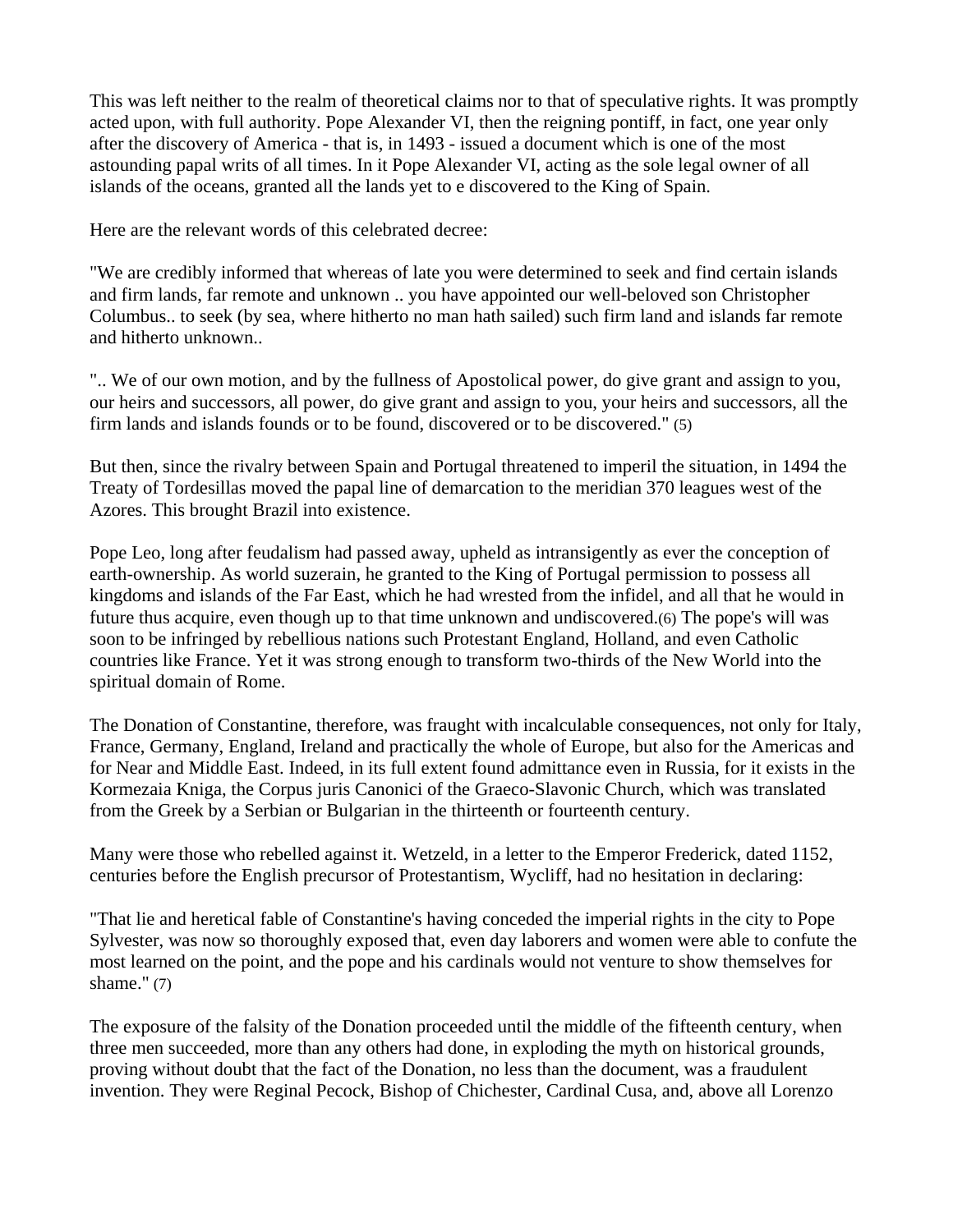Valla, who proved that the popes had no right whatever over any land in Europe and had not even the right to possess the States of the Church in Italy or in Rome itself.

One of the most stubborn opponents of the Donation, a certain Aeneas Sylvius Picolomini, Secretary to the Emperor Frederick III, in 1443, went so far as to recommend that Emperor to summon a council at which the question of the Donation of Constantine, "which causes perplexity to many souls," should be finally decided, on the ground of the Donation's "utter unauthenticity."

Indeed, Piccolomini went further and proposed that after the council had solemnly proclaimed the unauthenticity of the Donation, Frederick should take possession of most of the territories included in it and openly reject all papal claims of supremacy over rulers and nations. Aeneas Sylvius Piccolomini was afterwards Pope Pius II. A century before him, Dante, who had not hesitated to consign many popes to the hellish flames, uttered his famous lamentation on the Donation: "Ah, Constantine! Of how much ill was mother, Not, thy conversion, but that marriage dower which the first wealthy Father took from thee."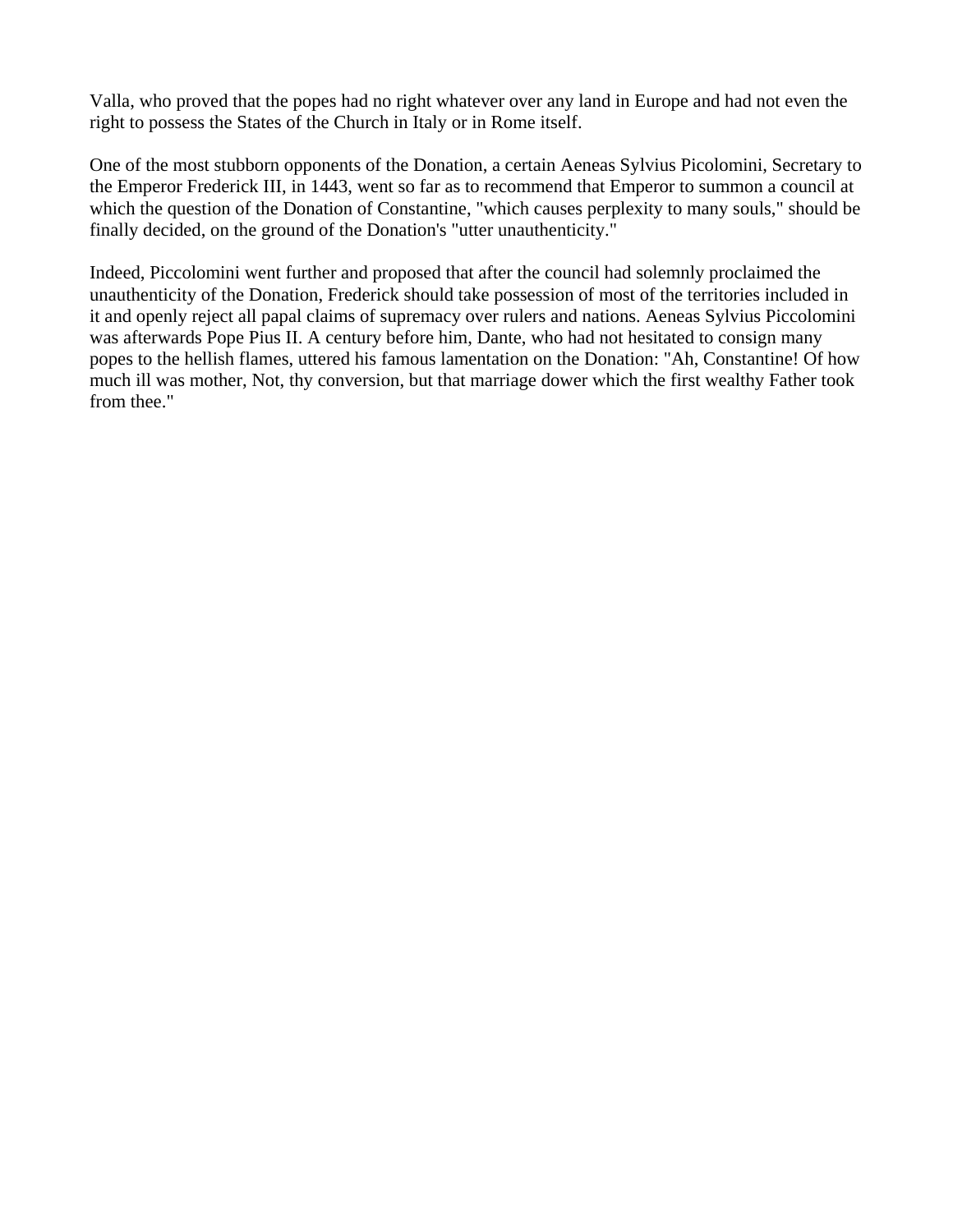# **Chapter 6 - When The World Was About To End-A.D. 1000**

But, as if the ownership of immense territorial domains and, indeed, the ownership of practically the whole of the western world were not sufficient, the Roman Catholic Church, prior to, during and after her acquisitions, set out with no less success to despoil of their riches the faithful who lived in them. This she did, via the greed of rapacious priests with their misuse of religion, their abuse of the credulity of multitudes, their exercise of fear and their unscrupulous use of promises designed to extract from these people land and valuables for which they had developed the most insatiable appetite since the times of Constantine.

Thus, while the Church's possessions, identified in the gradual accumulation of lands, buildings and sundry good, multiplied with the erection of new monasteries, nunneries, abbeys and the like, her treasures in the shape of money, gold and jewels increased as new monastic and ecclesiastical centers arose. These, besides becoming the traditional repositories of the communal wealth became also the collectors, and therefore the users, of the tithes and all other legal, semi-legal and at times forced contributions which believers were compelled to "donate".

When to these were added the voluntary contributions of believers either as a penance for their sins or as a thanksgiving for celestial favors received or on their death-beds, then the total wealth accumulated in the course of the centuries became equal to that of any baron or prince. Indeed, a time arrived when it surpassed the wealth of kings.

During the ninth and tenth centuries, after the time of the Emperor Charlemagne, her riches, already magnitudinous, became even more so by the accidental and planned combination of popular superstitions, genuine misrepresentations of the Scriptures, and the cunning promotion of a credence which in due course was accepted as the fearful reality of the steadily identified with belief in the end of all things. How such a prediction came to the fore and was so widely adopted by the Roman Catholic Institution and, above all, by the European populace, has yet to be assessed. Contributory factors of varied character seem to have given solidity to the belief that the world would come to an end with the closing of the first millennium of Christianity.

The Gospels, which spoke of the "present generations" before the coming of the Son of Man, became the main support of this belief - at least as interpreted by an ignorant or cunning clergy; for it must remembered that at this period the masses could neither read nor write. Books or any other form of literature did not exist. The only sections of western society (beside the true Christian believers hiding in the mountains, with copies of Bible manuscripts) which had access to the Scriptures were the monks and certain pockets of the clergy. They were the only sources for the reading, interpreting and explaining of the prophecies, particularly those concerned with the approaching end of the world.

That the credence was a gross by-product of popular ignorance, superstition and fear there is no doubt. That it was fostered, promoted and magnified by certain sections of their religious system is a fact. That what motivated them to do so was the collection of more riches is a certainty. Proof of this was to be found in her behavior before, during, and after the closing of the year 1000.

For, far from minimizing or discrediting the "millennium" prophecy the Roman Church fostered it even if in a negative fashion, by doing nothing! She let the legend grow, helped by many of her clergy and the monastic orders who genuinely believed in its concrete fulfillment. Thus her policy assumed a most sinister character when finally the credence which for a long time had remained somewhat vague,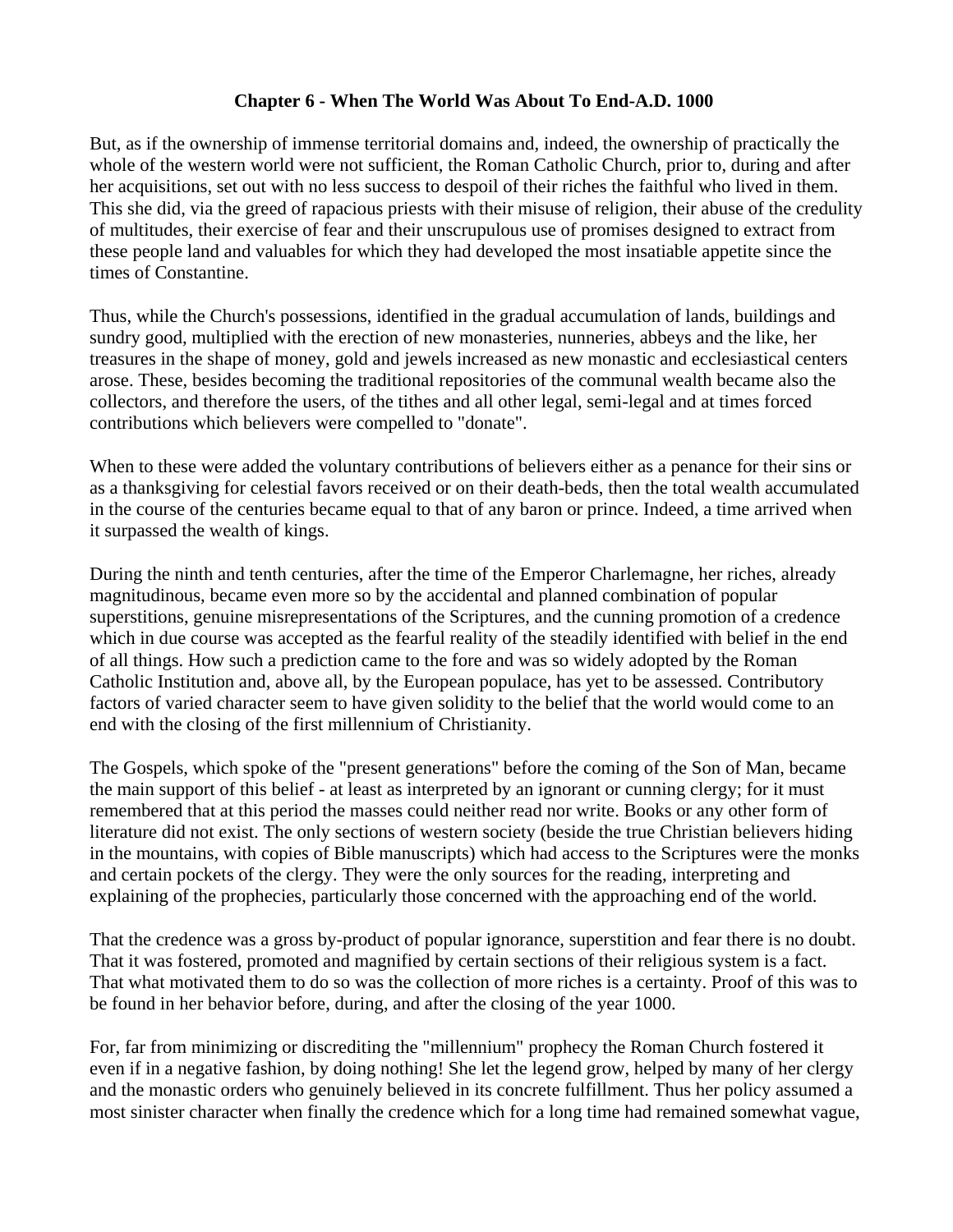unreal, and distant, began to appear as a fast-approaching reality to the vast Christian multitudes, as the predicted date came nearer and nearer.

When at last panic seized the faithful and when practically the whole of Christendom, particularly its most ignorant and barbaric portion, that of Northern and Central Europe, prepared for the end of the world, the Roman Church, instead of preaching that this was all nonsense or at least preparing herself to meet the Lord, made herself ready to accommodate the terrorized believers who deemed it prudent to get rid of their earthly possessions prior to the Day of Judgment. For, had not Christ said that it was easier for a camel to pass through the eye of a needle than for a rich man to enter into the Kingdom of God?

Many Roman Catholics, in fact, who until then had ignored Christ's teaching about temporal wealth, now took it in deadly earnest. As the year 1000 drew nearer, they got rid of their possessions with increasing speed. How? By donating them to what they were told was Christ's bride on earth, the Roman Church. And so it came to pass that monasteries, nunneries, abbeys, bishops' palaces and the like bustled with activity. Believers came and went, not only to confess their sins, to repent and to prepare for the end of the world in purity and poverty, but also to donate and give to the Roman Catholic Institution all they had. They gave her their money, their valuables, their houses, their lands. Many of them became total paupers, since what would it avail them to die as the owners of anything when the world was destroyed? Whereas, by giving away everything they were gaining merit in the eyes of the Great Judge!

The Church, via her monastic orders and clergy, accepted the mounting offers of earthly riches. This she did by duly recording them with legal documents, witnesses and the like. Why such mundane precautions? To prove to the Lord on Judgment Day that Smith in England, Schmidt in Germany, Amundsen in Scandinavia, MacLaren in Scotland and O'Donovan in Ireland had truly got rid of their earthly possessions? Not at all! To prove with matter-of-fact concreteness that the possessions of all those who had given were, form then on, the possessions of the papacy.

For that is precisely what happened.

When, following the long night of terror of the last of December 999, the first dawn of the year 1000 lit the Eastern sky without anything happening, many Roman Catholics, whether they believed that the Lord had postponed the Day in response to prayers or that they had made a mistake, gave an audible sigh of relief throughout Christendom. Those who had given away their property made for the ecclesiastical centers which had accepted their "offerings," only to be told that their money, houses, lands, were no longer theirs. It had been the most spectacular give-away in history.

Since the Church returned nothing, she embarked upon the second millennium with more wealth than ever, the result being that the monasteries, abbeys and bishoprics, with their inmates and incumbents, became richer, fatter and more corrupt than before.

To believe, however, that the accumulation of wealth ended with the grand coup of the millennium prophecy would be a mistake. The faithful, although spared the collective confrontation of Judgment Day in the year 1000, were still dying singly as individuals. That meant that to gain merit in heaven they had to give away solid goods down on earth. The tradition was never abandoned. It survived the shock of the year 1000, the wealth of the Roman Catholic system today in Europe and in wealth of the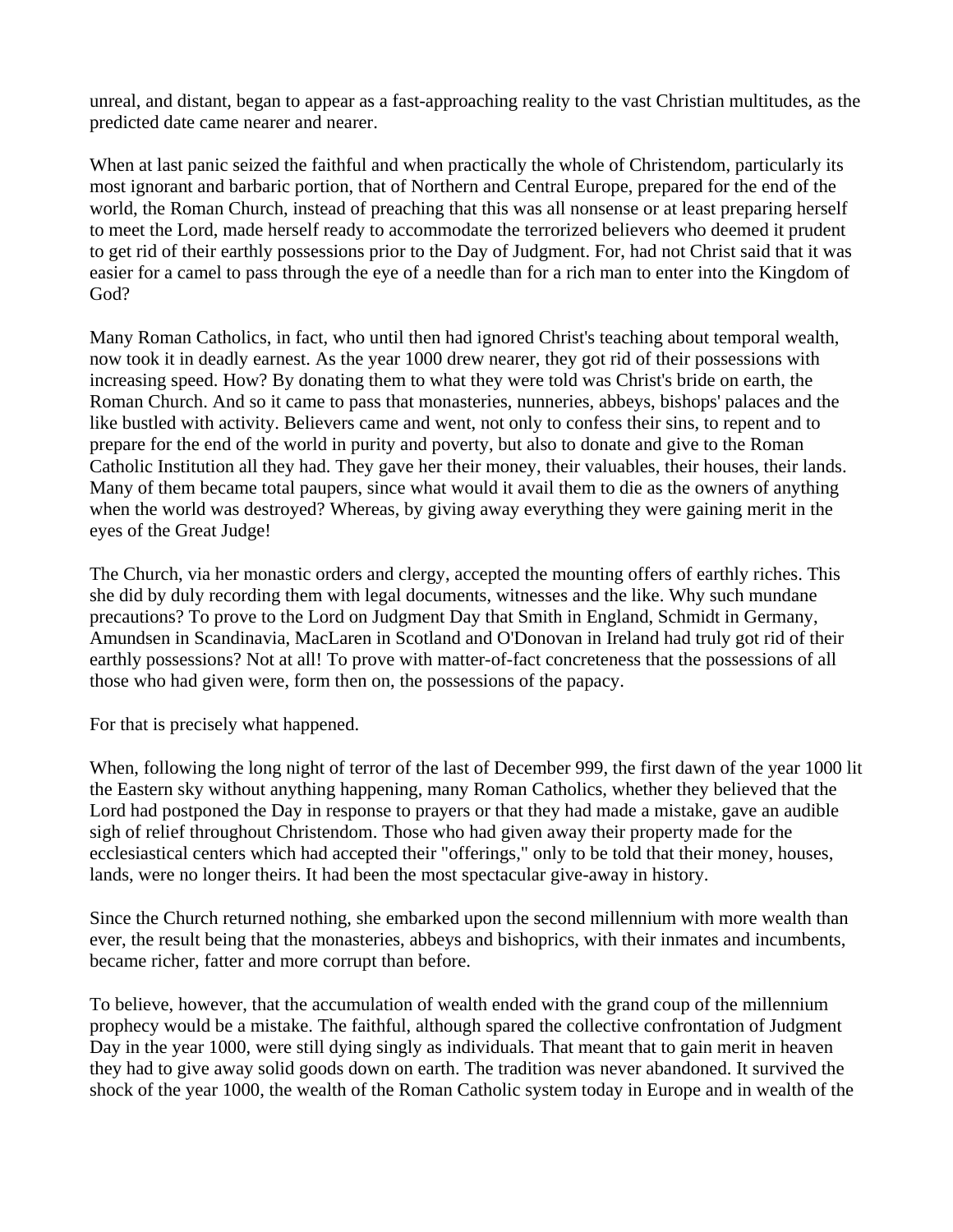Roman Catholic system today in Europe and in the U.S. being the best witness to the veracity of this assertion.

Believers continued to give; and since believers have died generation after generation, their gifts have continued to increase in the bosom of a religious system which never died, which indeed continued to expand and to prepare for new temporal contributions, not only from generations as yet unborn, but equally from territories as yet un-Christianized.

The consequences of this uninterrupted process of wealth gathering became so blatant after the first two or three centuries of the second millennium that an increasing number of the most austere sons of Romanism revolted against it. And so it was, that Christianity witnessed the phenomenon of Francis Assisi, whose initial steps to sainthood were the renouncing of even the very clothes he wore, which he returned to his own father; after which, having thus openly signified his total renunciation of worldly goods, he dedicated himself to a life of total poverty by asking the protection of the bishop, stark naked. The episode was a rebuff to be the Church of his time, since St. Francis, following this symbolic gesture with practical concreteness, founded a new monastic order, that of the Franciscans, and saw to it that the most striking feature of such order was the total renunciation of the riches of this world.

St. Francis, however, was not the only figure reacting against the papacy's barefaced and brazen concern with wealth. Other individuals came to the fore in sundry lands. Bernard of Clairvaux appeared to the north, in France. Like Francis, Bernard had renounced all earthly riches as an individual. He enjoined such repudiation upon his new monastic order as well. He not only gave new life to a corrupt and rich western monasticism, he enforced his rule of total poverty outside the monasteries' walls whenever he could. To do so he did not spare ecclesiastics of low or high rank, thundering against the wealth and opulence of the Church Militant.

He fulminated again and again against a religious system with a voracious appetite for earthly goods, accusing her of worshiping Mammon instead of God. He spared neither priests, bishops nor even popes. In his Apologia he attacked "excessively rich prelates." In his treatise On Customs and Duties of Bishops, he thundered against bishops who "grew fat on the revenues from bishoprics." He did not hesitate to castigate the Papal Legates themselves. "Those rapacious men" who "would sacrifice he health of the people for the gold of Spain", going so far as to declare that the Curia in Rome was nothing but "a den of thieves." He even compared any pope who took pride in his office and riches to a monkey "perched high on a tree top", this although the pope of that period had formerly been one of his monks and lived, like him, a most austere life.

If St. Bernard did not spare the Church, he was also a ruthless denouncer of heretics. Many he had arrested and imprisoned. Hundreds were pitilessly burned at the stake in public squares. He became the terror of any dissenter. The Roman Church turned him into another tool to strengthen herself in matters of this world: that is, in wealth, for she saw in the denunciation of heretics another important source of revenue.

St. Bernard had not been the first; he was one of many in a series of extirpators. But he gave a renewed impetus to the practice, since, with the increase of varied heresies and the even more varied measures to suppress them, the very profitable method of expropriating their property and levying crushing fines came increasingly to the fore. Thus the burning of heretics soon brought with two visible benefits - the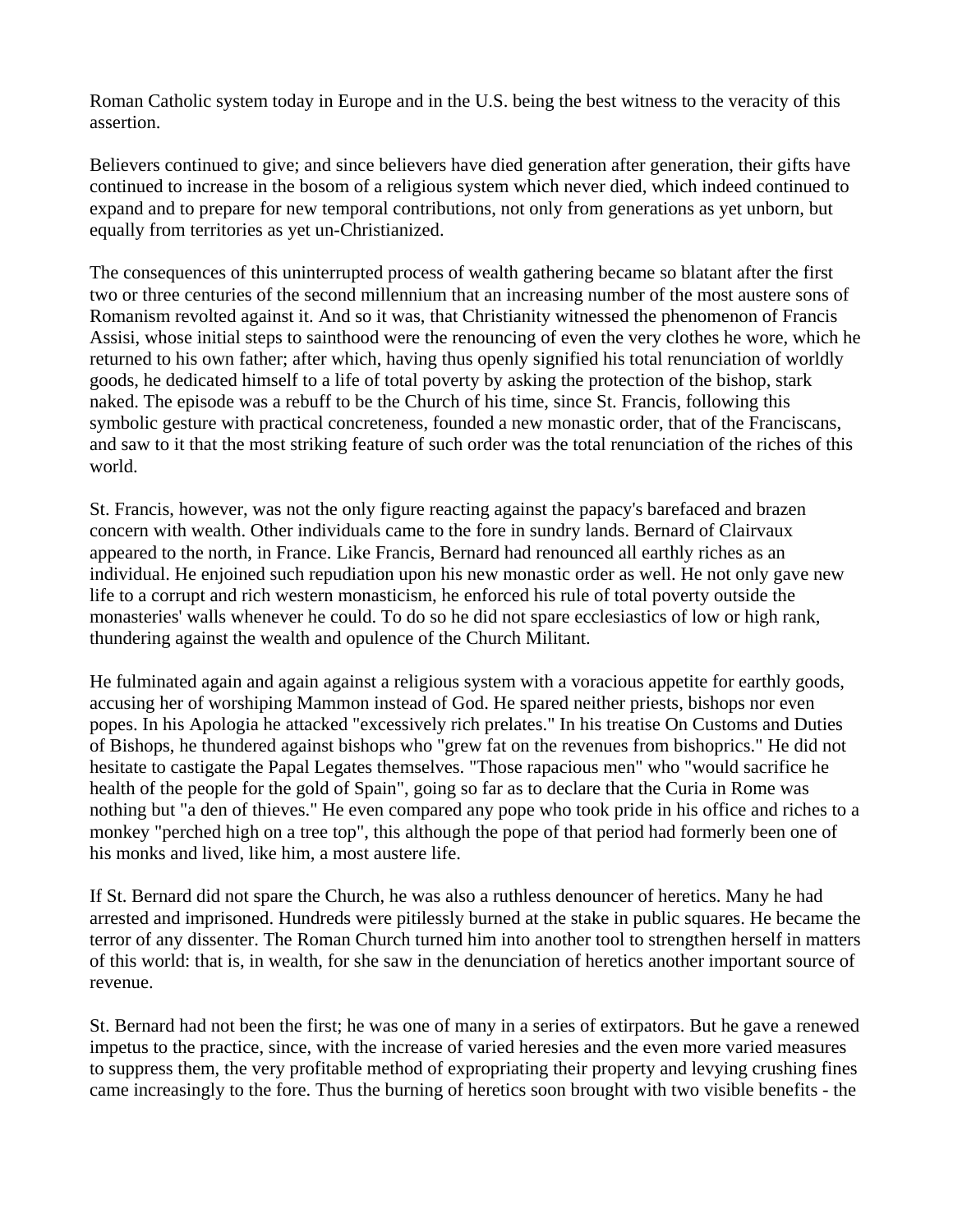elimination of dangerous, devil-inspired people, and the addition of ever-increasing wealth to the Church.

From sporadic denunciations of the early periods and the relatively mild punishments that followed, a time came when the charge of heresy transformed the ecclesiastical structures into a ponderous and terrifying machinery at the service of fanatical or corrupted monks and prelates. No one was safe from its tentacles. It could crush the humblest dwellers in the poorest burgh or the mightiest head of any clan, be he in their wilderness of Scotland or a Prince of Sicily, Portugal or Germany, with equally arrogant ease.

Bishops and cardinals themselves were not immune. This became so because the desire to preserve the Faith in all its purity, the concern of monks, ultimately became so intertwined with greed for wealth in anonymous denunciators that in the long run the two became inseparable. So it came to pass that the fulminations of the popes, for instance, launching anathemas, interdicts or excommunications, in addition to arrest, torture and the death penalty, led also to the expropriation of all the goods, money and property of those who had been denounced.

This became a source of untold wealth for prelates, bishops and popes who practiced or pretended orthodoxy, so that very often no one knew with certainly whether the accused had been arrested because of their deviation from the Faith or because of greed for their wealth on the part of their anonymous denunciators. The authorities, lay or ecclesiastical, were compelled under pain of excommunication "to seize all the heretic's property, good, lands and chattels, to arrest him and throw him into prison."(1)

Pope Innocent III issued specific instructions concerning this. The *Corpus Juris*, the official law book of the Papacy, gave details: "The possessions of heretics are to be confiscated. In the Church's territories they are to go to the Church's treasury". (2)

This papal injunction was carried out everywhere the Roman Catholic Institution ruled. Thus, for instance following the edict to the authorities of Nimes and Narbonne, in 1228, Blache of Castille ordered that any person who had been excommunicated "shall be forced to seek absolution by the *seizure of all his property*." (3)

This order became so general that, in a collection of laws known as the *Etablissement*, it is commanded that royal officers, whenever summoned by the bishops, shall seize both the accused and his property. (4)

Sundry French kings eventually enacted similar decrees - Philip III and Louis X for instance. Church councils did the same. Popes strengthened them. To mention one example the pontiff in 1363 ordered that any heretic "should be arrested, imprisoned, *and all his property seized*."

When Pope Honorius crowned Emperor Frederic II in 1220, he hurled a solemn excommunication against anyone "infringing the privileges of the Church." He declared that, among others, "Bishops could excommunicate any Prince or Secular Ruler who refused to persecute heretics.." They were to be reported to the pope himself, who would then "deprive them in their ranks, power, civil liberties, followed by the seizure of all *their temporal possessions*." (5) Thanks to such decrees the Church could obtain vast estates and substantial wealth merely by accusing a rich man of heresy.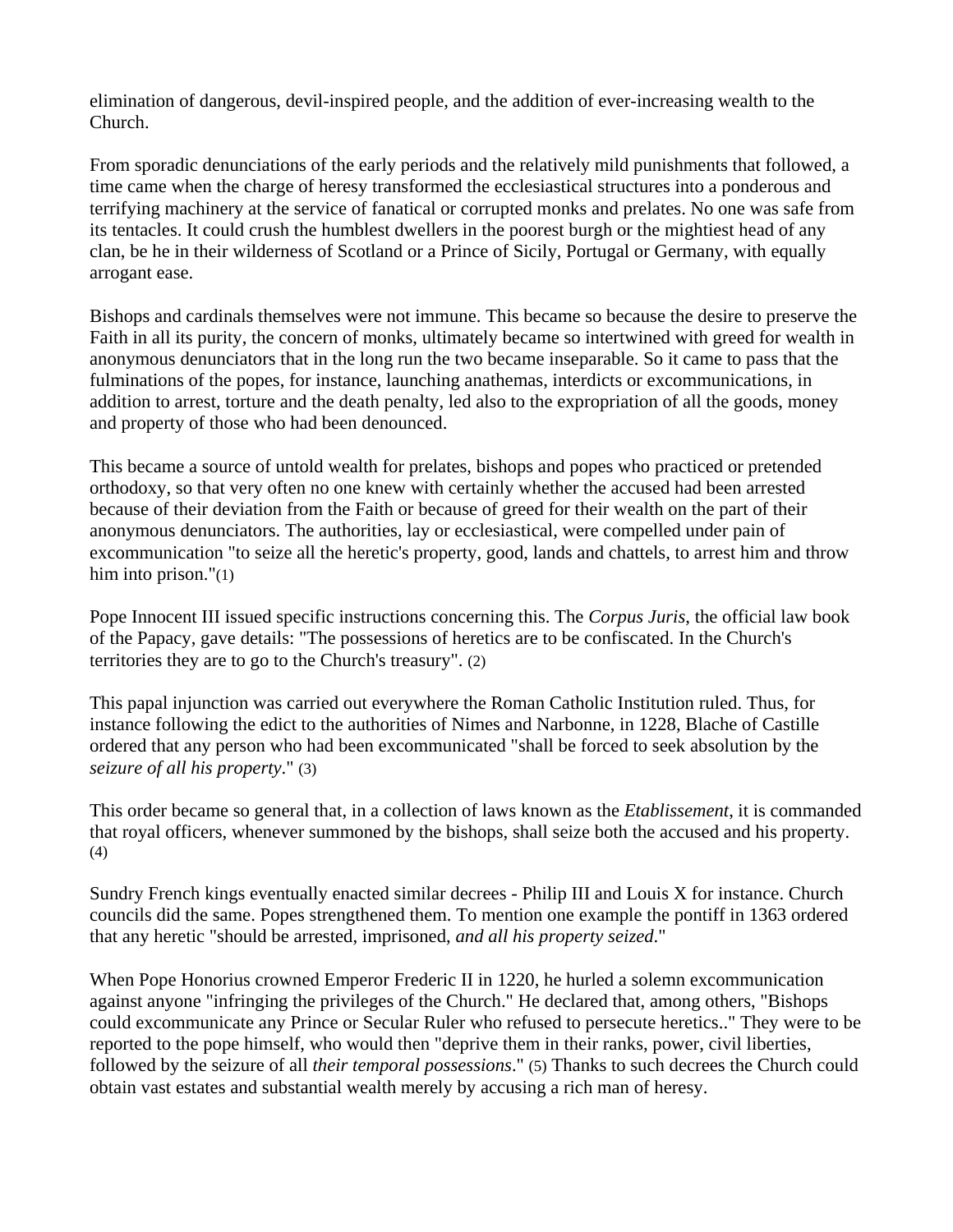This practice was not, however, confined to wealthy individuals. As it became more common it degenerated to such an extent that it was turned into the most blatant pretext for collecting money, often in connivance with secular rulers. To cite only one case: witness the Regent, Blache of Castille, who in 1228, besides, as already mentioned, decreeing the seizure of any heretic's property, ordered that "to quicken the process a fine of ten livres would be exacted on all those excommunicated who had not entered the church within forty days."

The clergy, high and low, then began to practice another money-extracting device. They forced the faithful when these were beyond reproach and could not be accused of heresy, to purchase escape from excommunication. This yielded tremendous sums to the clergy throughout Christendom. Prelates, cardinals and popes used their position to make money, not only for the Church, but also for themselves. Bishops became Cyfeiliawg, for instance. The bishop excommunicated his king. when the latter asked for the excommunication to be lifted, the bishop agreed - but at a price. This price? A plate of pure gold the size of the bishop's face. (6)

Besides such trivia for extracting money, more serious abuses became common practice. Thus, for example, if during a quarrel one single drop of blood was shed in a cemetery, an interdict was automatically proclaimed. The latter was not lifted unless the people collected the sum of money demanded by the clergy. Refusal to pay meant that the corpses for which the necessary fine had not been paid were dug up and thrown off consecrated ground.

If a priest was killed, a whole district would be put under an interdict until the crime had been *paid for* with money or the equivalent in goods.

Greed for money went even further. The clergy began to *excommunicate the neighborhood* of the man who had been originally excommunicated; this with the specific objective of seizing the properties concerned.

The anathemas, interdicts, and excommunications employed by popes, cardinals, bishops, and minor clergy, for motives of the basest avarice became so frequent, so wide-spread and so scandalous that many genuinely religious individuals, no less than lay authorities, began openly to revolt against the abuse.

The scandal was not confined to any limited period or country. It became universal, and it lasted for centuries. Indeed, with the passing of time the greed for worldly riches ultimately permeated the whole system to such an extent that the cry of the Diet of Nuremberg, uttered in 1522, expressed the anguish of countless individuals throughout Christendom: "Multitudes of Christians are driven to desperation whenever their properties are confiscated, thus causing the utter destruction of their bodies no less than their souls." The Verdict of the Diet of Nuremberg was not a gross exaggeration. It was a most accurate assessment of the Roman Church's insatiable thirst for the riches of this world.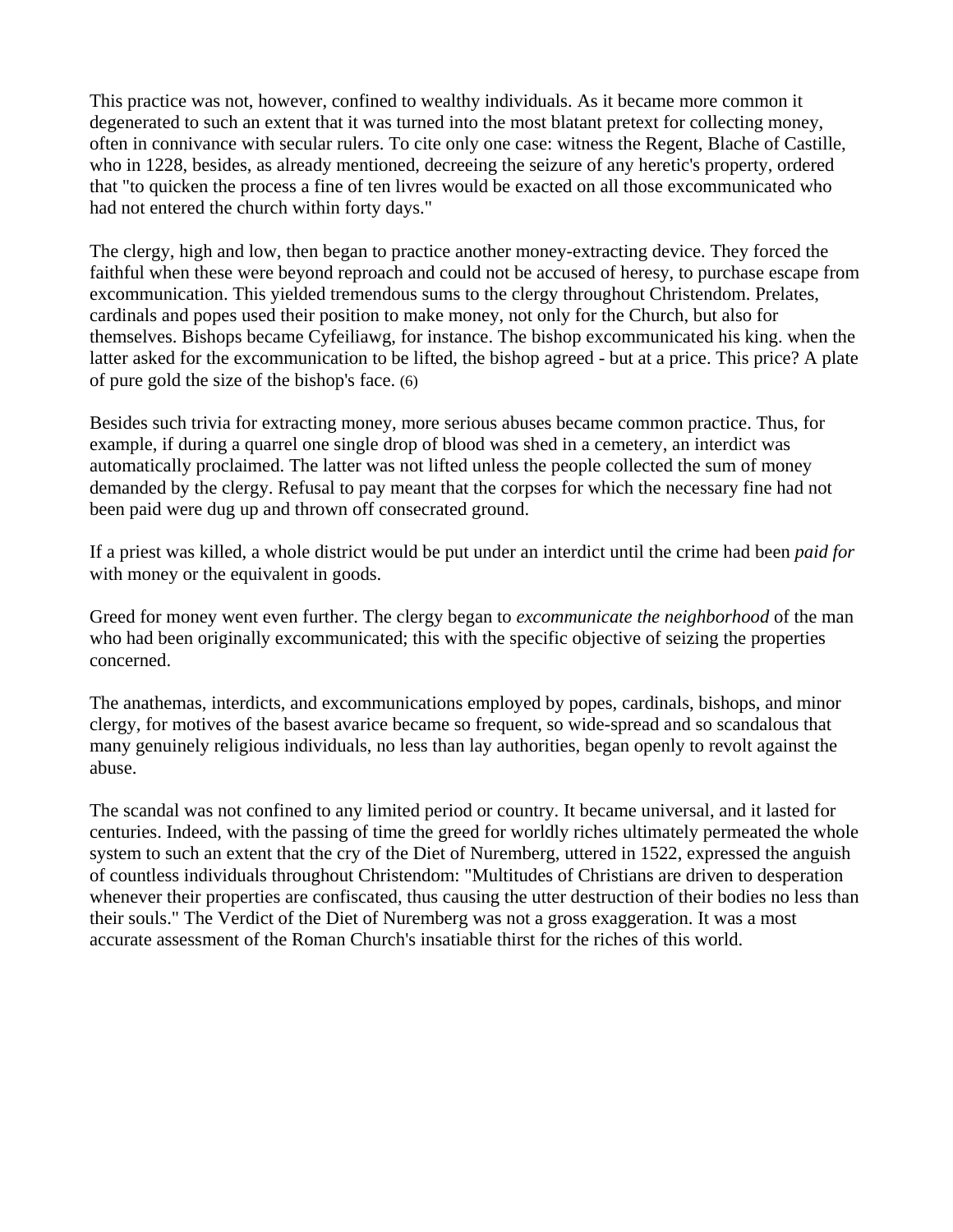# **Chapter 7 - Pay to be a Christian - Whether Alive or Dead**

At the close of the first millennium A.D. the accumulation of the wealth by the Roman Church had been carried out in a somewhat haphazard fashion, since , apart from the extensive territorial gifts which she had eight, and ninth centuries, her wealth had grown mostly to the piety of her members

From that tenth and eleven centuries, however, the accretion of her riches gathered momentum. That is, it became systematized. Indeed, it became a fixed feature of her administration. Whereas in the past the money had come from the humble and the poor who donated because of religious motives, from out on words such "donations" became compulsory. It was no longer the humble folk or the Princess who gave her "favors received." Hence forward they were all made for "favors received." That is, they had to give to the Church by mere fact that they were members, the principle being that the children who were cared for by the mother should give her part of their richness as a compensation for her love. The ternet was not new. Its novelty was that now it became systematized, an integral part and parcel of the Vatican's vast machinery.

The popes were anything but slow to incorporate the practice in the expanding structures of ecclesiasticism. They promoted well-planned money-collecting operations through-out Christendom, directing them from the top. The most notorious of these pontiffs, and one of the first creators on Caesaro-Papism, as it was rightly labeled, was Pope Gregory VII , who in 1081 gave orders to his legates in France that every house inhabited by baptized persons in that country should pay an annual tribute of one denarius to the Blessed Peter.

How did the pope justify such a monetary injunction or, to be more precise, taxation ? Once more, by virtue of that most rewarding of all letters, the missive which the Blessed Peter wrote with his own golden pen to Pepin . For, said Gregory, a yearly donation to the Blessed Peter (that is, to the pope) was an ancient custom first imposed by the son of Pepin the Short, whom we have already encountered, that is, whom we have already encountered, that is, by the Emperor Charlemagne, who, having overcome the ferocious Saxons, had offered his territories to St. Peter and hence to his successors. Anyone inhabiting the territories thus donated, therefore, was duty bound to give such contributions, because, explained Paul Gregory VII, using the appropriate feudal juridical terms of the times, he, Gregory, considered France and Saxony as belonging to the Blessed Peter. As a result, the denarius which every one of the inhabitants gave was nothing less than a fealty contribution to the Roman See - an argument which was eventually to be confirmed and practice by subsequent popes, such as Gregory IX, Innocent III and others; Pope Martin IV, for instance.

Martin interdicted King Pedro of Aragon, after that king claimed his hereditary right to Sicily following Sicily's rising in 1282 against King Charles. Martin , using the papacy's immense spiritual pressure, deprived King Pedro of his Kingdom. Thereupon, what did the pope do? He presented the whole kingdom to somebody else, namely, to Charles of Valois, but on one important condition : Charles had to pay yearly tribute to the coffers of the Blessed Peter - that is, of the papacy.

Pope Clement IV, in 1265, had done even better. He had, in fact, sold millions of South Italians to Charles of Anjou, for a yearly tribute of 800 ounces of gold - again, to the Blessed Peter's holy coffers; neglect of payment carrying with it, of course, excommunication and interdict, with all that they implied.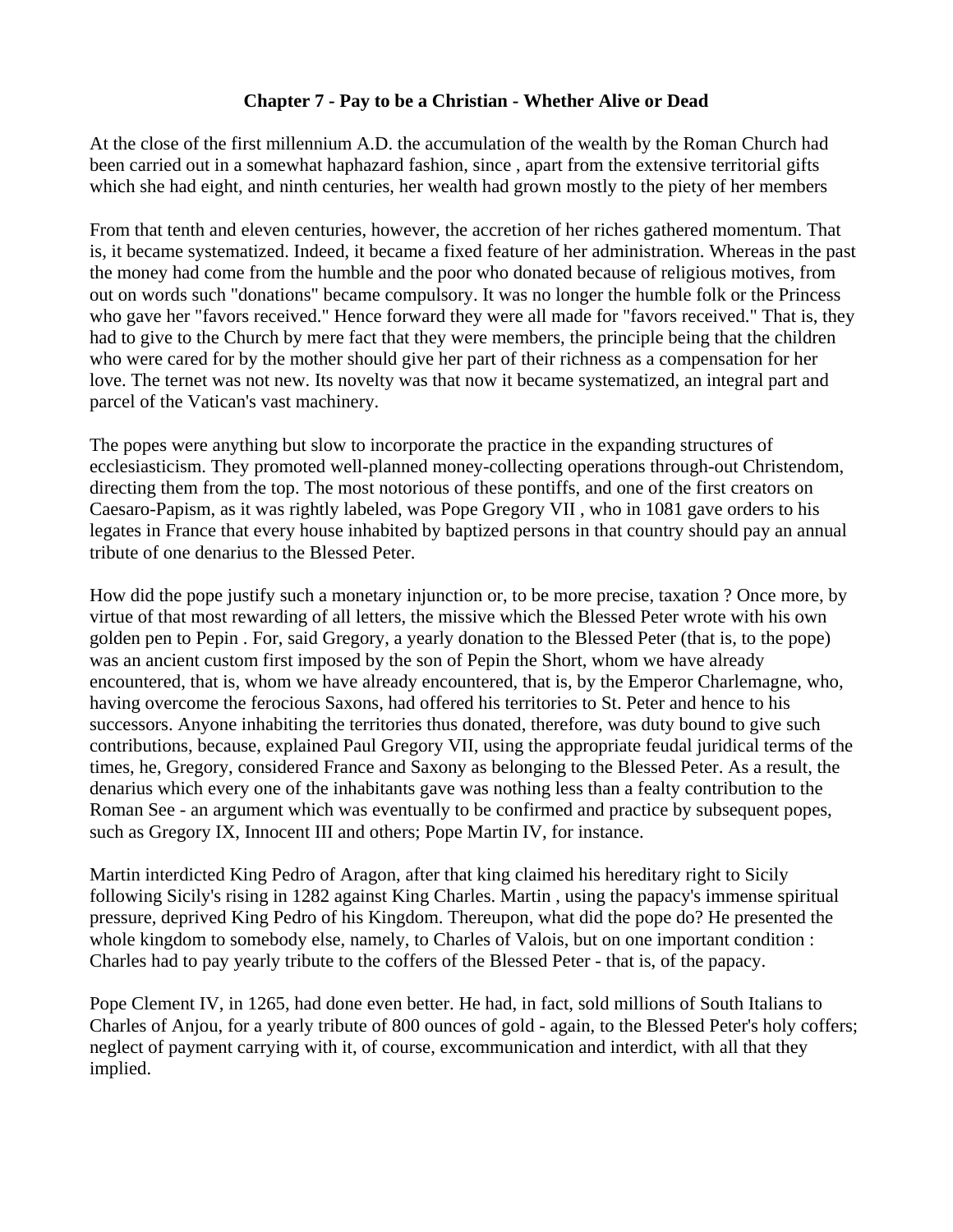Pope Sixtus IV very often caused a notice to be nailed to the door of a church. When the clergy and the faithful went to see what the papal message was, they discovered that unless as certain sum was forthcoming at once that church would be under an "interdict" and furthermore, that its clergy would be under an "interdict" and furthermore, that its clergy would be suspended. This financial expedient proved abundantly productive with other popes and hierarchs for long periods. (1)

Such measures, although frequent, were not, of course, sufficiently methodical to yield a regular and steady income. Hence the creation of regulations, the enforcement of which resulted in a steady flow of riches into St. Peter's coffers. Some of the most common were the "oblations" or offerings at mass or during certain feast days. These oblations were at first voluntary. With the passing of time, however, they became a kind of unwritten contribution of the clergy, until, in the thirteenth century, they were insisted upon as a right.

The canonical tenets which the clergy invoked for their justification were those implying that if an ancient customer is honorable and praiseworthy it acquires the binding force of law. And what habit could be more praiseworthy than that the faithful should offer the Lord some of their money for his Apostle, his Vicar on earth.

This custom eventually became so widespread that the clergy treated the collection of oblations, not only as a duty on the part of their parishioners, but as a right of the clergy, to such an extent that ultimately the oblations were exported from the utmost disregard, indeed, with such cynicism that many Councils attempted to check the Hierarchy's rapacity. This came about when it was discovered that many priests were putting pressure to bear even in the confessional. In fact, round about 1210, church councils were compelled to inflict penalties on some of their clergy who had gone so far as to refuse to administer the Sacrament to those who had not given their oblation or who were in arrears with their Easter offerings

The result was not only growing resentment but also of avoidance of payment. Many, so as not to pay the oblations, began to stay from mass. The clergy retorted by making it to punishable for them to do so. Indeed, they find their own parishioners if the latter frequented churches in other parishes. Fines were enforced on those who omitted confession or communion , at Christmas and Easter, for instance; upon those who neglected church fasts. The higher clergy also imposed fines, both lay folk and the lower clergy, every act of immorality, as system which became the cause of frequent extortion by unscrupulous high prelates, the immorality of clergymen having thus been turned into a regular and constant source of revenue for those above.

The most efficient and steady method that of extracting money, as well as the most widespread, was certainly that of the tithes, which were a direct and indirect tax on the faithful. The latter had to give to the church one tenth of all they produced. This applied not only to cottages and farmers, but equally to merchants, shopkeepers and even to the poorest artisans. The laws, both ecclesiastical and temporal which, of course, had been interlinked in such a manner as to make the custom compulsory - were considered to include even the down of his wife's geese, pot herbs in the gardens of laborers, and grass cut by the roadside.

Farmers were compelled to cart their timing sheaves to the very houses of the priests. They had to bring also the milk which they owed, not as milk but in the form of cheese, since cheese was more durable. This last injunction so incensed many farmers that they resorted to some most un-Christian habits to spite both the ecclesiastic recipients and the Church! Since the priest said that all their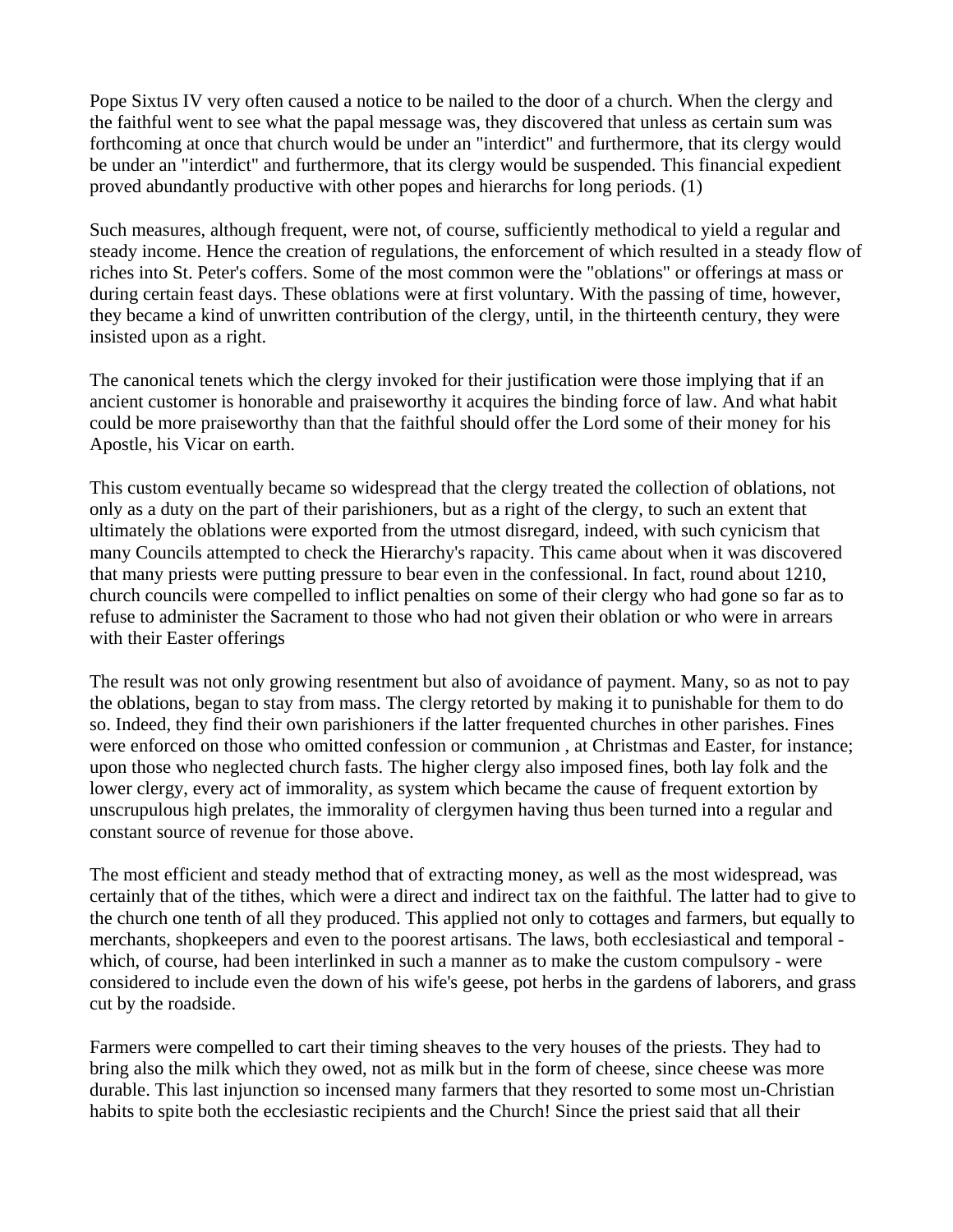offerings were to God, they took such words literally, "So that," wrote English bishop, Bishop Quivil, at the end of the thirteenth century, many farmers in the Exeter diocese, instead of following "the ancient and approved custom in our archdiocese, namely that men should bring their tithes of milk in the form of cheese.. some than maliciously bring the milk to church in its natural state, and," adds the good bishop with genuine horror, "what is even more iniquitous, finding none there to receive it.. pour it out before the altar.. in scorn to God and His Church."

The spirit which prompted the Exeter farmers to act thus was, of course, widespread , particularly in times of scarcity , so that it was common for farmers, laborers and others to think of all kinds of subterfuges to avoid paying. Many of these subterfuges, complained another hierarch Archbishop Stratford, addressing the Synod of London in 1342, "were of excessive of malice ... to the manifest prejudice of ecclesiastical rights."

In addition to giving tithes while they were still alive, the faithful had to give more while they were still alive, the faithful had to give more while they were dying and after they were dead. Thus a man who had his will written was bound to give tithes in his legacy. "A legatee is bound to give tithes in his legacy, even though it have been already tithed by the testator," as a fourteenth-century manual for parish priests, the Pupilla Oculi, asserted, and since it was realized by the Church that even the most devout of her members might fail at times to give her dues, she made of such an omission nothing less than a mortal sin; after which her clergy invented a yet more profitable device: that of the mortuary

The mortuary fell with the weight of a millstone upon the estate of every dead Roman Catholic. The claim consisted of taking over the second best animal from the stock of anyone who had died possessed of not less than three , a claim which was not only regulated but also legalized. It was imposed by Archbishop Winchelsey about 1305 and confirmed by Langham in 1367. As a result the mortuary became a kind of tax, amounting to succession duty of thirty-three percent on the personal property of the defunct Roman Catholic. It was soon turned into a set custom, acknowledged by both spiritual and temporal authorities in practically every country of Christendom. In this manner the Church began to appropriate one-third of the dead man's personal estate.

Many people, like the Exeter farmers, tried to avoid payment. A typical case is that found among the many pleas to the English Parliament in year 1330. One Thomas le Forter had paid what he claimed to be a just mortuary on the estate of William le Forter; this in his capacity the executor. The deceased's parson, however, the Abbot of Wenlock, sued him in the episcopal court, claiming a full third of the deceased's property, saying that this was the usual mortuary. Thomas appealed to the king, who decreed that "exactions of this kind.. manifestly redound to the oppression of the realm." He therefore forbade the bishop to side with the abbot. Parliament intervened and set up a kind of commission, presided over by three abbots, These, invoking a statute of Edward I to the effect that no prohibition could avail to stop proceedings in the episcopal court on a question of tithers or mortuary, compelled their heir to pay in full.

The rapacity of the Church and her clergy reached unprecedented lengths. Suffice it to state that, following Thomas Aquinas, the Doctor Angelicus, theologians came to learned conclusions that the Church had the right to collect tithes even from lepers and beggars, who were under an obligation to pay one tenth of their collections. What of prostitutes? Following a modest hesitation and few clerical blushes, the battalion of theological bachelors decided that Holy Mother Church must refuse the prostitutes' contributions to her chaste coffers. But, they added (and here is the theological gem) so long as they were unrepentant, lest she, the Church, would give the impression that she shared in their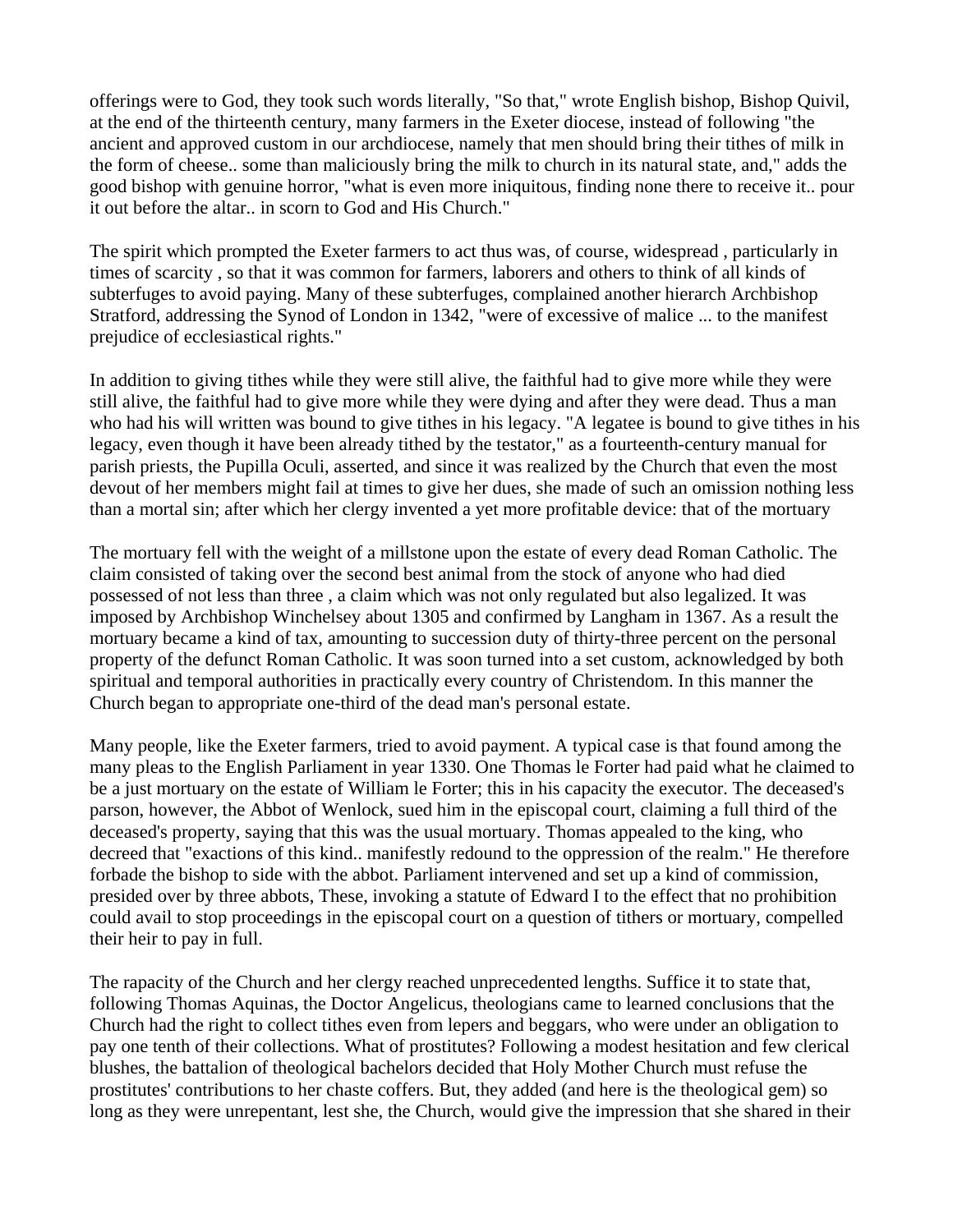sins. Should, however, the prostitutes repent of their sins, or should their sins remain secret to the average burgh or burghers, although the Church knew about them, then, yes, "the tithes may be taken." (2)

In addition to the oblations, tithes, and mortuaries, there were other means by which to replenish the Church's treasuries with individual sizeable amounts - from the heretics.

The Inquisition was very precise about it. Listen to Diana. In his 43rd Resolution he put the question: "Are the possessions of heretics turned over to the Inquisitors? - "I speak not, " answers Diana, "for other countries, but the Spanish custom is to confiscate to the royal treasury (fisco regio) all the possession of heretics (omnia bona haereticorum) because our King, who is a pillar of orthodoxy (columna fidel), generously supplies the Inquisitors and their agents with whatever the Holy Office requires." (Inquistitoribus et eorum ministris abunde suppeditat quidquid necessarium est ad conservationem sanctae Inquisionis.)

Thanks to this principle, the Church could obtain vast estates or substantial wealth when prosperous individuals were, as happened often, accused of heresy and condemned - sometimes in collusion with the temporal authorities. Witness, for instance, the case of Philip II (1556-98). Two-thirds of the income of the Inquisition went to him, the rest of the Roman Catholic institution.

Further to the Inquisition were the weapons of interdiction and excommunication. These were used with increasing frequency to compel the faithful to pay under practically any pretext. Thus, for example, church and temporal powers would often used the Inquisition. Witness Regent Blache of Castille, who in 1228 issued an edict addressed to the authorities of Nimes and Narbonne, directing thad the excommunicated who remained for a whole year should be forced to seek absolution by the seizure of their property. To quicken the process, a fine of ten livres was exacted on all those excommunicated who had not entered the church within forty days.

To make money, the clergy - as already mentioned - forced the faithful to purchase escapes from excommunication. Their threats often related to the most trivial matters . For instance, at vintage time the tithers time the tithers forbade, under pain of excommunication, the gathering of gathering of grapes until they could choose the best, so that very often the peasants, owing to frequent delays, saw the ruin of their crops.

Some popes, besides thundering on behalf of the Church as a whole, did so in their own personal interests. Pope John VIII, for example, who reigned from 872 to 882, left on record at least 382 epistles, no less than 150 of which referred to excommunication. And, it is interesting to relate, almost all dealt with temporal possessions of the Church - some with worthwhile substantial solid affairs like the transfer or promise of a whole kingdom, but some with the most ridiculous and petty concerns. To mention one: excommunication hurled by good Pope John against those miscreants who stole.. what? Nothing other than the papal horse on which the pope was traveling through France. Or that other papal bolt against the "knaves" who had pilfered his plate while he was staying at the Abbey of Avigny. And, said the Pope, to add insult to injury , "probably with the connivance of the Abbeys monks". (3)

But one of the grossest abuses of excommunication was that perpetrated by bishops and even by hierarchs who began to excommunicate the neighbors of the originally excommunicated person, the result being that when finally the family of the latter was exiled in his whole property confiscated,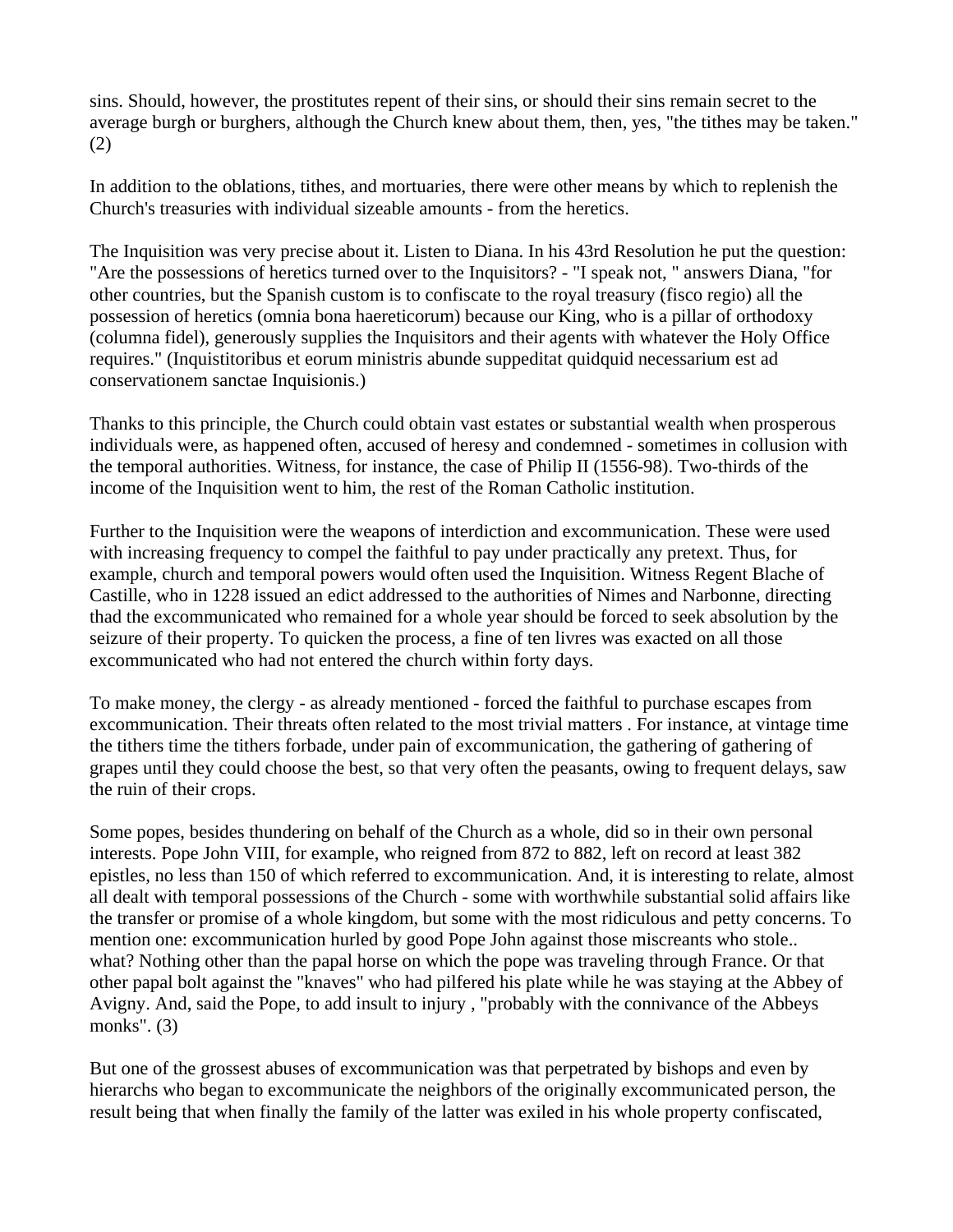dozens of others, his neighbors, were placed under the same ban and hence the same penalties that is their properties could be, and as a rule were, in new , and as our role in new and NC same penalties; that is, their properties could be, and as a rule were, confiscated.

The excommunications employed by the popes down to the lowest priests , the motives of the basest avarice, became so frequent and scandalous that many individuals and temporal authorities, including numerous genuinely devout persons, complained bitterly about them. Owing to such abuses, multitudes were driven to desperation, as the Diet of Nuremberg stated in 1522.

 The immense wealth thus collected finally reached such proportions that her economic stranglehold upon all and sundry was no less massive than her spiritual dominion, and almost paralyzed whole countries. During the reign of Francis I (1515-47), for instance, a mere six hundred abbots, bishops and archbishops controlled so much land throughout France that the income they derived from it equalled that of the French state itself. (4)

France was not an exception. Practically every other country in Western Europe was in the same situation. The economic dominion of Holy Mother Church had become a collective stranglehold that was slowly but inexorably paralyzing the most vital structures of the land tenancies, commerce and finance of Christendom. She had become such a dead weight that the revolt which her practices provoked, after simmering below the surface for hundreds of years, in due course exploded with the violence of an earthquake. It came, disguised in theological garb, when the hammer of a rebel monk, nailing some theses upon a church door, made Rome totter on her foundations for decades, indeed, for centuries to come.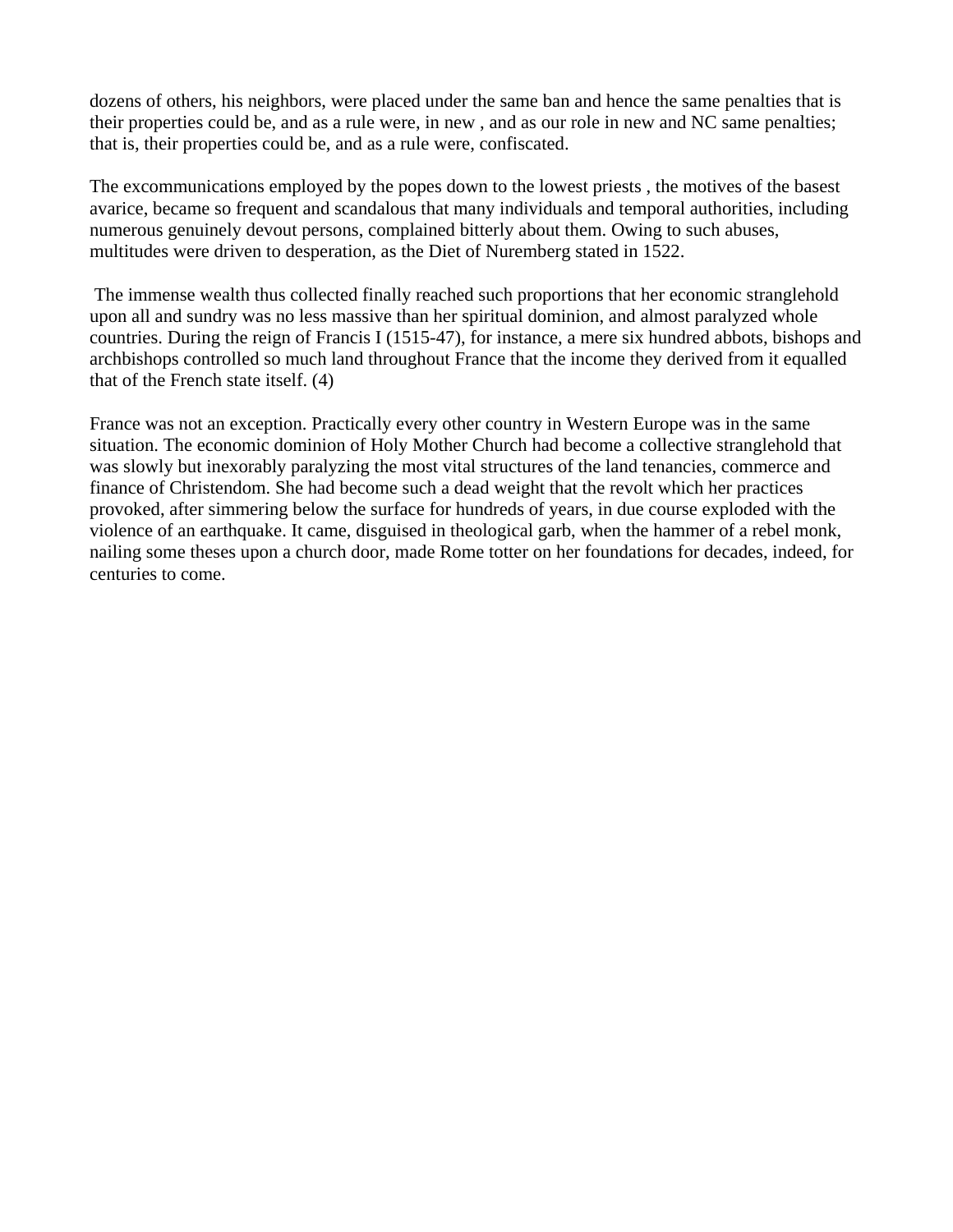### **Chapter 8 - Holy Mass Tourism for Each Generation**

It all happened in the year 1300 of the Incarnation of our Lord, when the most Blessed Peter's Vicar on earth, Pope Boniface VIII, proclaimed that from the previous Christmas to the next and on every hundreds year following, Roman Catholics visiting the basilicas of St. Peter and St. Paul in Rome would have the fullest pardon for all their sins. What believer could resist such unheard-of and immense spiritual bounty?

And so it was that Burgher Mackirken from Scotland, Manfredo Domino from Sicily , Count Stanislav from Poland, the Knight von Arnhem from Saxony, Senior Olivero from Spain, Olla Olafson from Scandinavia, Sgr Maerigo Bernini from Florence, Charles Montfroid from Paris and thousands of others suddenly departed, all in the same direction and towards the same goal. Rome, the Holy City.

What had prompted Pope Boniface to create such a precedent so unexpectedly? What arcane revelation had induced him to fling wide open the gates to the treasures of heaven? The answer is but one: the allure of the treasures of the earth.

For, truly, devotion to the Blessed Peter, which in the early golden days had made the naive Saxons flock to his tongue in Rome to ask his pardon, had greatly diminished. Coin offerings had dwindled to next to nothing . The sad fact was that, whereas the local hierarchies in many parts of Christendom were becoming fat and rich, the Holy Father in the heart of Rome was becoming increasingly poor. St. Peter's coffer, he was being repeatedly told by his treasurers, were very low; indeed, they were wellnigh empty. Something had better be done to replenish them.

And thus it came to pass that one day Providence provided Pope Boniface with a truly "providential" inspiration. This he had, after our man reputed to have reached the ripe old age of 107, had kissed his feet, saying that in the year 1200 his father had come to Rome to offer a coin to St.Peter in order to receive an indulgence for the remission of sins. Hearing this, Boniface needed no further providential prompting. He thanked God that he had been told about it just at the beginning of the year 1300. Better late than never. Being a man of action, he speedily proclaimed the Jubilee on 22nd February, 1300, to the amazement, surprise and the delight of many, particularly in Rome.

The good children of the Church, most of whom did not believe that they could emulate the vigorous old man of 107, but realizing that so wholesome a remission of sins was truly the chance of a lifetime, did not hesitate. They left their villages, cities and countries by the thousands. Europe saw a mass movement the like of which had never before been experienced, and all compressed within a single calendar year. A contemporary, Villani, declared that there were at least 200,000 pilgrims daily in Rome G. Ventura, another contemporary eye-witness , said that crowds were so great that he saw men and women trampled underfoot. The poet Dante could find no better comparison for the multitudes of the damned in his Inferno than the crowds which congregated in Rome during this Jubilee.

But if the pilgrims went to Rome to gain the total remission of their sins, they had to show their gratitude to the Blessed Peter and Paul, not only with prayers, but also with a more tangible token of their reverence, that is, with money; and this they did. Cardinal Gaietano, nephew of the pope, admitted that his uncle Boniface received more than 30,000 gold florins, offered by pilgrims at the altar of St.Peter alone, and 20,000 at that of St.Paul. He was in that position to know.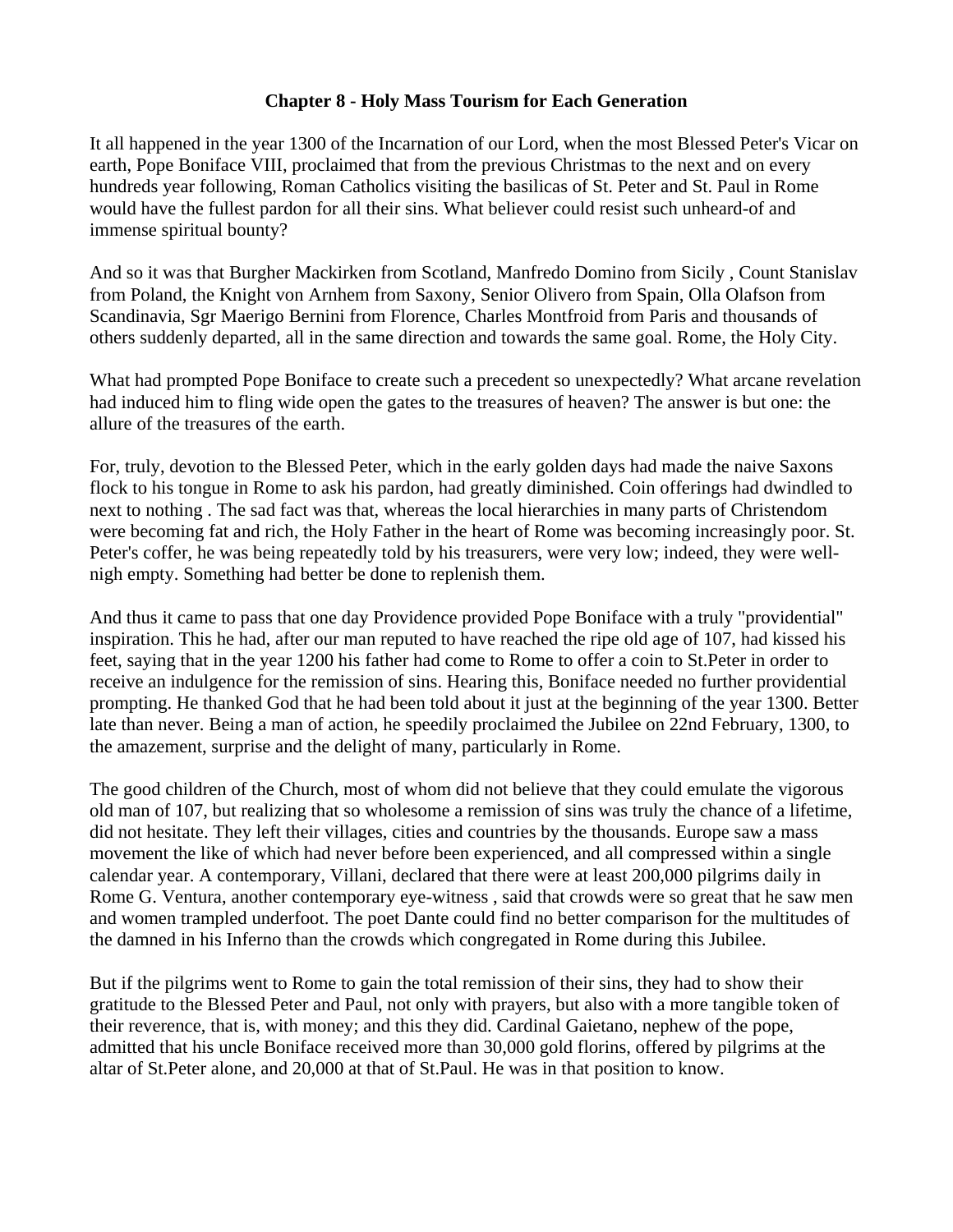In addition we have the description of an eye-witness who took part in the same Jubilee pilgrimage, the historian Ventura. Ventura has assured us that the tribute received by Pope Boniface on this occasion was "incomputable". Then, to prove that his occasion was not exaggerated, he gives a glorious description. At the altar of St. Paul, he says, where he went to pray himself, there stood, by day and by night, two clerks and "raking in infinite money" - his very words! (1) Pope Boneface's Jubilee had proved a tremendous success. The Blessed Peter's coffers were replenished, and Rome prospered once more for a while.

Boniface's successors, however, brooded. Some of them could never hope to see the beginning of the next century, since the lives of the popes in those days were very often shortened not only by age but also by dagger, poison or greedy nephews. And so, one bright day in January in the year 1343, Pope Clement VI issued a bull declaring that, in view of the shortness of human life, he had reduced the Jubilee's span from one hundred to fifty years. (2) Then, to make sure that the pilgrims would come in multitudes as on the first occasion, he offered them a further spiritual inducement. In June 1346 he issued another bull in which he asserted that he had complete control and, indeed, power over the future life. And, proceeding to exact details, he told the prospective pilgrims that he could order the angels of heaven to liberate from purgatory the souls of any of them who might die on the road to Rome.

Pope Clement's additional spiritual inducements proved a tremendous success, for it must be remembered that traveling in those days was the most hazardous occupation anyone could undertake. Traveling was mainly on foot ; horse-riding was only for a few. There were no hotels, hardly any real roads, no food provisions or banks or police; but, on the contrary, robbers all along the way, starvation, sleeping in the open, disease. About the time of this second Jubilee there also appeared the Black Death, which truly decimated the population of Europe. To realize how hazardous an enterprise it was, suffice it to remember that during the first and second Jubilees, only one out of ten pilgrims returned home alive.

Yet, in spite of all this, during the Easter of the Jubilee it was estimated that there were more than a million pilgrims in Rome. Many people were trampled to death at the tombs of the Apostles, Once again, the concrete gratitude of the pilgrims replenished St.Peter's coffers beyond Clement's wildest dreams.

Many others throughout Christendom, however, could not or would not come. Either the Black Death had killed their families or had ruined them or the survivors had to attend to important business or were too feeble to undertake such a risky journey. But their piety and their longing for remission of their sins, with the added privilege of liberating a soul from the flames of purgatory, were no less sincere than were these feelings in the fortunate ones who had gone to Rome in person. The pope listened, agreed, in his paternal consideration for the spiritual welfare of those far-away children, he decreed that they, too should partake of the privileges of the indulgences on the Jubilee

He began with Hugh, King of Cyprus; Edward III and Henry, Duke of Lancaster in England; Queen Isabella of France; Queen Philippa of England and Queen Elizabeth of Hungary. These all responded with regal oblations: that is, with generous, solid payments of gold.

But if kings and queens had been thus favored, why not lesser folk, as good as Roman Catholics as their majesties? The pope agreed, and he promptly instructed his representatives outside Rome to the exempt the would-be pilgrims from undertaking the journey - provided, of course, that they did not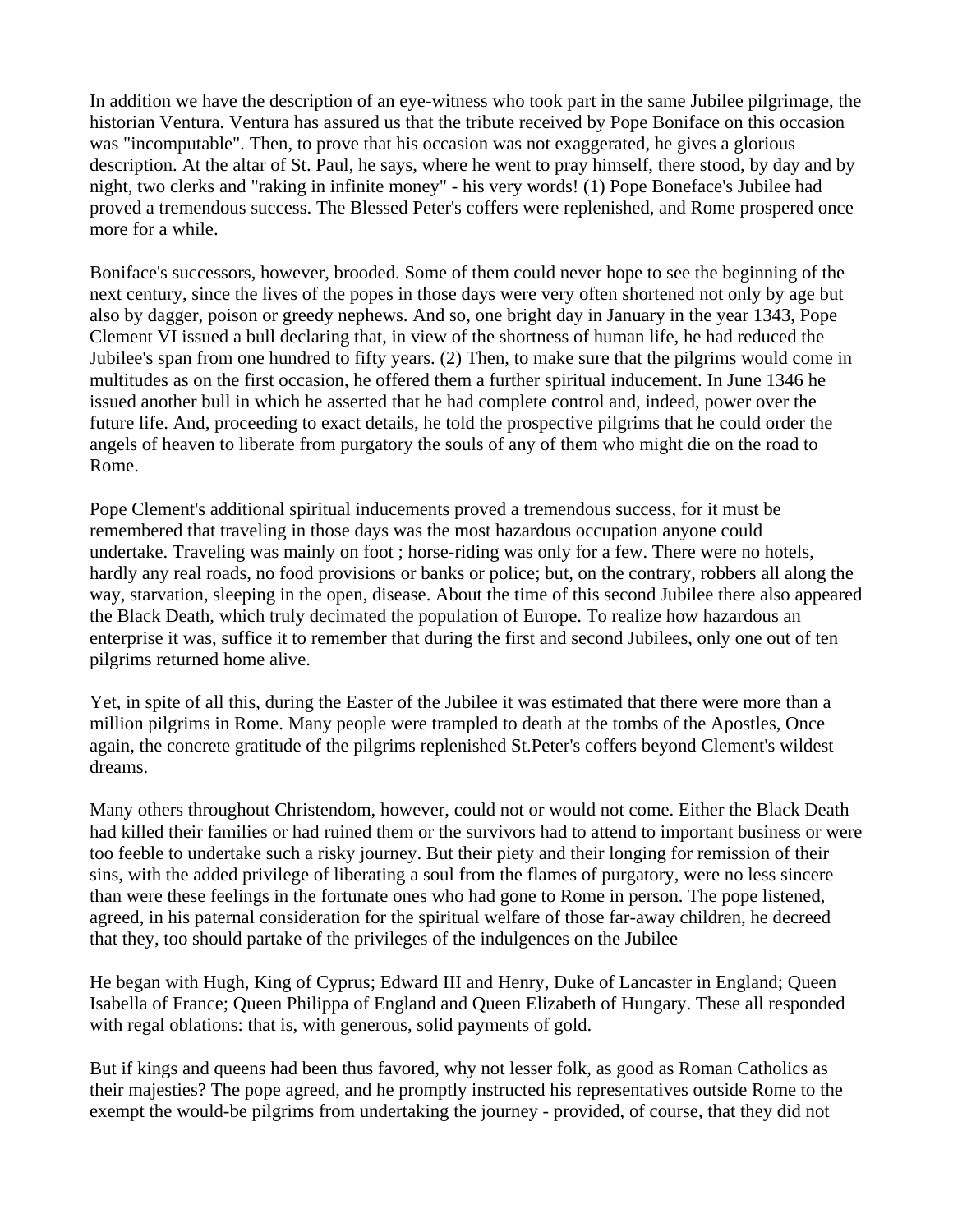forget to show their gratitude to the Blessed Peter with a little offering. The Papal Nuncio in Sicily was one of the first to carry out the instructions. He exempted thirty persons from undertaking the pilgrimage, provided they paid what the pilgrimage would have cost them had they actually gone to Rome. And so the practice of collecting from penitents at home sums equivalent to the cost of the pilgrimage was born.

The advantages for both sides were too obvious to miss, and so hierarchs in other countries decided to imitate the pope. In 1420 the Archbishop of Canterbury proclaimed a Jubilee with the same "pardons" as those of Rome. This precedent, however, was too dangerous. Supposing it spread to other countries? Martin V, the reigning pope, called it "audacious sacrilege", threatened excommunication, and the enterprising archbishop had to be content with local revenues.

The Jubilee of 1450 was again an immense success. The amount of gold collected from the pilgrims was so huge that Pope Nicholas V struck a coin known "the Jubilee". This coin was of such unusual size going on was of such unusual size a equaled three of the ordinary cold peace and issued at that time by the royal mints of Europe.

One of Pope Nicholas' successors, Pope Paul II, in 1470 reduced the interval of the Jubilee to twentyfive years, and, to prompt the pilgrims to come to Rome instead of benefiting from the Jubilee's privileges at home, he suspended all other indulgences. Notwithstanding such measures, however, the Jubilee of 1475 was not a great success.

Nevertheless, even on this location the Church as a whole benefited in so far as the payment of specific sums continued increasing . The sums thus paid, of course, varied according to the status, wealth and dignity of the "exempted pilgrims." From archbishops, bishops and nobles down to counts, four gold florins had to be paid; abbots and barons paid three gold florin. (3)

During the Jubilee of 1500, Pope Alexander VI, whose love of money was notorious, decided to add something new, and initiated the first ceremony of the Opening of the Holy Door. What the Holy Door should have been, or was, was never clearly understood - except that it was a device to entice the pilgrims to Rome. However, pope and architects looked in vain for such a Holy Door in St. Peter's Basilica. The door could not be found; so one was prepared in haste, so as not to disappoint the oncoming penitents.

To make even more money, Pope Alexander VI charged his representatives, most of whom were called penitentiaries, with authority to reduce the days to be spent on the pilgrimage on payment of onefourth of the expense thus saved. In addition to this they were also authorized to compound for irregularities, with authority to reduce the days to be spent on the pilgrimage on payment of one-fourth of the expense thus saved. In addition to this they were also authorized to compound for "irregularity" for instance, on a charge of simony - on payment of one-third of the sums acquired by it. In this manner that the Basilica of St.Peter was soon transformed into a veritable market-place where pardons, indulgences, merits, dispensations and suchlike religious privileges were sold, exchanged, resold and marketed over the papal money chests.

Not content with that, Alexander in 1501 began to collect additional money throughout the rest of Europe by dispatching his legates everywhere, selling the indulgences at a discount: that is, for onefifth of what a pilgrimage to Rome would have cost the potential pilgrim buyers. More than one Catholic king, no less business-minded and no less in need of money than the pope, considered the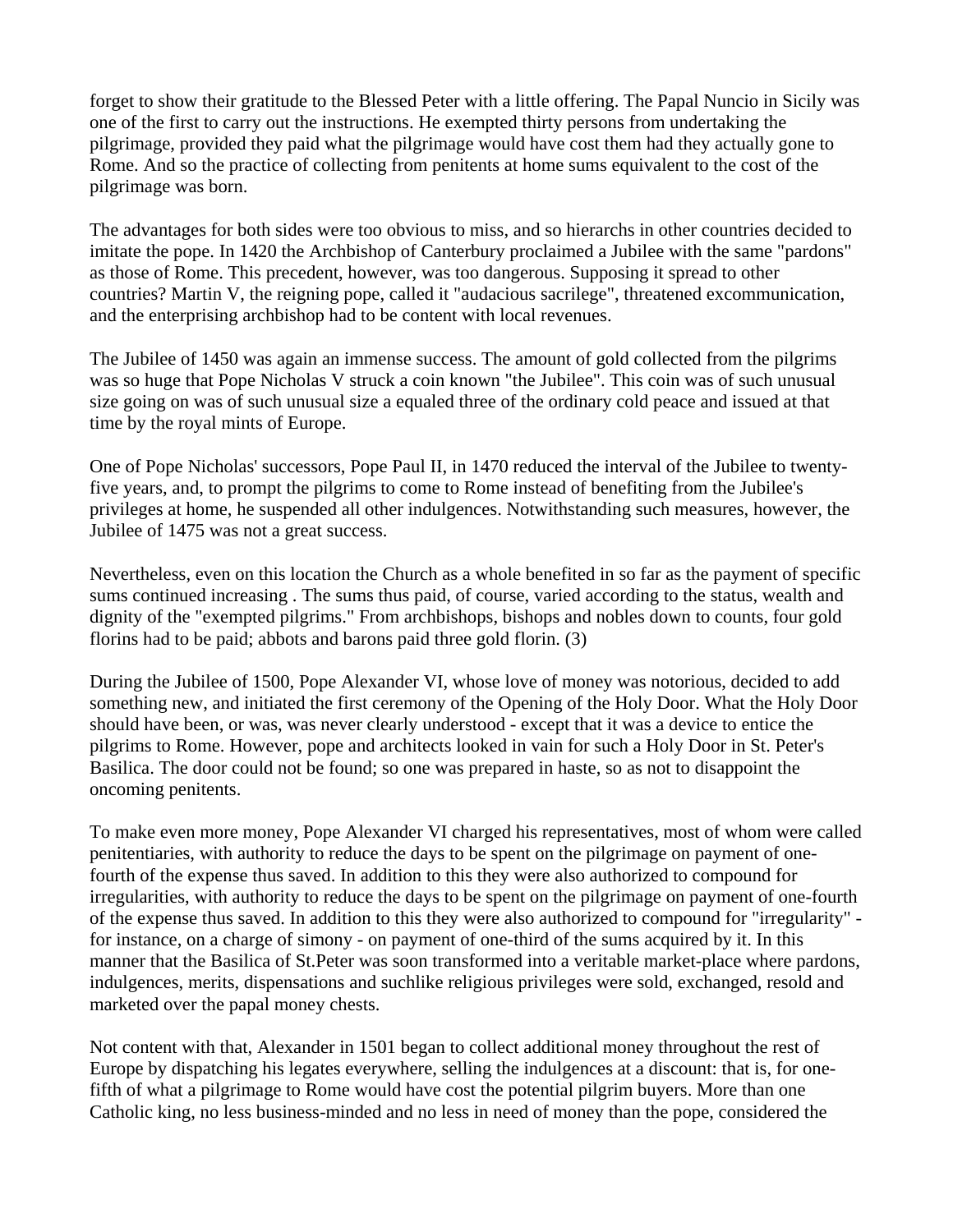idea an excellent one - to mention the most notorious of them, Henry VIII of England, who came to a cordial understanding with the Papal Legate as to the royal share of the proceeds.

This was the last Jubilee before the Reformation. Indeed, it was the Jubilee which, unnoticed almost by all, had planted the seeds which were eventually to blossom into the portentous trees that were ultimately to make the monolithic structure crack into two mighty halves and bring about the emergence of Protestantism.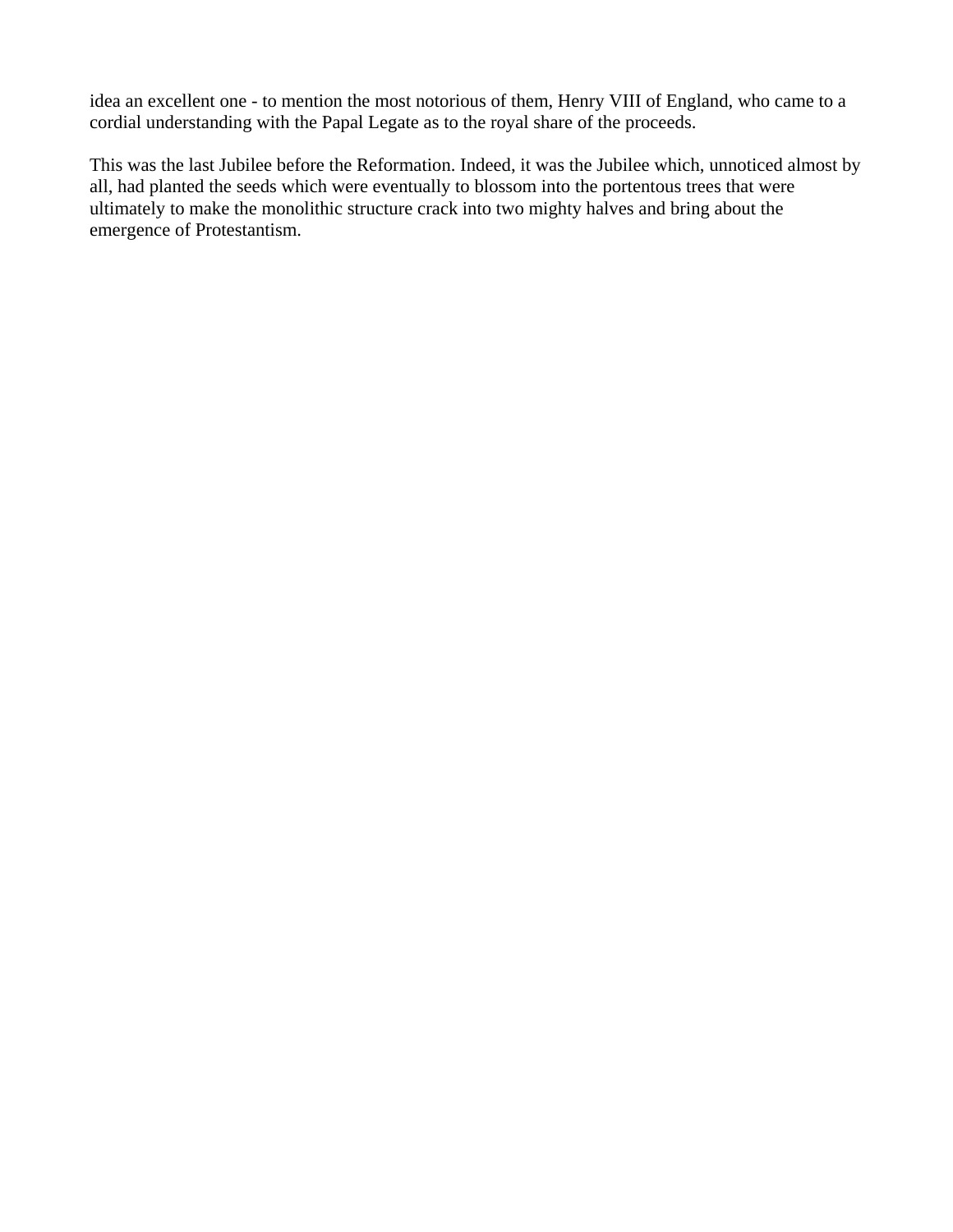# **Chapter 9 - Miracles, Portents and Wonder for Sale**

Since the ecclesiastical practice of commercializing miracles could be turned into a most gratifying source of money, it soon appeared that the more spectacular the miracle the more spectacular the profits to its promoters. Miracles thus became a kind of religious investment yielding a steady, if uneven flow of revenue. Their profitability depended, not only upon the spectacular nature or uniqueness of the portents, but also upon the advantages gained by those who believed in them, the combination of these ingredients being the cement with which both Church and its faithful could identify themselves in partaking of the visible results of God's generosity.

If the selling of indulgences was a most lucrative method of amassing wealth, the exploitation of the individual and collective gullibility of Roman Catholic people was no less profitable. God's generosity could be dispensed, distributed manifested on numberless occasions by the most diverse means and in the most contrasting and inappropriate situations and circumstances.

During the Middle Ages and later, miracles, portents, wonders, and God's interventions were of a variety never seen or experienced before or since. They reflected in no uncertain terms the nature, credulity and mentality of those influenced by them - not to mention the spirit of the religious system, through which as a rule they were made to work. We shall content ourselves with reporting some of the most characteristic; this will indicate not only their nature but also how they were tuned into events by which the papacy profited through the collection of yet more revenues.

One day the people of Aspe in France carried out a sudden raid upon their neighbors of Saint-Savin. To prevent them from succeeding, the Abbot of Saint-Savin climbed a tree, said the appropriate prayers, and so paralyzed them that they were all slaughtered without resistance. The pope, informed of the massacre, cast an interdict upon Saint-Savin, with the result that for seven years it was cursed with sterility in its women, cattle and fields. To gain absolution, Saint-Savin agreed to pay an annual tribute of thirty sous. (1)

In 1120 the Bishop of Laon excommunicated the caterpillars which were ravaging the diocese. This he did with the same as employed the the previous year by the Council of Rheims in cursing a priest who insisted on marrying. The Bishop of Laon was given money and offerings by the grateful peasants. (2)

Similarly St. Bernard when preaching at Foigny, was interrupted by a swarm of most un-Christian flies. Losing his saintly patience, he excommunicated them. Next morning the flies were all found dead.He received offerings, which he gave to the nearest monastery. (3)

In 1451 William Saluces, Bishop of Lausanne, ordered the trial of multitudes of leeches which threatened the fish of Geneva. The leeches were ordered, under pain of excommunication, together in the given spot. The people concerned made abundant offerings to the Church.

The ecclesiastical court of Autun in 1480 excommunicated an army of caterpillars and ordered the priests of the region to repeat the anathema from the pulpit until the caterpillars had been exterminated. The following year, 1481, and again in 1487, a most irreligious multitude of snails at Macon were duly excommunicated. In 1516 the clergy excommunicated the too numerous grasshoppers at Milliere, in Normandy. In 1587, at Valence, a formal trial was terminated with a sentence of banishment against another multitude of caterpillars. (4)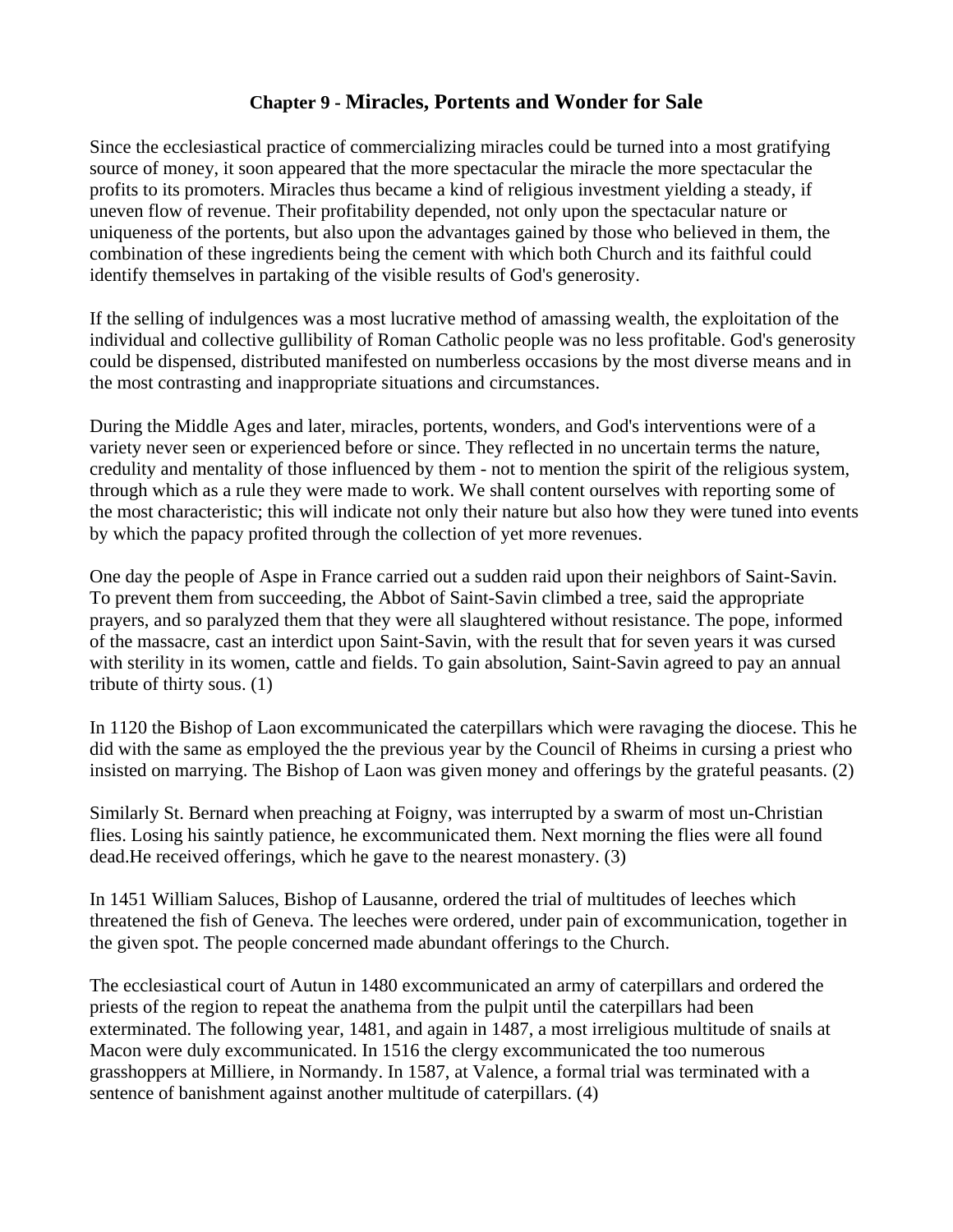Bartholomew Chassanee, who wrote a large volume recording such trials, declared that besides being lawful they were also useful in so far that the Church, whenever successful in such actions, was rewarded with flourins and more abundant tithes than would have been the case had the vermin never arrived. When such miracles, excommunications, trials and the like the multiplied by the thousand, the florins multiplied with even greater rapidity than swarms of mayflies.

This manner of collecting money, however, although rewarding, did not yet yield as much as when authentic saints were brought into action. Thus, at the command of St.Stanislaw, one Peter, who was dead, rose from his tomb and went into a law court to certify the sale of an estate - after which, of course, the local church was amply rewarded by receiving a portion of such estate.

In the thirteenth century St.Anthony was told when in Italy that his father, in Lisbon, had been accused of murder. An angel transported him from Italy to Lisbon. Once there, Anthony asked the murdered man: "Is it true that my father is guilty of thy death?" "Certainly not," replied the corpse, and Anthony's father was acquitted . Thereupon Anthony was taken back by the same angel. A basilica was built over Anthony's body. Pilgrimages have been going on ever since, to this very day, with stupendous money offerings, mostly from North and Latin America.

St.Vincent Ferrier (1357-1419)did even better. For when, frequently in the midst of his preaching, he grew wings and flew into the air, he went to various places to console some dying individual. Once when in Pampeluna he told a dying woman that if she consented to confess her sins he would give an absolution from heaven. The woman having assented, St.Vincent wrote a letter as follows: "Brother Vincent beseeches the Holy Trinity to grant to the woman sinner here present absolution of her sins." The letter flew instantly to heaven, and after a few minutes flew back. Upon it was written: "We, the Saint Trinity, requested by our Vincent, grant to the woman sinner of whom he has told us the forgiveness of her sins, and if she confesses she will be in heaven within the next few years, Holy Trinity." $(5)$ 

To satisfy the cynicism of the incredulous, the event was attested to by none other than the pope's chamberlain, who gave copious evidence of this "fact ", as he called it, in addition to giving the names of fourteen highly placed prelates who vouched for it."

The precedent created an epidemic of heavenly letters. They fetched tremendous prices. Curiously, heaven always sent them to the clergy. The number of miracles worked by St.Vincent was truly miraculous. During an inquest held in Avignon, Toulose, Nantes and Nancy, it was revealed that the official list totaled eight hundred. "If we reckon only the small number of eight miracles per day during his twenty-five years," says Msgr. Guerin, his biographer, "we have 58,400 miracles." And he adds, with understandable prudence: "Here we deal, of course, with public miracles only.

The beneficiaries of such portents, or course, showed their gratitude with solid, matter-of-fact coins. Vincent worked so many miracles that, as was officially related, "it was a miracle which he worked so when he did not work miracles, and the greatest miracles, and the greatest miracle which he worked was then he did not work any." (7)

In Salamanca there was a miracle bell, which rang to warn the people of an oncoming miracle.(8) This happened mostly when the collection and the cathedral had not been too good. And since we are dealing with bells, we might as well recall the case of Pope Alexander IV. When he removed the ban of excommunication, all the bells of the church of Avignonet began to ring of their own accord; not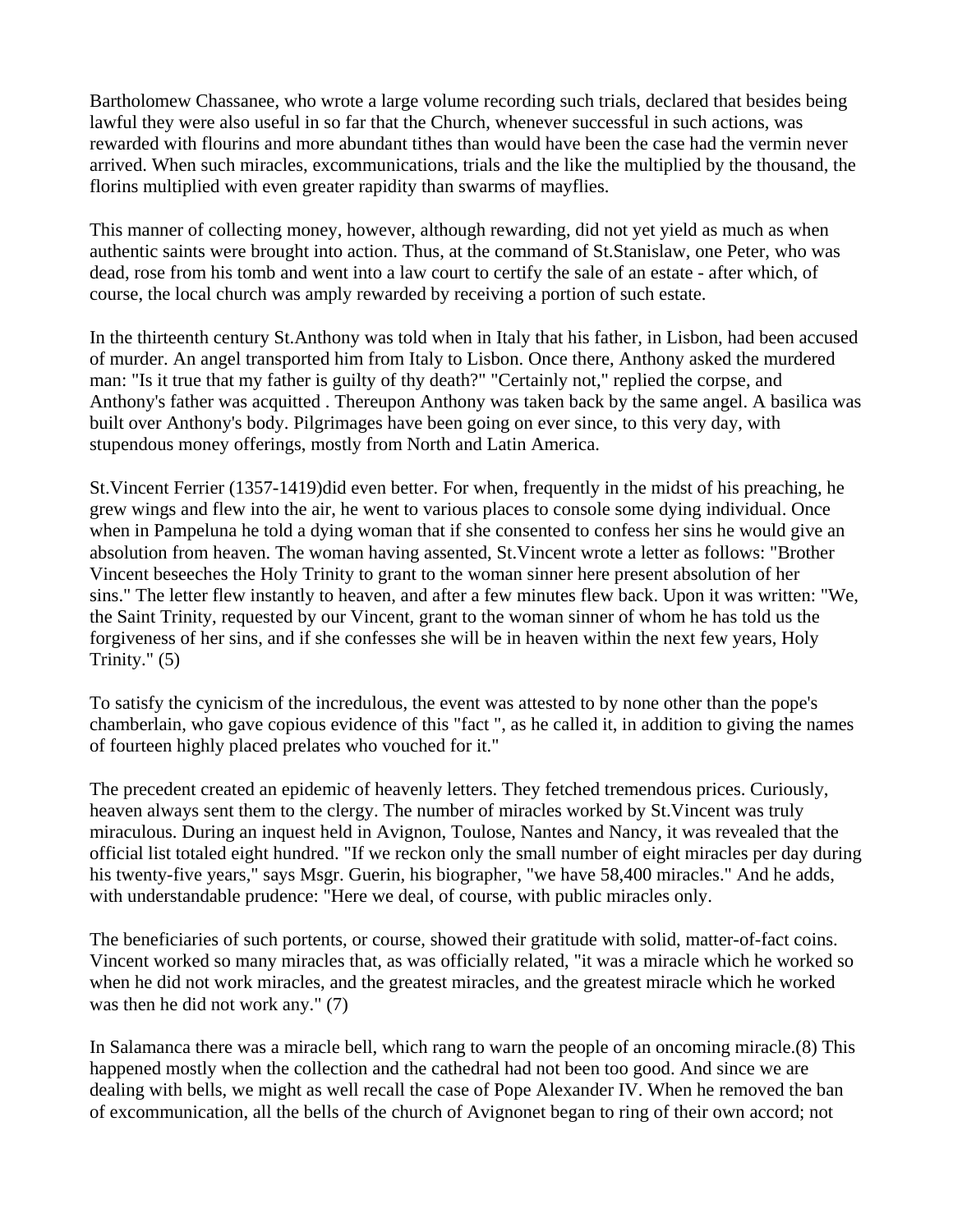only so, but they went on pealing all night and all day, although they had not been heard for the previous forty years. This "fact ," was attested to by the declaration of the inhabitants of Avignonet in the year 1923. The "fact" was furthermore included as such in an Acte Notaire, dated January 29, 1676. On what authority? Not only on that of the inhabitants of Avignonet, but indeed on that of the Pope Paul III mentioned the "fact" in a Bull of 1537. (9)

All these manifestations, when they "occurred," were taken for solid, concrete events. They happened thanks to the power which the Church vested in those who were in true communion with her - namely, the saints. The result, of a most practical nature, was that shrines were built over their bones; and since the saints went on multiplying with the passing of generations, their shrines did likewise. A shrine is a place of devotion, hence a sure magnet for pilgrimages; a kind of local regional or even international Jubilee. Shrines like that of St.James of Compostella in Spain, for instance, became almost as the tomb of the Blessed Peter in Rome. Pilgrims congregated there from all parts of Europe, and they included princess and kings, who never went empty handed. The poorest folk always left money at the altar. Magnificent gifts of solid gold , silver, precious stones and the like still adorn the place.

Now it must be remembered that the whole of Europe was dotted with shrines, and that pilgrimages were the order of the day for centuries. This brought a continuous flow of revenue as we have already seen in a previous chapter, with the result that the accumulation of riches continued unabated, ranging from money to land and real estate.

The devotion to saints, therefore, ultimately became an immense, steady source of continuous wealth for the Roman Church as a whole, and for clergy in particular.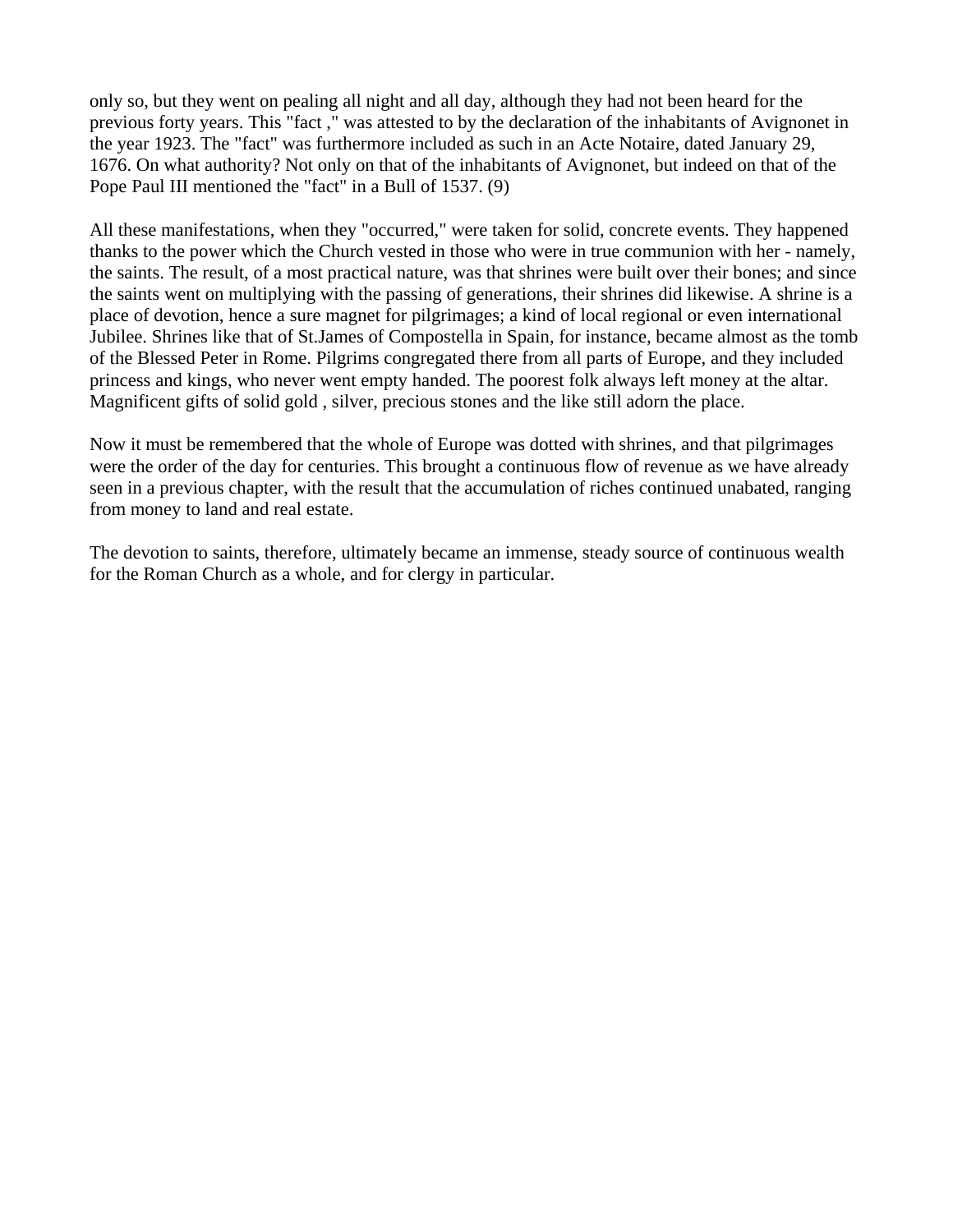### **Chapter 10 - Stock Exchange in Indulgences**

Miracles, portents and wonders, although they produced a remarkable volume of income, could not be relied upon with confidence by a clerical administration which, like its modern counterpart, was burdened by the ever-mounting flow of a concrete and steady expenditure. The income derived from them was too haphazard and unpredictable, and hence too unreliable. Something of a more consistently dependable nature, therefore had to be denied for the collection of revenues. This was near at hand; the Pope's power to bind to loose.

Such power was, in the eyes of all Roman Catholics, capable indefinite and indeed of infinite application. When made to work it brought forth, amidst other things, the practice of buying and selling indulgences. Indulgences, like so many other privileges, were eventually much abused; so much so in fact, that they became one of Christiandom's numbs most regrettable scandals.

Originally an indulgence was far the most innocuous instruments and the spiritual armory of the papacy. Initially it was designed to help the penitent, since there was nothing else than the remission of the penance imposed on confessed sins. The peril of leaving such power in the hands of a notoriously rapacious clergy was too obvious. So the pope reserved the granting of indulgences to himself.

Like many other church institutions the practice of granting indulgences did not come to the face all at once. At the beginning it was granted with the utmost parsimony, and even then, only during exceptional circumstances. The "real" indulgence began to appear during the eleventh and twelfth centuries, in a very unobtrusive manner, and at this period was truly a tremendous event if a pope granted an indulgence was still a rare event.

It was the Crusade which eventually pushed indulgences to the forefront. To induce people to enroll under the banner of the Cross, the popes began to grant indulgences with generosity. As the ardor for the Crusades diminished, so the issue of indulgences increased proportionately.

From the liberation of the Tomb of Christ, the indulgences turned to the exterminations on the Church's enemies in Europe. Later, they degenerated into "crusades" of all kinds, mostly of a religiouspolitical character. Pope Urban VI, for instance, ordered England to fight against France had taken the side of Pope Urban's rival, Pope Clement VII. To encourage volunteers, Urban promised indulgences to anyone who would thus take up arms. Pope John XXIII did the same when he announced a crusade against Naples-again , because Naples happened to support John's rival, the Anti-Pope Gregory. From this to an increasing number of sundry causes the steps quickened. Indulgences were granted with ever increasing facility to places, to people, to saints, to monastic orders, and so on, ad infinitum.

This process occurred not only because individuals, orders and places wanted such privileges to enhance to enhance their spiritual status, but above all because the privilege in most cases resulted in substantial and steady monetary gains. The fiscal possibilities were seeing from the earliest period. By the later Middle Ages the practice of selling indulgences for money became general, until it was abused.

The sale of indulgences took sundry shapes and forms. If that privilege of granting indulgences was accorded to the shrine of some saint, it resulted in the increase of pilgrims, and since, after each visit, numerous coins were invariably left behind, the indulgence became ipso facto a money-spinner of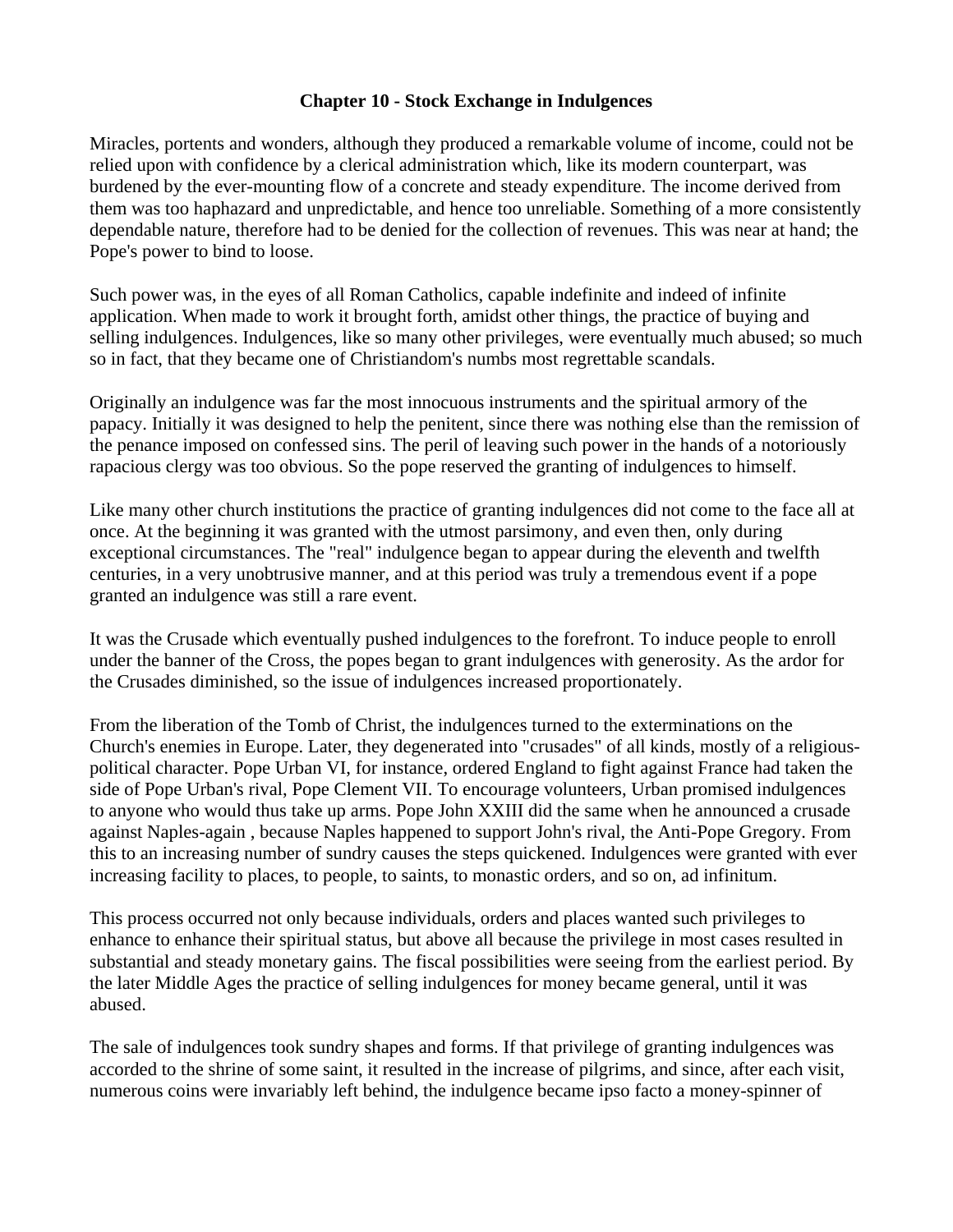considerable importance. This reached such absurd proportions that at one time no less than 800 indulgences-plenaries, accompanied by appropriate offerings, were attached to St. Peter's in Rome.

The small Church of the Portiuncula, where Francis of Assissi had a vision, was enriched with a novel form of indulgence called the toties quoties, which meant that anyone visiting it in August during a special holy day gained one plenary indulgence each time he entered the little church. The novel indulgence was too good to be restricted to Portiuncula, and in no time Franciscans everywhere wanted a similar privilege, with the result that soon every Franciscan church in every country had its Portiuncula Day. Other monastic orders, of course, could not resist so good an opportunity, and the Dominicans, the Carmelities and countless others followed suit in due course.

Then there was the privileged altar. The pope promised that if a mass was said at a given altar, the soul on behalf of whom the mass had been said would be released instantly from purgatory. Every church was ultimately endowed with such an altar.

If the Crusades opened the flood gates to endulgences, the money-making nature of the multiplying indulgences, of course, brought a veritable flood of indulgences, of course, brought a veritable flood of indulgences as means of accumulating riches, particularly when they were applicable to the dead, thus tempting, as it were, members of families to pay for the release of the souls of their beloved from the flames of purgatory. The absurdity to which this went can be gathered by the fact that no less than 9,000 years, plus 9,000 quarantines for every step of the Scala Santa in Rome, were transferable to souls of the dead.

This was granted by the authority of Pope Pius VII and even of Pope Pius IX. Why such incredible indulgences? Because the Scala Santa is supposed to be the stairway to Pilate's house, which Christ ascended at His trial. The Stations of the Via Crucis, also in Rome, were so rich in indulgences that, according to an eminent authority on the subject, (1) a Roman Catholic could, within one single year, gain forty-nine plenaries and more than one and a half million years of partials.

An English account appeared round the year 1370 enumerated the widespread indulgences offered by the churches of Rome, the following being but a typical sample:

We learn, for instance, that at St.Peter's, from Holy Thursday to Lammas (August 1st), there was a daily indulgence of 14,000 years, and whenever the Vernicle (Sacro Volto) exhibited, there one of 3,000 years for citizens, 9,000 for Italians, and 12,000 for pilgrims from beyond the sea. At San Anastasio there was one of 7,000 years every day, and at San Tommaso one of 14,000 years, with onethird remission of sins for all comers. (2)

The indulgences grew in number and power with the passing of time, until finally they became so unlimited that even the most pious began to have doubts about their efficacy. Gerson suggested that they were thus exaggerated owing to "the avarice" of the pardoners, "that is, the people who were selling them" and declared, incidentally, that as so many dealt with thousands of years they could not have the authority of the popes, since purgatory would end with the end of the world. (3)

On the other hand, another no less devout authority, Lavorio, declared that the indulgences of 15,000 or 20,000 years were proof of the extent of purgatorial suffering which hardened sinners might expect, while Polacchi argued that such indulgences should not seem absurd or incredible when we reflect that a single day in purgatory corresponds to many years of the fiercest bodily anguish during life. (4)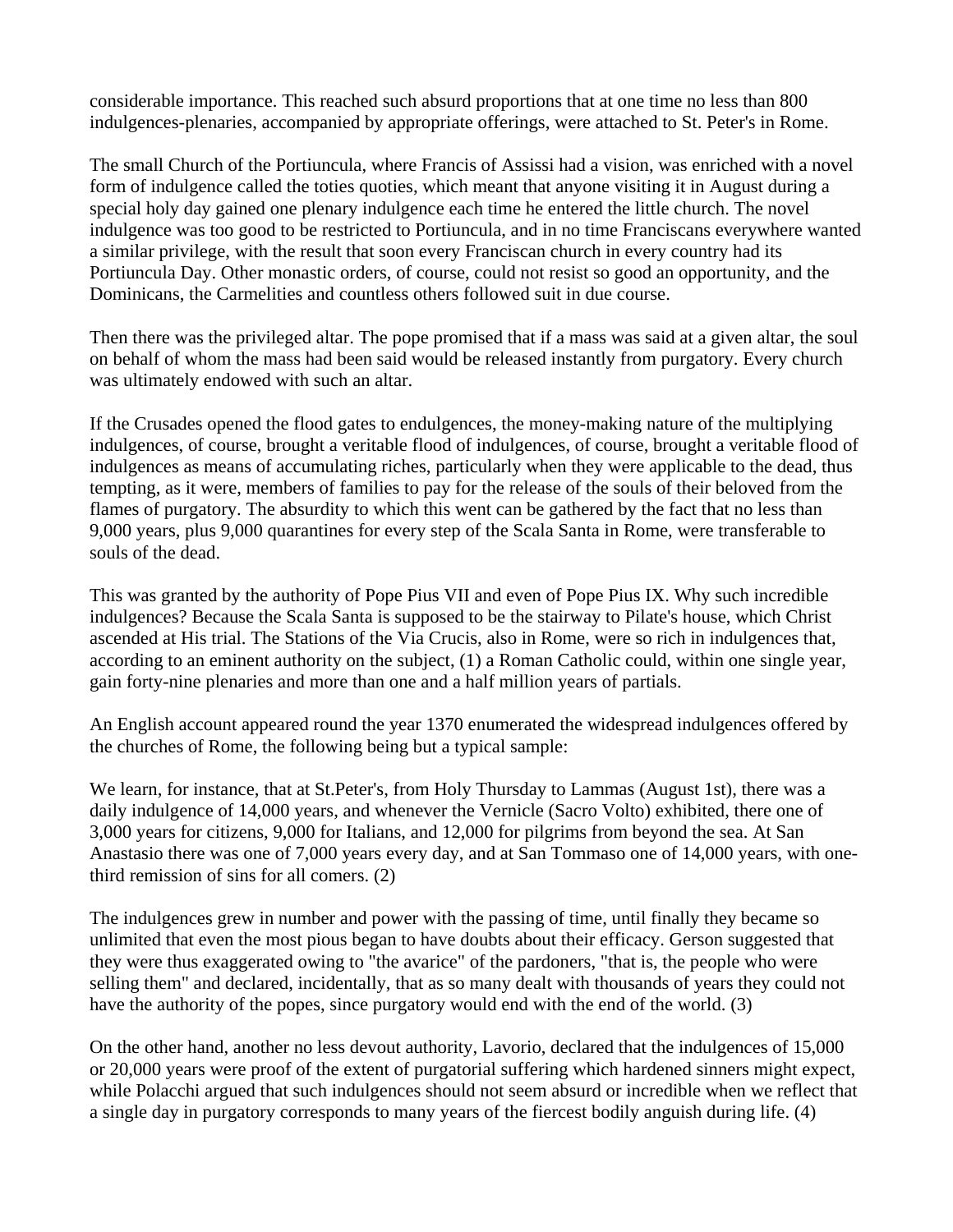The extravagance of the indulgences continued. In 1513, for instance, Pope Leo X granted to the Servite Chapel of St.Annunciata at Florence that all visiting it on Saturdays should obtain a thousand years and as many quarantines, and double that amount on the feasts of Virgin, Christmas and Friday and Saturday of Holy Week. (5)

Even after the council of Trent had enjoined moderation in dispensing a treasure, Pius IV in 1565 granted to the members of the confraternity of the Hospital of St. Lazarus, besides several plenaries and the indulgences of Santo Spirito in Saxia and the Stations of Rome, the jubilee and the Holy Land, a year and a quarantine for every day , 2,000 years on each of the feasts of the Apostles, 100,000 years on Epiphany and each day of the octave, 3,000 years and as many quarantines with remission of onethird of sins on every Sunday, 2,000 years and 800 quarantines of Christmas, Resurrection and Ascension and each day of their octaves, 8,000 years and 8,000 quarantines of Pentecost and each day of the octave, 2,000 years and one-seventh remission of sins on Corpus Christi and each day of the octave, 2,000 years and one-seventh remission of sins on Corpus Christi and each day of the octave, 30,000 years and 3,000 quarantines on All Saints and each day up to St. Leonard's (November 1st to 6th). (6)

The immensity of the riches which brought to the papacy during the centuries is incalculable. Their use, abuse and misuse should not make us lightly condemn them, as unimportant, nor their absurdity induce us to underestimate the tremendous power they had - or rather, the tremendous power of the cumulative effect of their employment by both the Church and the popes.

For, more often than not, they served their purpose in the mobilizations, control and use of the vast masses of men, armies and nations, none of which might otherwise have been mobilized with such ease and fluidity by successive popes. In the struggles of the papacy with the temporal powers, for instance, which was the dominating fact of medieval history, they played a paramount role. This they did, not not only by creating renewed zeal, but by putting men, riches and armies at will into the hands of the popes.

It was, thanks to the weapon of indulgences, for example, that Pope Innocent III was able to crush for good the menacing heresy of the Cathari, a heresy which at one time at one time seemed about to engulf half Europe; and for that matter, that Pope Clement IV was able to humiliate the German emperors and reduce them to quasi-impotence politically, an event which profoundly affected the subsequent course of European history. For by the mere fact that the popes could proclaim a crusade at will with all the indulgences invariably involved, princes, kings and emperors were made to think twice before opposing the papal path in territorial disputes of political or dynastic matters.

Explorations, conversions and domination of known and unknown lands and races were greatly accelerated by the power and use of indulgences. We quote only one typical case, that of the Teutonic Knights, who were spurred chiefly by indulgences in conquering and thus Christianizing North-East Germany and most of Hungary and finally in erecting an impregnable barrier against the invading Islamic armies of the Turks.

Indulgences, therefore, played a paramount part in the shaping in creation of capital events the history of Europe. Yet, if they were positive factors in certain spheres of the Church's activity, they also contributed mightily to her mounting corruption and decadence. Their trading for money became such a scandal that it turned, as already hinted, into a universal, well-organised abuse, which operated all levels, is chief exponent and proponent being the papacy itself. Papal dynastic and personal greed was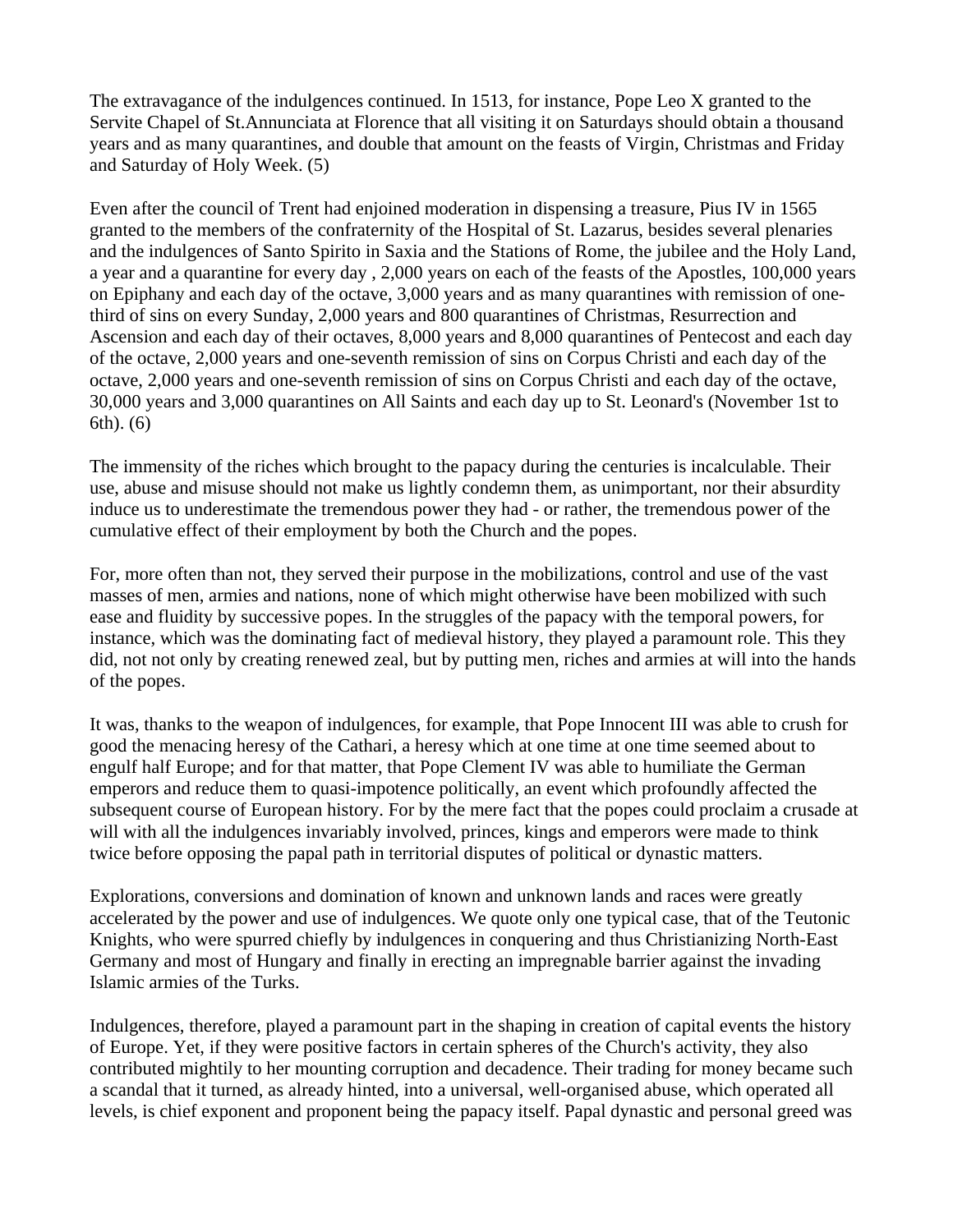at the bottom of such gross profiteering. The corruption of the clergy, ever ready to make money by selling their offices, was a contributory factor.

Christians everywhere, who for decades had frowned upon the practice, finally came boldly to the fore in open protest . The chief exponent was a troubled monk, Dr. Martin Luther. Following many tergiversations, on the 31st October, 1517 he nailed his famous ninety-five Theses to the door of the church in Wittenberg, Germany. It was a fateful day for the whole of Roman Catholicism: for on that day the German monk, acting as the spokesman of untold millions of believers, defiantly challenged the practice of selling documents and offering money payments for penance, that is, rejecting indulgences.

Like many others, he had seen the degradation and abuse of such commerce. He had openly shuddered at the theory that by buying a papal indulgence Roman Catholics could shorten and indeed cut out altogether their time in purgatory. He considered the belief that the souls of the deceased could be released from the flames by the purchase of indulgences on their behalf a theological monstrosity.

The brazen buying and selling of indulgences to make money had become so open as to disgust the most tolerant of Christians. This was being done not only by the pope, who traded them throughout Europe, ostensibly for religious purposes, but equally by lesser dignitaries. To mention only one among many, the Pope Leo X in 1517 gave permission to the Archbishop of Mainz, to sell indulgences on a grand scale in order to pay his debts, which he had contracted in buying the dignity of archbishop. In Germany this type of trade in indulgences was promoted by the pope's delegate himself, Dominican J. Tetzel, who operated near Wittenberg. The reaction and counter-reaction of Luther's indignation in due course provoked what finally became a historical inevitability the Reformation.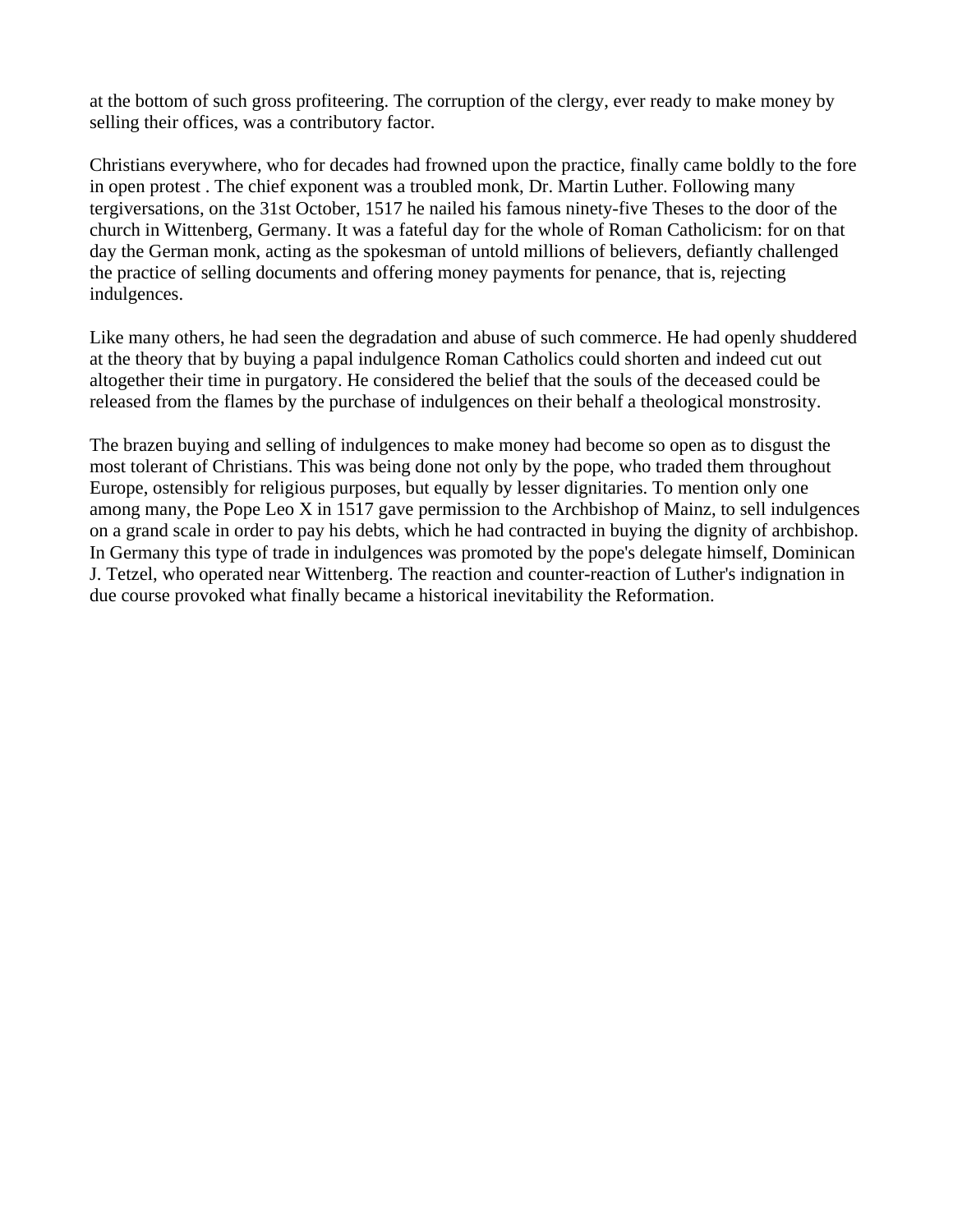### **Chapter 11 - The Church Claims the Americas**

Pope Alexander VI (1492-1503), Servant of the Servants of God, as incumbent of the throne of the Blessed Peter, was the heir, not only to the accumulated authority of all his papal predecessors, but also to their decrees, tenets and beliefs, dominated by the portentous Donation of Constantine - the foundation stone upon which the papacy, and thus the Catholic Church, had erected all its claims to territorial sovereignty. To Pope Alexander VI, like all the popes before him, the spirit and the letter of the Donation had to be observed, maintained and practiced by all and sundry, starting with its chief custodian, the Roman Pontiff.

Pope after pope throughout the centuries, from the appearance of the Donation, had always unhesitatingly and firmly done so. The precedents, illustrious and well-known, which Alexander could invoke were many. These rested upon the principles enunciated with such clarity by the most significant words of the Donation, which we have quoted elsewhere, to be found in its last clause, namely: "Constantine gives up the remaining sovereignty over Rome... " and ending: "and of the Western Regions, to Pope Sylvester and his successors." It was on the strength of such tenets that Pope Hadrian IV in 1155, as we have already seen, gave Ireland to the English king, as "like all Christian islands, it undoubtedly belonged of right to St.Peter and the Roman Church."

Pope Boniface VIII declared that "temporal authority is subject to the spiritual," (1) whereas Pope Gregory asserted that "the pope stands to the Emperor as the sun to the moon." This prompted sundry theological pillars of the Church to state that "the Supreme Pontiff, by divine right, has the fullest powers over the whole world." (2)

Pope Gregory IX invoked Constantine himself to support such claim. "It is notorious that Constantine thought that he whom God had confided the care of heavenly things, should rule earthly things," he declared. (3) To clarify this he elucidated the matter. "Constantine, to whom belonged universal monarchy," he said, "wished that the Vicar of Christ and Prince of Apostles.. should also possess the government of corporeal things in the whole world," (4) that is, territorial possessions, with all their riches and wealth.

In virtue of this, Pope Hadrian compelled King John to pay a yearly tribute to him - that is, a tax - in token of the subjection of England and Ireland.

The successors of the Blessed Peter eventually claimed as their property all islands and lands as yet undiscovered.

Relying on this, they demanded nothing more nor less than "sovereignty" over the newly discovered lands of the Americas. In modern parlance, they claimed that the Americas, with all they contained, were their absolute property.

Were these decretals put forward and maintained only centuries before Columbus actually set foot on the Americas? Not at all. They remained the full-blooded claims of the popes when America was actually found, so much so that when the reigning pontiff heard about the discoveries, he apportioned the New World, on the basis that he, the pope, had the legal right to do, since it was his property and no one else's.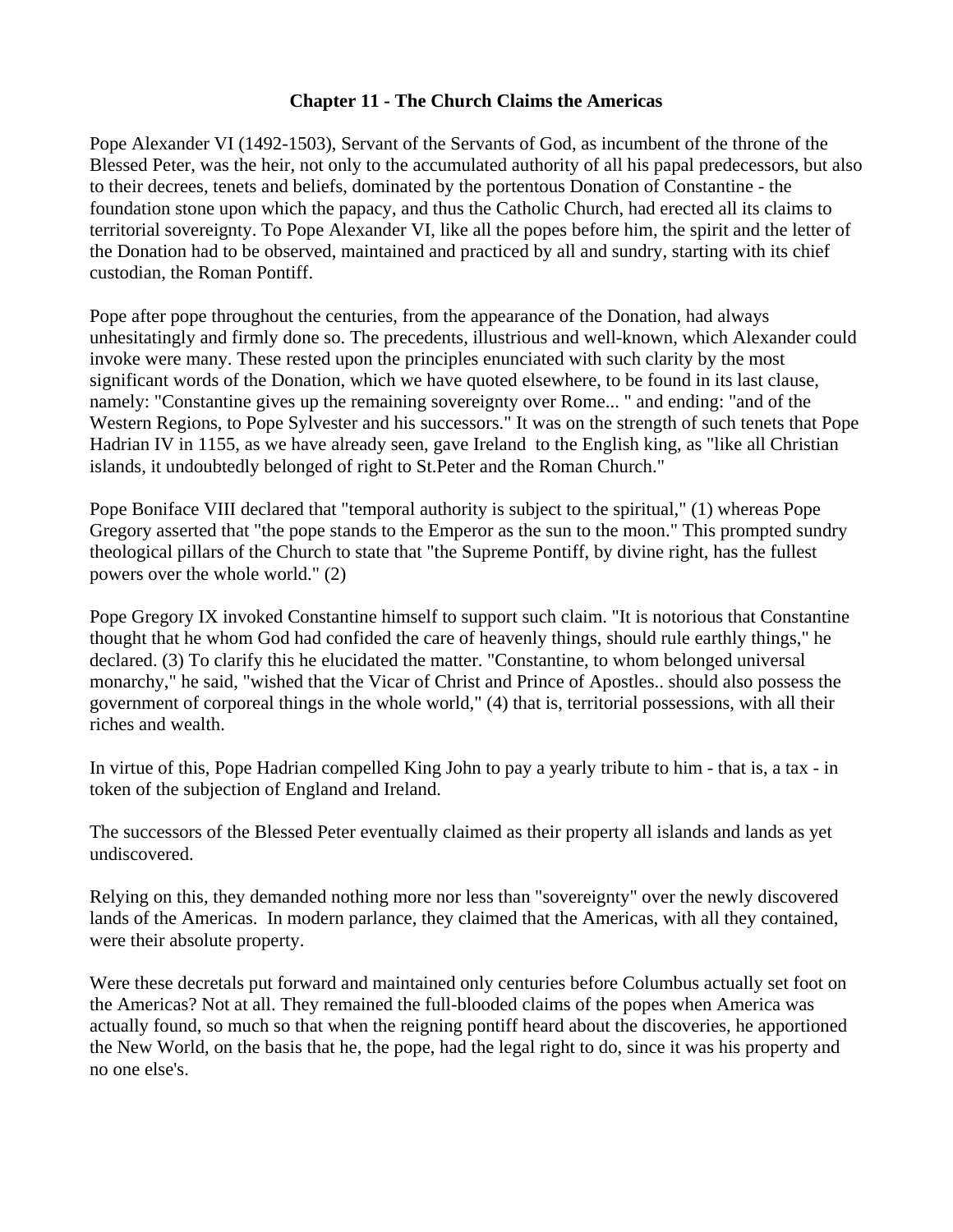This celebrated document was written only one year after the discovery of the new New World; that is, in 1493, by Pope Alexander VI, not so much to re-assert in the plainest possible terms the papal right to its ownership, since that was taken for granted, but to prevent Spain and Portugal from taking over the new lands without these having first been apportioned to them by their owner, or, rather, their landlord, Peter's successor.

The pope in this case was acting not only as a pope but also as a Spanish pope. He wanted his Spain to have all the Americas. To that effect he decreed that the Vatican's new property - that is, the Americas - would be let to Spain. No one else, therefore, could get hold of any portion of it without the permission of the Americas' legal landlord, the pope. To leave the position in no doubt whatsoever, the Pontiff decreed that all lands and islands, discovered and to be discovered, would be leased to Spain. Not only that; but he told King Ferdinand where the new boundaries would and would be drawn, namely, "towards the West and South, drawing a line from the Pole Antarctic, from the North to the South ".

The original papal document, besides its extraordinary intrinsic importance, is a fascinating study which deserves to be better known. The English version is from the original (english ed and published by R. Eden in 1577) to be found in Hakluytus Posthumus, printed by William Stansby for Henrie Fetherstone, London, in England, and 1625:

Of the pope's Bull made to Castille, touching the New World. Alexander Bishop, the Servants of God, to our most dear beloved Son in Christ, King Ferdinando, and to our dear beloved Daughter in Christ, Elizabeth, Queen of Castille, Legion, Aragon, Sicily and Granada, most Noble Princes, greeting and Apostolical Benediction..

We are credibly informed that whereas of late you were determined to seek and find certain Islands and firm lands, far remote and unknown (and not heretofore found by any other), to the intent to bring the inhabitants.. to profess Catholic Faith..

This last phrase, "to the intent to bring the inhabitants.. to profess the Catholic Faith," throws the clearest light upon the basic motivation of the whole enterprise. All other factors, no matter how important, were subsidiary to this.

The pope's assumption, which he takes for granted and which he regards as the sole primary driving force for the daring sea voyage, must not be regarded as papal self-deception or wishful thinking or a mere ancillary rhetorical formula. It must be taken in its literal sense, since that is precisely how the true inspirer and launcher of Columbus's adventure, the queen, saw it.

It must be remembered that the queen was not only a very devout person; she was what by modern standards would be called bigoted. She believed implicitly and absolutely in the dogmas and mission of the Roman Catholic Church. She was under the thumb of her confessor, a man responsible, no doubt, for many of her decisions, like the one which dismissed Columbus's first to petition, or that which unleashed the horrifying hunting down of heretics, with the resulting burning and torturing, by the Holy Inquisition.

To say that her sponsoring of Columbus was motivated only by her zeal to serve the Roman Church would be an inaccurate. The prospect of finding new territories, gold and riches to replenish her empty coffers was no less important. Yet it was in favor of financing his expedition. Here again, therefore,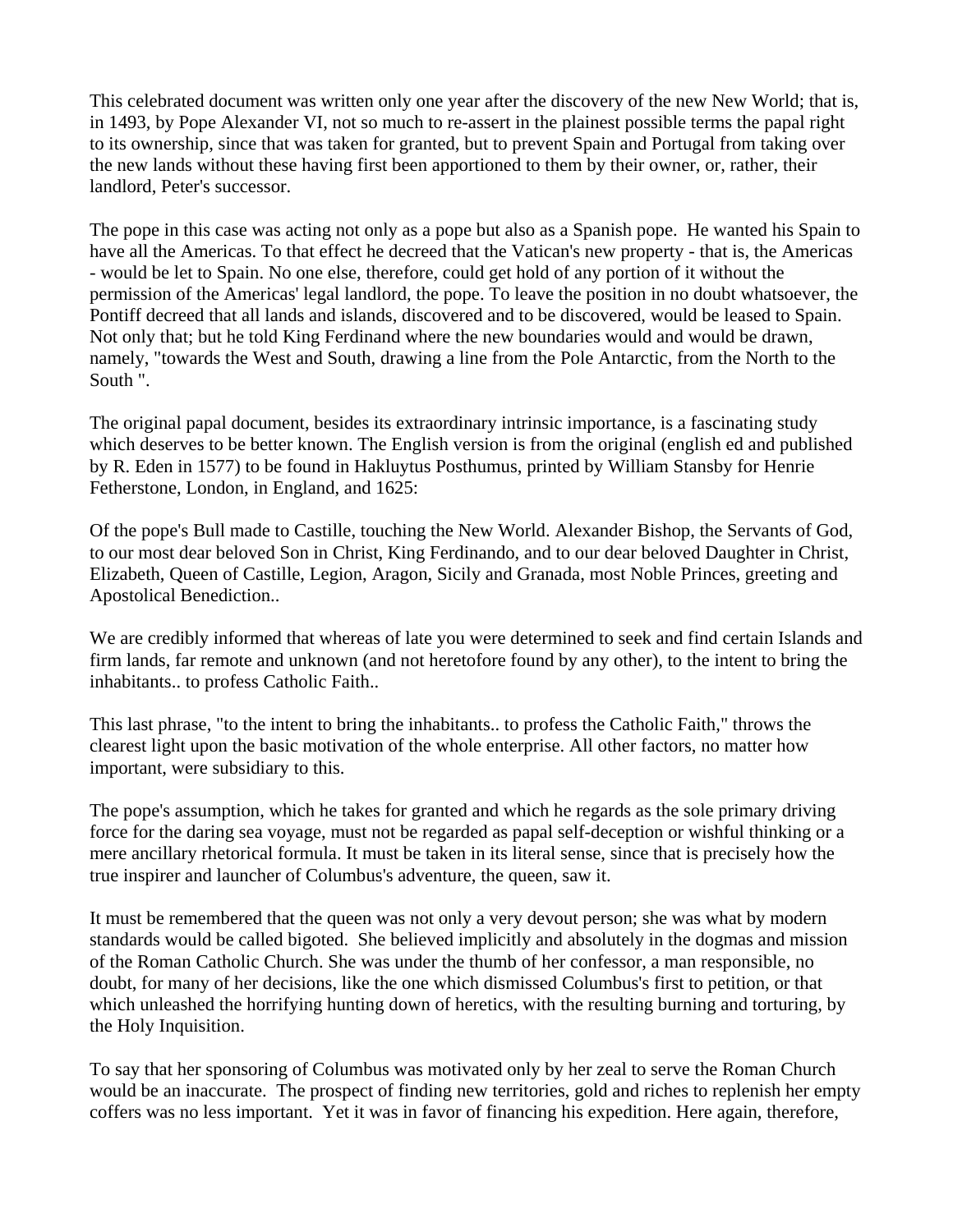that "intangible" religious factor to which we have already referred played a paramount, even if an imponderable, role in the preliminary exertions which were to lead to the discovery of America.

 In any case, supposition or fact, the reality of the matter was that this was taken for granted by the pope himself, who talked and acted on that assumption. Following his preliminary introduction, Alexander continued thus:

You have, not without great Labor, Perils and Charges, appointed our well-beloved Son Christopher Columbus (a man certes well commanded as most worthy and apt for so great a Matter) well furnished with Men and Ships and other Necessaries, to seek (by the Sea, where hitherto no man hath sailed) such firm Lands and Islands far remote, and hitherto unknown, who (by God's help) making diligent search in the Ocean Sea, have found certain remote Islands and firm Lands, which were not heretofore found by any other: in the which (as is said) many Nations inhabit, living peaceably, and going naked, not accustomed to eat Flesh..

We are further advertised that the fore-named Christopher hath now builded and erected a Fortress, with good Munition., in one of the foresaid principal Islands..

After which the Pope, speaking as a master, lord and owner of what the explorers had already explored and would explore the future, came to the point. Here are his memorable words:

We greatly commending this your godly and laudable purpose.. We of our own motion, and not either at your request or at the instant petition of any other person, but of our own mere liberality and certain science, and by the fullness of Apostolical power, do give grant and assign to you, your heirs and successors, all the firm Lands and Islands found or to be found, discovered or to be discovered, towards the West and South, drawing a Line from the Pole Antarctic (that is) from the North to the South: Containing in this Donation whatsoever firm Lands or Islands are found, or to be found, towards India, or towards India, or towards any other part whatsoever it be, being distant from, or without the foresaid Line, drawn a hundred Leagues towards the West, and South, from any of the Islands which are commonly called DE LOS AZORES AND CAPO VERDE. All the Islands therefore and firm Lands found and to be found, discovered and to be discovered, from the said Line towards the West and South, such as have not actually been heretofore possessed by any other Christian King or Prince, until the day of the Nativity of our Lord Jesus Christ last past, from the which beginneth this present year, being the year of our Lord a thousand four hundred ninety three, whensoever any such shall be found by your Messengers and Captains..

Thereupon His Holiness once more reasserted his authority, indicating the source of such authority, in order to justify the grant he was making to the King of Spain in virtue of and as a derivation of the same.

We (continued the pope) by the Authority of Almighty God, granted unto us in Saint Peter , and by the Vicarship of Jesus Christ which we bear on the Earth, do for ever, by the tenor of these presents, give, grant, assign unto you, your heirs and successors (the Kings of Castile and Legion) all those Lands and Islands, with their Dominions, Territories, Cities, Castles, Towers, Places, and Villages, with all the Rights and Jurisdictions thereunto pertaining; constituting, assigning, and deputing you, your heirs and successors, the Lords thereof, with full and free Power, Authority and Jurisdiction: Decreeing nevertheless by this our Donation, Grant and Assignation, that from no Christian Prince, which actually hath possessed the foresaid Islands and firm Lands, unto the day of the Nativity of our Lord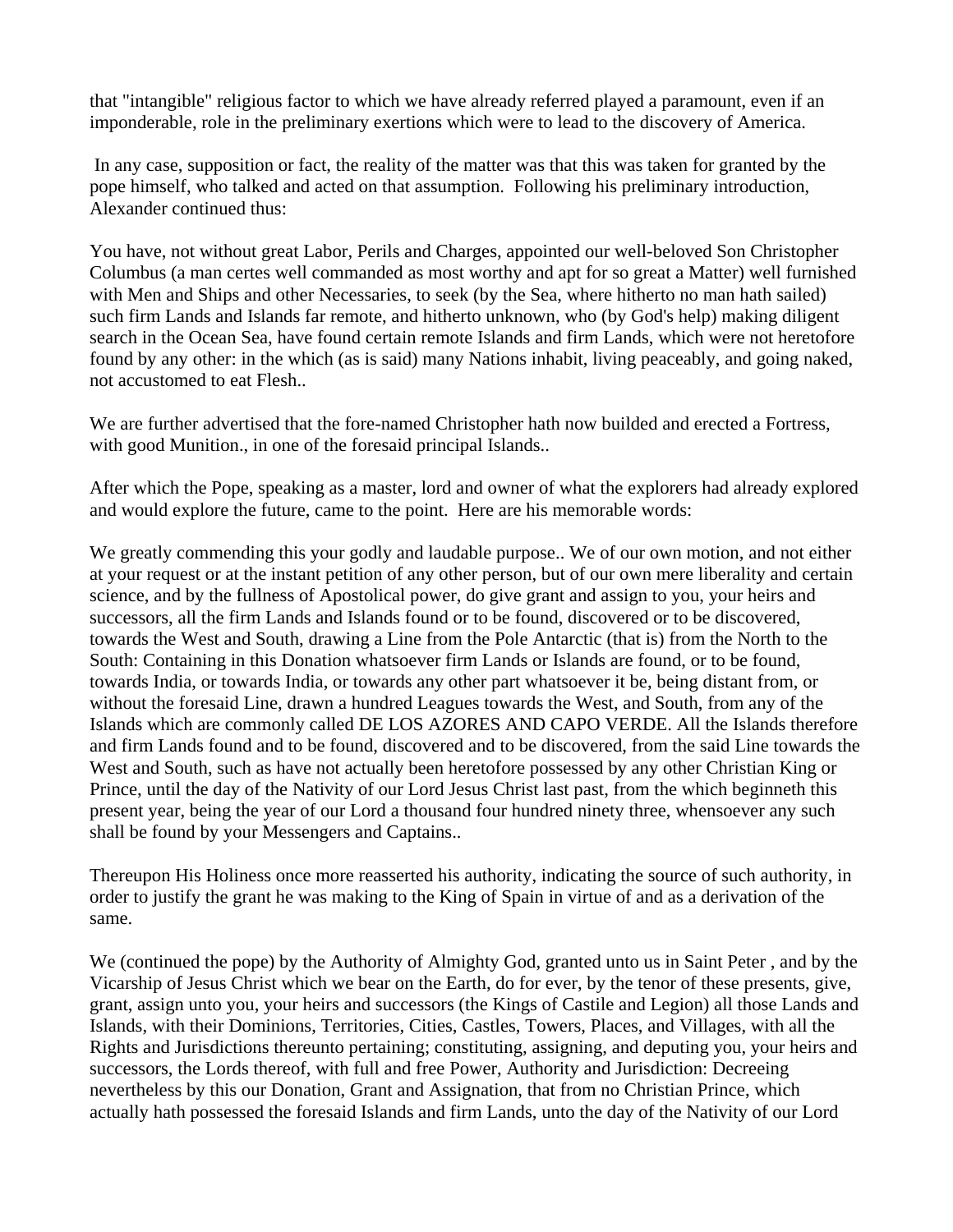beforesaid, their Right obtained, to be understood hereby to be taken away, or that it ought to be taken away..

Having duly decreed, donated, granted and assigned all the above, Pope Alexander hurled a potential excommunication against anyone who might dare to disregard his decision:

We furthermore straightly inhibit all manner of persons, of what state, degree, order or condition soever they be, although of Imperial and Regal Dignity, under the pain of the Sentence of Excommunication which they shall incur, if they do to the contrary, that they in no case presume, without special License of you, your heirs and successors, to travail for Merchandises or for any other cause, to the said Lands or Islands, the West and South, drawing a Line from the Pole Arctic to and to be found, be situate towards India, or towards any other part.

Alexander then indicated the actual demarcation of the explorations and possessions mentioned earlier in this same document, and said:

Being distant from the Line drawn a hundred Leagues towards the West, from any of the Islands commonly called DE LOS AZORES and CAPO VERDE: Notwithstanding Constitutions, Decrees and Apostolical Ordinances whatsoever they are to the contrary.

In Him from whom Empires, Dominions, and all good things do proceed: Trusting that Almighty God, directing your Enterprising..

Finally, he concluded his deed of gift by threatening anybody who might dare "to infringe" his will:

Let no man therefore whatsoever infringe or dare rashly to contrary this Letter of our Commendation, Exhortation, Request, Donation, Grant, Assignation, Constitution, Deputation, Decree, Commandment, Inhibition, and Determination. And if any shall presume to attempt the same, let him know that he shall thereby incur the Indignation of Almighty God, and His Holy Apostles, Peter and Paul.

Given at Rome at Saint Peter's, in the year of the Incarnation of our Lord 1493. The fourth day of the Nones of May, the first year of our Popedom.

After Catholic Spain there came rival Portugal. As a result, the following year - that is, in 1494 - the Treaty of Tordesillas moved and the papal lines of demarcation to the meridian 370 leagues with of Azores. This caused yet another visible effect of the papal decision upon the New World: the existence of Brazil. For, by pushing the line so far west, a great portion of the soon-to-be-discovered Brazilian bulge was included in the Portuguese dominion.

Meanwhile, sundry daring navigators, spurred by the Colombian epic and the allure of immense riches, began to explore the unknown oceans with renewed vigor. Vasco da Gama took the eastern route, the original inspirational concept of by-passing Constantinople by rounding Africa, and in 1498 he reached India, only six years after Columbus discovered America. In 1500 Alvarez Gabral discovered what later was known as Brazil. The following year, 1501, Corte Real sailed north and landed on Greenland. Joao Martins in 1541 set foot on Alaska.

The devout sons of the Church, Spaniards and Portuguese, having caught the fever for incessant exploration, continued to criss-cross the oceans. They became the original pioneers who landed in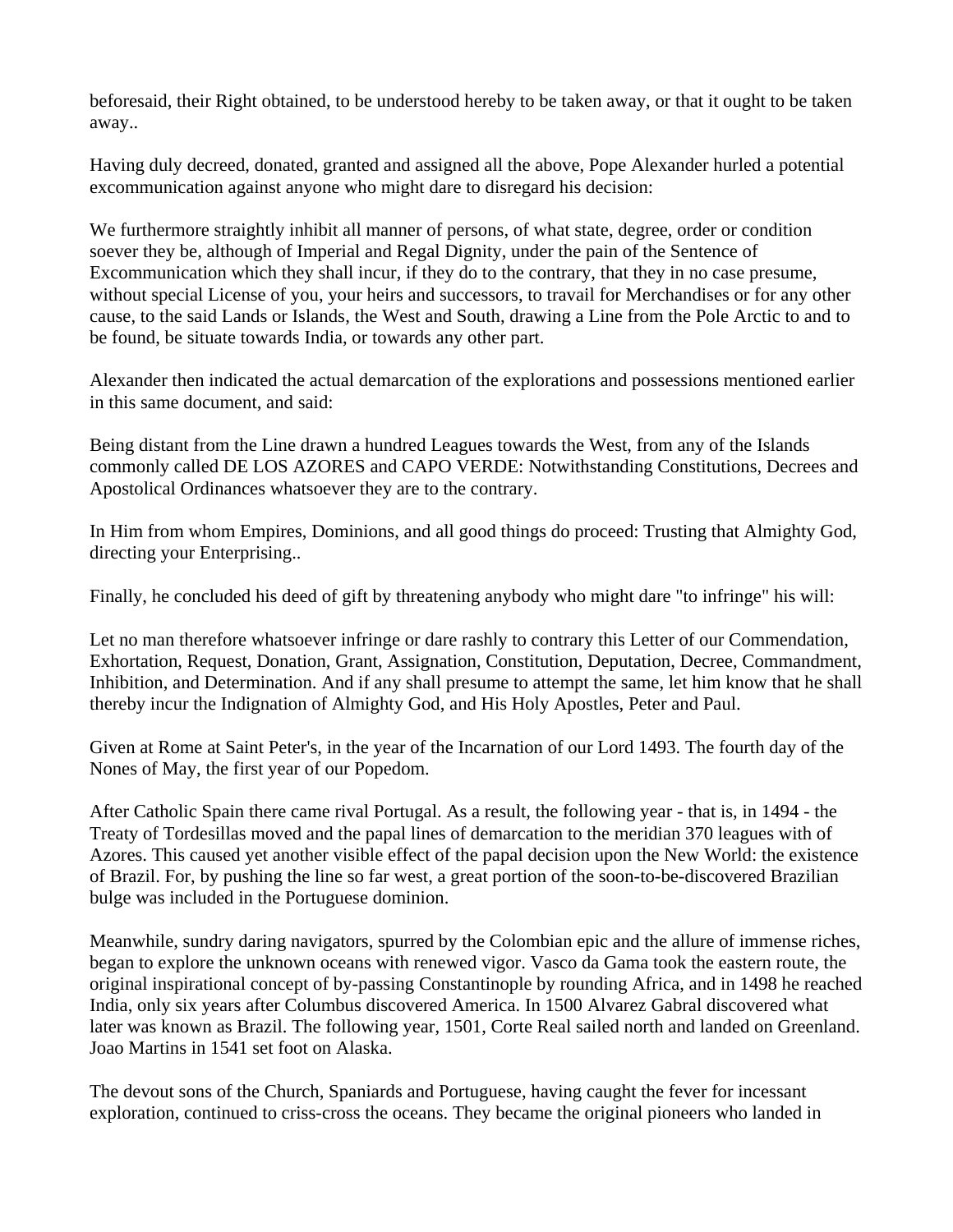China, the Moluccas, Japan and even Australia while, as early as 1520, Magellan was the first man ever to sail around the globe. When the Isthmus of Panama was crossed and the Pacific Ocean discovered, a priest, a member of the expedition, rushed into the waves holding a crucifix and shouting: "I take possession of this ocean in the name of Jesus Christ!" - and hence in the name of His Vicar on Earth, the Roman Pontiff. The New World had become indeed, by divine and legal right, the absolute property of the popes, from the north to the south, from the eastern to the western coasts. A New World was added to the old one, already under the triple crown.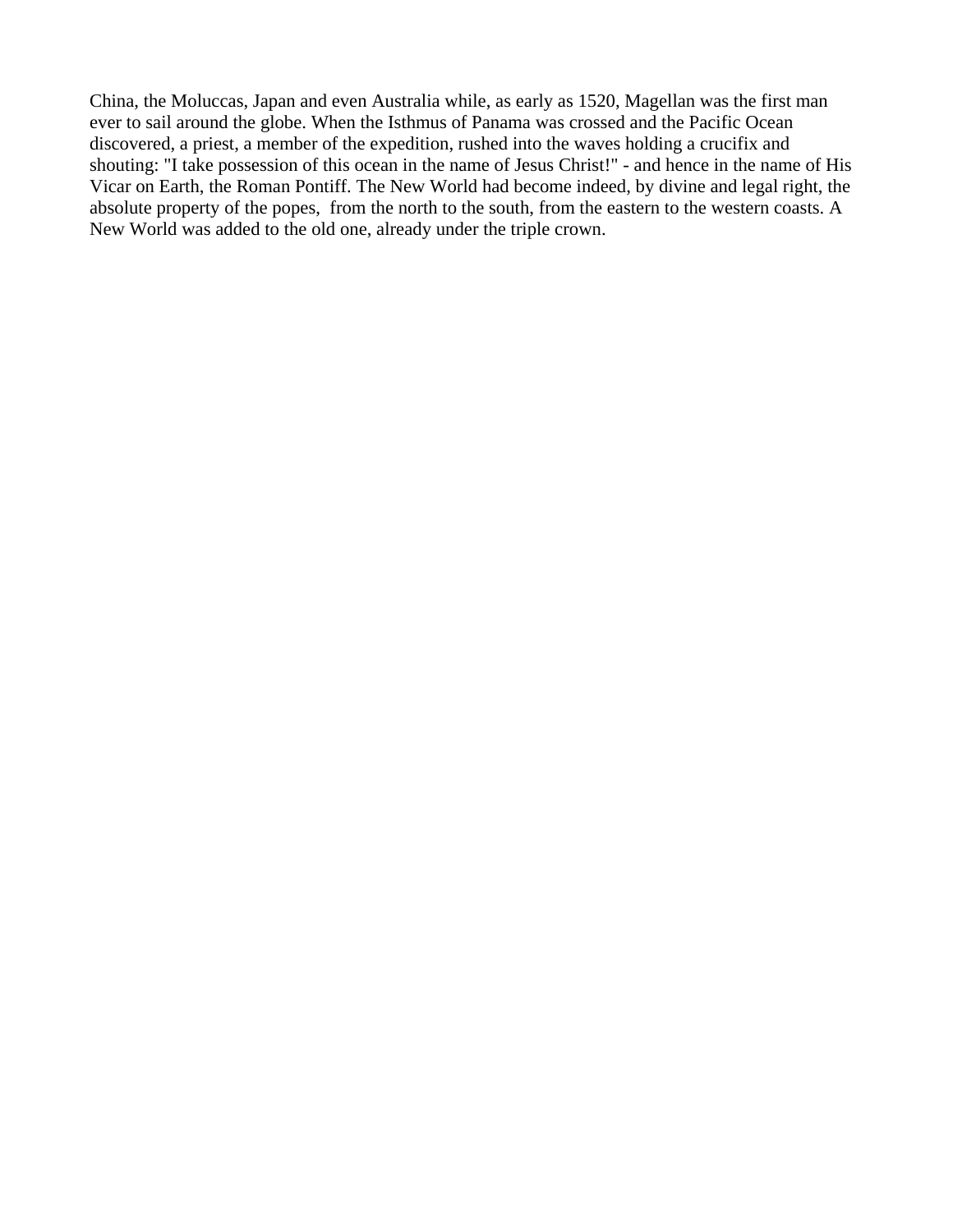### **Bibliographic Notes**:

Chapter 2<br>
1. The Times, London, June 26, 1968<br>
2. St. Gregory, Letter 65<br>
3. Willibald, Vita Bonifacii, 14; also Liber Pontificalis<br>
4. St. Gregory, Letters 12-17<br>
5. De Gloria Martyrum, 1.28<br>
6. Bede, 5.20<br>
7. M.151.1181

### **Chapter 3**

1. A canon of the Church of St. John de Latran, named Lorenzo Valla, proved that the Donation of Constantine had been a clever deceit by the enterprising Hadrian. 2. See Dollinger's Fables and Prophecies of the Middle Ages 3. G.H. Bohmer, art. "Konstantinische Schenking," Herzog, Hauck, Realencyclopadie

**Chapter 4** 1. Summa de Ecclesia, 94.1 2. Clementia, 9 de jur. ej. 3. Agostino Trionfo and Alvaro Pelayo, theologians of the Papal Court.

- 
- 
- 

Chapter 5<br>
1. Rolls Series, Edition v.318<br>
2. Ed. Hearne, 1774, i,42,48<br>
3. Hutton, Cardinal Rinuccini's Embassy to Ireland, pp. xxvii-xxix<br>
4. Milman, Lat. Christ. viii,c.vii<br>
5. Of the Papal Bull made to Castille, touchi our Lord 1493. The fourth day of the Nones of May, the first years of our Popedom, Englished and published by R. Eden in 1577, to be found in Hakluytus Posthumus, printed by William Stansby for Henrie Fetherstone, London, 1625. For further

details see also chapter 11 of the present work.<br>6. For more details, see Avro Manhattan, 2000 Years of World History, chapter "The Popes and the Discovery of America."<br>7. Ap. Martene, ampl. coll. ii, 556<br>more to come!

- Chapter 6<br>
1. Fundationis Eccles., M. Magdal. 1422, Ludewig I.xi, pp. 457-69<br>
2. Ibid. c. 10.<br>
3. Ordun. Ann. 1228.<br>
4. Establissement, Liv. i. chapt. 123.<br>
5. Jur. Prov. Alaman., cap. 351, Ed Schilter, cap. 308.<br>
6. Hadda
- 
- 
- 
- 
- 

**Chapter 7** 1. See also Infessurae Diar. Urb, Roman. Ann. 1484 - Eccard. Corp. Hist. II. 1940. 2. Aquinas, Summa, 2a, 2ae, q. 87. Pupilla Oculi, pt IX, c. 18 sec. am. Summa Angelica, s.v. Decima para. 7, Lyndwood,

- 
- ed. Oxon, p. 195b. 3. Johann P.P. VIII. Epist. 127 4. Pastor IV, par. 1-589.
- 

- 
- 
- Chapter 8<br>1. Chron. Astens. cap.26, Muratori S.R.I.V. 191<br>2. P. de Herenthale Vit. Clement VI, ap. Muratori S.R.I.III, ii, 584-7<br>3. Raynald, loc. cit; Van Ranst, Opusc. de Indulg, p.75; Ricci, Dei Giubulei Universali pp.61